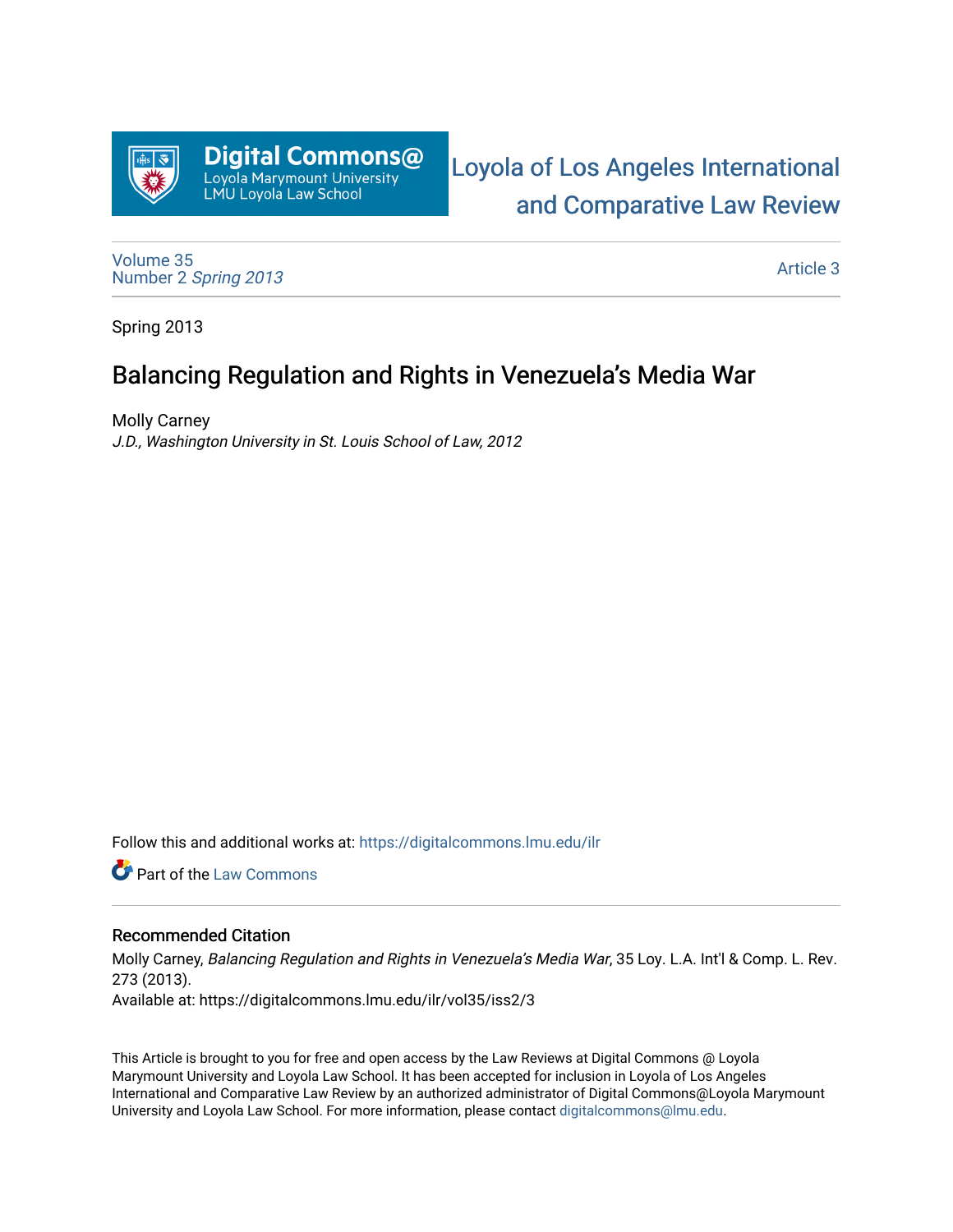# Balancing Regulation and Rights in Venezuela's Media War

# MOLLY CARNEY<sup>1</sup>

### I. INTRODUCTION: THE VIOLENT PHOTOGRAPH BAN

On Friday, August 13, 2010, the front page of prominent Venezuelan newspaper, *El Nacional,* featured a photograph of piled-up bloody bodies at an overcrowded Caracas morgue.<sup>2</sup> The graphic photo depicted about a dozen dead bodies, many naked, lying on stretchers and the floor.<sup>3</sup> It accompanied a story about Venezuela's rise in violent crime, and in particular, the country's high homicide rates.<sup>4</sup> Another opposition newspaper, *Tal Cual*, republished the photograph the following Monday.<sup>5</sup>

Government actors responded quickly. The National Ombudsman's Office claimed that the photograph unduly upset children and adolescents.<sup>6</sup> Venezuelan police officers searched the *El Nacional* newspaper office, allegedly in order to gain more information as to when the photo was actually taken.<sup>7</sup> President Hugo Chávez called the photo "journalistic pornography."<sup>8</sup>

The Tuesday after the photo was published, August 17, 2010, a Caracas court banned all of the nation's newspapers from publishing

3*.* Romero, *supra* note 2.

4*. Id. See infra* notes 159163 and accompanying text (citing Venezuela's high homicide rates).

5*. See* Molinski, *supra* note 2.

6*. See Venezuelan Press Denounces Court Ban on Violent Images*, *supra* note 2.

<sup>1</sup>*.* Attorney, Chicago, Illinois; J.D. (2012), Washington University in St. Louis School of Law; B.A. (2009), Northwestern University. I wish to thank Professor Frances Foster for her invaluable guidance and encouragement.

<sup>2</sup>*. See* Dan Molinski, *Grisly Photo Stirs Venezuela Voters*, WALL ST. J. (Aug. 21, 2010), *available* at a *available* and *at* 

http://online.wsj.com/article/SB10001424052748703579804575441921817476204.html; Simon Romero, *Venezuela, More Deadly than Iraq, Wonders Why*, N.Y. TIMES (Aug. 22, 2010), *available at* http://www.nytimes.com/2010/08/23/world/americas/23venez.html?pagewanted=1; *Venezuelan Press Denounces Court Ban on Violent Images*, LATIN AM. HERALD TRIB., http://laht.com/article.asp?CategoryId=10717&ArticleId=363622 (last visited Nov. 22, 2010).

<sup>7</sup>*. Venezuelan Police Search Newspaper Office*, LATIN AM. HERALD TRIB., http://www.laht.com/article.asp?ArticleId=363737&CategoryId=10717 (last visited Nov. 22, 2010)*.* 

<sup>8</sup>*. See* Molinski, *supra* note 2.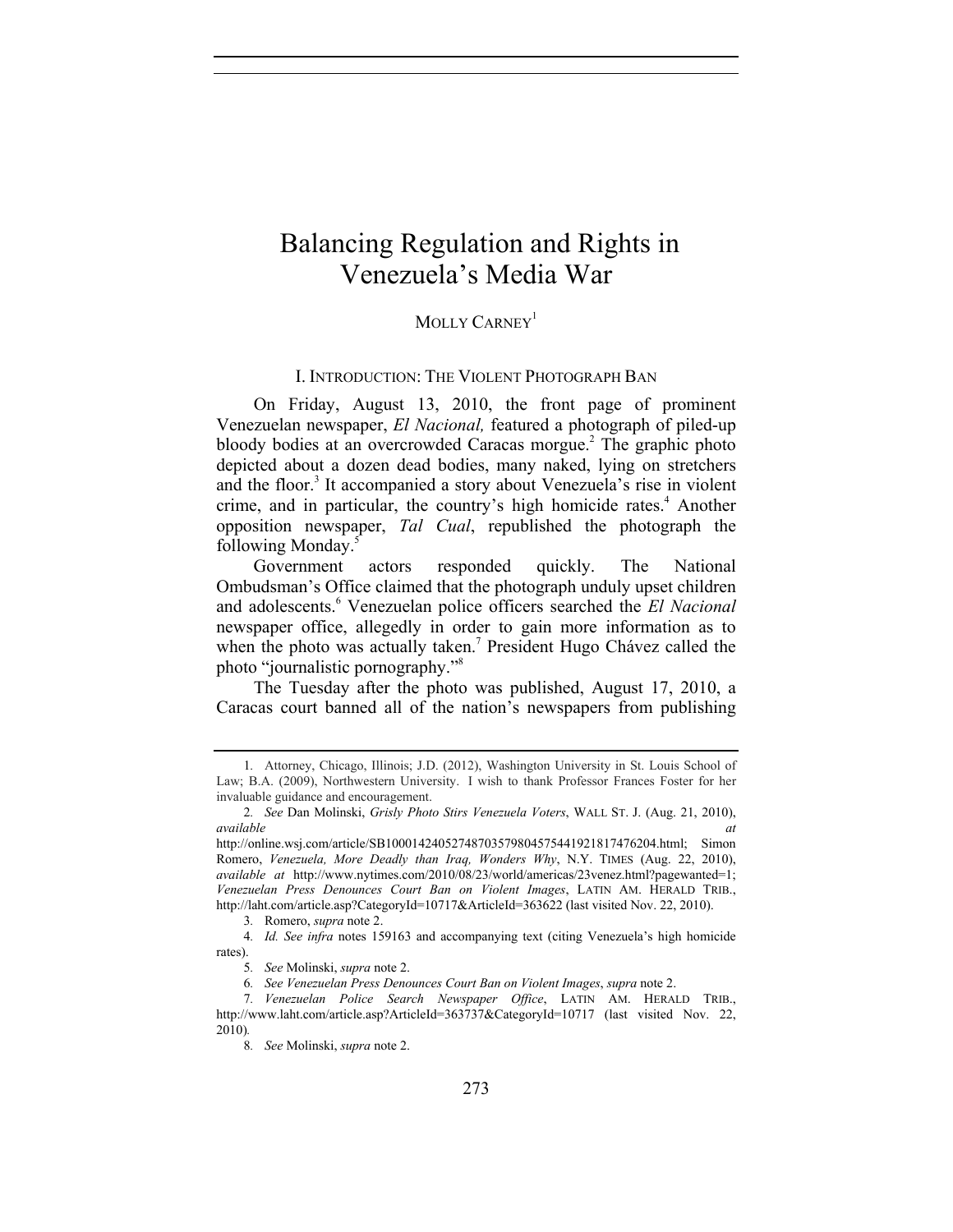violent photographs for the next thirty days.<sup>9</sup> The court partially reversed its ruling on Thursday, August 19, 2010, limiting the ban to the two newspapers that had run the photo.<sup>10</sup> Each ruling asserted that a ban was a necessary measure to protect the nation's children from moral and psychological harm and to protect the nation's safety.<sup>11</sup>

Voices on both sides of the debate characterized the photo and court rulings as political moves in advance of upcoming legislative elections.<sup>12</sup> The two newspapers that published the photograph are known voices of opposition to President Chávez.<sup>13</sup> Chávez maintained that the photo, which had actually been taken eight months before, was a scare tactic by the opposition to attract voters for the elections.<sup>14</sup> The opposition papers and Western news outlets portrayed the ban as not only a political move to silence them before the elections, but also as an infringement of free expression.<sup>15</sup> Following the court ban, *El Nacional* featured the word "CENSURADO" ("CENSORED") in place of a front-page photo accompanied by the headline, "[t]hey're prohibiting publishing images and news about violence."16 The text further maintained that the paper would have published a photo of a father crying for his murdered son but for the recent censorship.<sup>17</sup> Venezuelan media members such as *Tal Cual*'s editor, Teodoro Petkoff, publicly criticized the ban.18 International news organizations were highly critical

14*.* Molinski, *supra* note 2.

17*. Id.*

<sup>9</sup>*. Id. See also Venezuelan Press Denounces Court Ban on Violent Images*, *supra* note 2 ("For the next four weeks, no newspaper, magazine or weekly of the country can publish images that are violent, bloody, grotesque, whether about crime or not." The court planned to issue a more definitive ruling a month later, on September 17.).

<sup>10</sup>*. Venezuelan Press Denounces Court Ban on Violent Images, supra* note 2.

<sup>11</sup>*. Id.*

<sup>12</sup>*. Id.*

<sup>13</sup>*. Venezuela*, PRESS REFERENCE, http://www.pressreference.com/Uz-Z/Venezuela.html (last visited Nov. 22, 2010). *El Nacional* is considered Venezuela's "second most important newspaper" after the slightly more conservative *El Universal*. Although the paper supported Chávez in the 1998 presidential election, its political views have since moved towards the left. *Tal Cual*, a tabloid founded in 2000 by leftist politician, former Cabinet member, one-time guerilla, and journalist Teodoro Petkoff may be "the most visually intriguing in the crowded Caracas scene."

<sup>15.</sup> *Carlos Lauria, Venezuelan Censorship Over Morgue Photo is Selective*, COMM. TO PROTECT JOURNALISTS (Aug. 20, 2010, 4:10 PM), http://cpj.org/blog/2010/08/venezuelancensorship-over-morgue-photos-is-select.php.

<sup>16</sup>*.* Molinski, *supra* note 2*; see also* Rory Carroll, *Venezuela Ban on Violent Images Fuels Censorship Row*, THE GUARDIAN (Aug. 18, 2010), *available at*  http://www.guardian.co.uk/world/2010/aug/18/venezuela-violent-images-censorship (running the word "Censored" in the place of photographs is a protest tactic used in Venezuela during its 1950s dictatorship).

<sup>18.</sup> Id. (Petkoff argued that the ban was a "clearly political" act "in the face of what he sees as the irresponsible conduct of the government with regard to the violence that is besetting Venezuela." He further claimed "*Tal Cual* has never engaged in sensationalism on the subject of crime. "It was foreseeable," according to Petkoff, that the Chávez administration would "kill the messenger" in the media rather than "pay attention to the message.").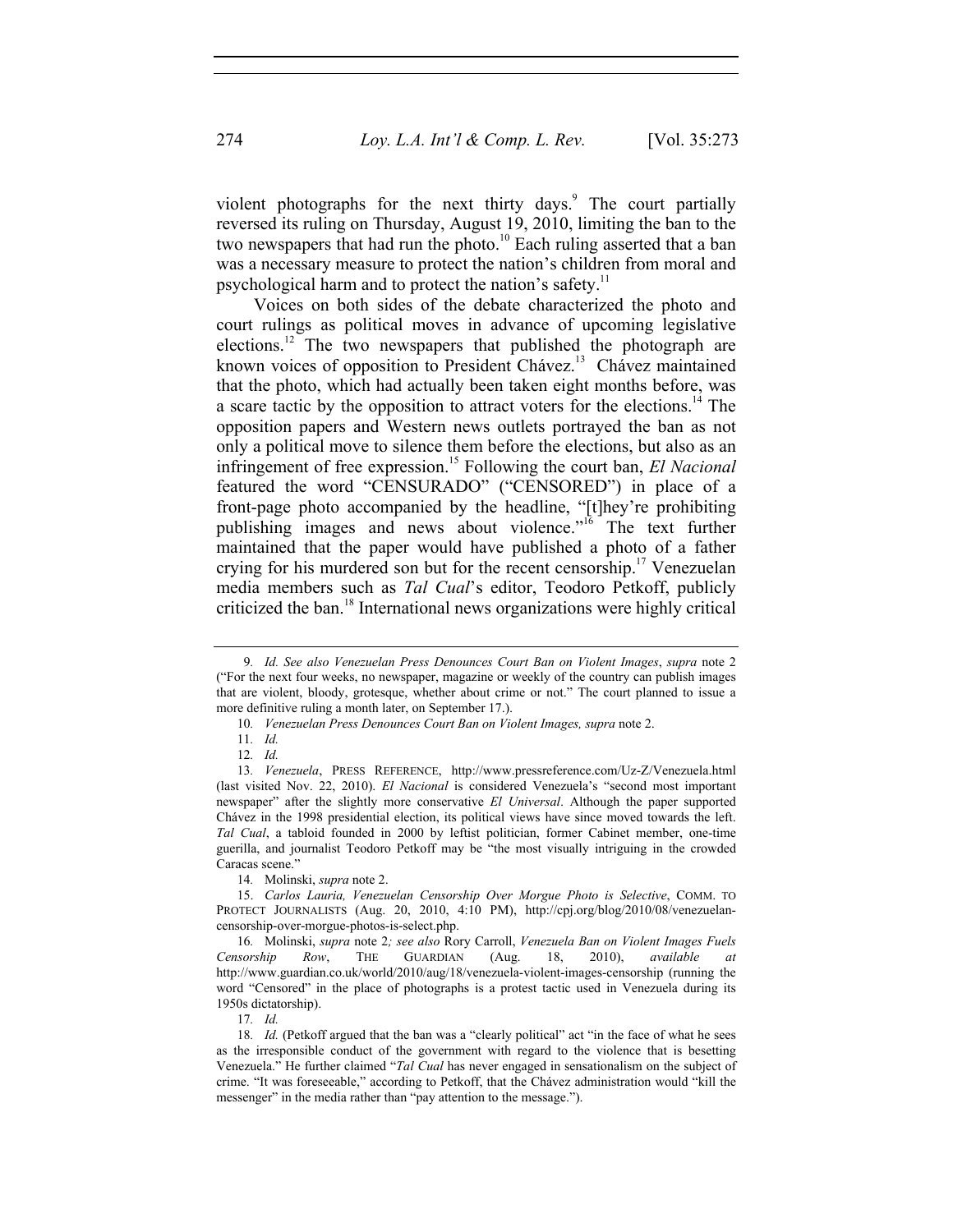of the court's ruling, maintaining that the ban constituted censorship blocking freedom of speech.<sup>19</sup> For example, the National Journalists Association claimed, "[a] noble cause such as the protection of minors is being used as an excuse to silence the media. $120$ 

This article argues that the "media war" between the Chávez government and opposition voices, ongoing during Chávez's fourteen years as President, is a double-edged sword.  $21$  While the Chávez government and its supporters consistently portrayed media regulations as necessary protections, privately owned opposition media and many international organizations condemned them as threats to freedoms of speech and information.<sup>22</sup> An action such as the violent photo ban, which could be considered a battle in the media war, can be framed distinctively according to each conflicting viewpoint.<sup>23</sup> In this media war, however, a clear "win" by either side would be detrimental to the public. Therefore, this Article proposes that a nuanced balancing approach best resolves the conflict between regulation and rights. Looking forward, this Article provides a theoretical framework for assessing post-Chávez media regulation in Venezuela.

Part II discusses the Chávez government's position in support of media regulations, such as the violent photo ban. Avowed commitment to Bolivarian Socialism and condemnation of private media ownership by Chávez and his supporters underlie media restriction. Two main objectives provide further justification for media regulation. First, the Venezuelan legal framework consistently calls for the protection of children. Second, threats by political opposition to government and social stability necessitated preservation of national security. The government and its supporters relied upon these objectives to

<sup>19</sup>*. See, e.g.*, Molinski, *supra* note 2 (for example, news sources such as the B.B.C. and Wall Street Journal framed the ban as "censorship" while international organizations such as the Committee to Protect Journalists and the National Journalists issued statements condemning the ban).

<sup>20</sup>*. Venezuelan Press Denounces Court Ban on Violent Images*, *supra* note 2 (The Association also expressed concern that the ban would "create self-censorship" in the affected media outlets.).

 <sup>21.</sup> This article focuses on Chávez's interactions with the private media from his election in 1999 until the end of his third presidential term in October 2012. *See Venezuela's Media War*, B.B.C. NEWS (Mar. 6, 2003), *available at* http://news.bbc.co.uk/2/hi/americas/2827273.stm (introducing the concept of the "media war). Chávez was re-elected to another six-year presidential term in October 2012, but he passed away after an ongoing struggle with cancer on March 5, 2013. *See Chávez Celebrates Re-election in Venezuela*, B.B.C. NEWS (Oct. 8, 2012) *available at* http://www.bbc.co.uk/news/world-latin-america-19867445; *Iconic Venezuelan President Hugo Chávez Dies*, B.B.C. NEWS, (Mar. 6, 2013), *available at* http://www.bbc.co.uk/news/world-latin-america-21679053.

<sup>22</sup>*. See, e.g.*, Chris Kraul, *Hugo Chavez Targets Venezuelan Media*, L.A. TIMES (July 22, 2009), http://articles.latimes.com/2009/jul/22/world/fg-venez-censor22*.*

 <sup>23.</sup> Romero, *supra* note 2 ("The debate over the morgue photograph published by *El Nacional* is intensifying, evolving into a broader discussion over the government's efforts to clamp down on the news outlets it does not control.").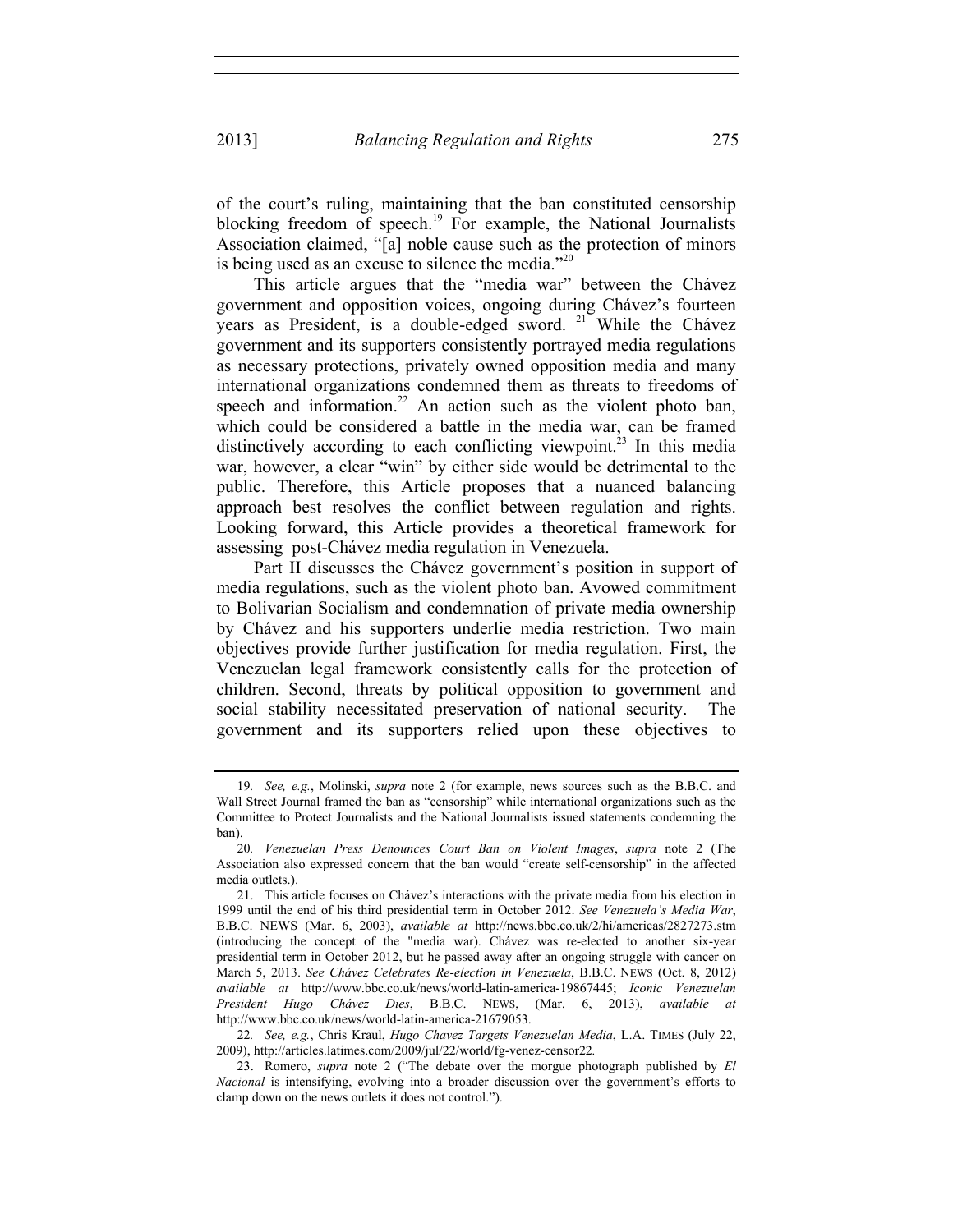substantiate the violent photograph ban.

Part III examines the role of media regulation in Venezuela from the perspective of Chávez's opposition. According to the opposition position, restrictions upon the press threatened rights and unjustifiably exceeded the government's role. Privately owned media sources and international organizations tended to support this position and demand limits on Chávez's regulation of the media. The opposition characterized measures against, and restrictions on, the press, such as the violent photograph ban, as dangerous threats to the freedoms of expression and information.

Part IV analyzes the competing positions discussed in Parts II and III. Going forward, post-Chávez, Venezuela's public interest must be the crucial consideration, as the nation is plagued by crime and economic difficulty. Contemporary international coverage of the media war and frameworks for analyzing the media fail to focus on the priorities of the people and of political pluralism. Emphasizing one extreme to the exclusion of the other in the media war endangers the public good. Therefore, analysis of the Venezuelan media war requires a balance between the two positions. Since the current frameworks fail to adequately account for both reasonable regulation and rights protection, this article proposes a novel theoretical model that balances each alongside the needs of the public. Applying the balancing approach to the violent photo ban displays this approach's superiority.

Finally, Part V concludes that the balancing approach should be used to address future media regulation in Venezuela and other nations. By taking into account the competing objectives in the media war and averting unfettered control by either side, this approach will best uphold the public good.

## II. REGULATING FOR THE PEOPLE: THE CHÁVEZ GOVERNMENT PERSPECTIVE

During Chávez's time in office, his administration and supporters consistently cited a number of objectives regarding creating and upholding media regulation. An introduction to the aims of Chávez's Bolivarian Socialism and the contrasting concentration of private media ownership illustrates the fundamental government concerns underlying the use of regulation. In presenting the Chávez administration's perspective, this part focuses upon two further objectives of regulation: protecting children and preserving national security.<sup>24</sup> The court issuing the violent photograph ban and the government's defense cited these

 <sup>24.</sup> Other possible objectives include disseminating cultural values, avoiding propaganda and hate speech, protecting public health, and moral concerns. *See* Angel Luis Olivera Soto, *Prior Restraints in Venezuela's Social Responsibility on Radio and Television Act: Are They Justified?*, 40 GEO. WASH. INT'L L. REV. 401, 402 (2008).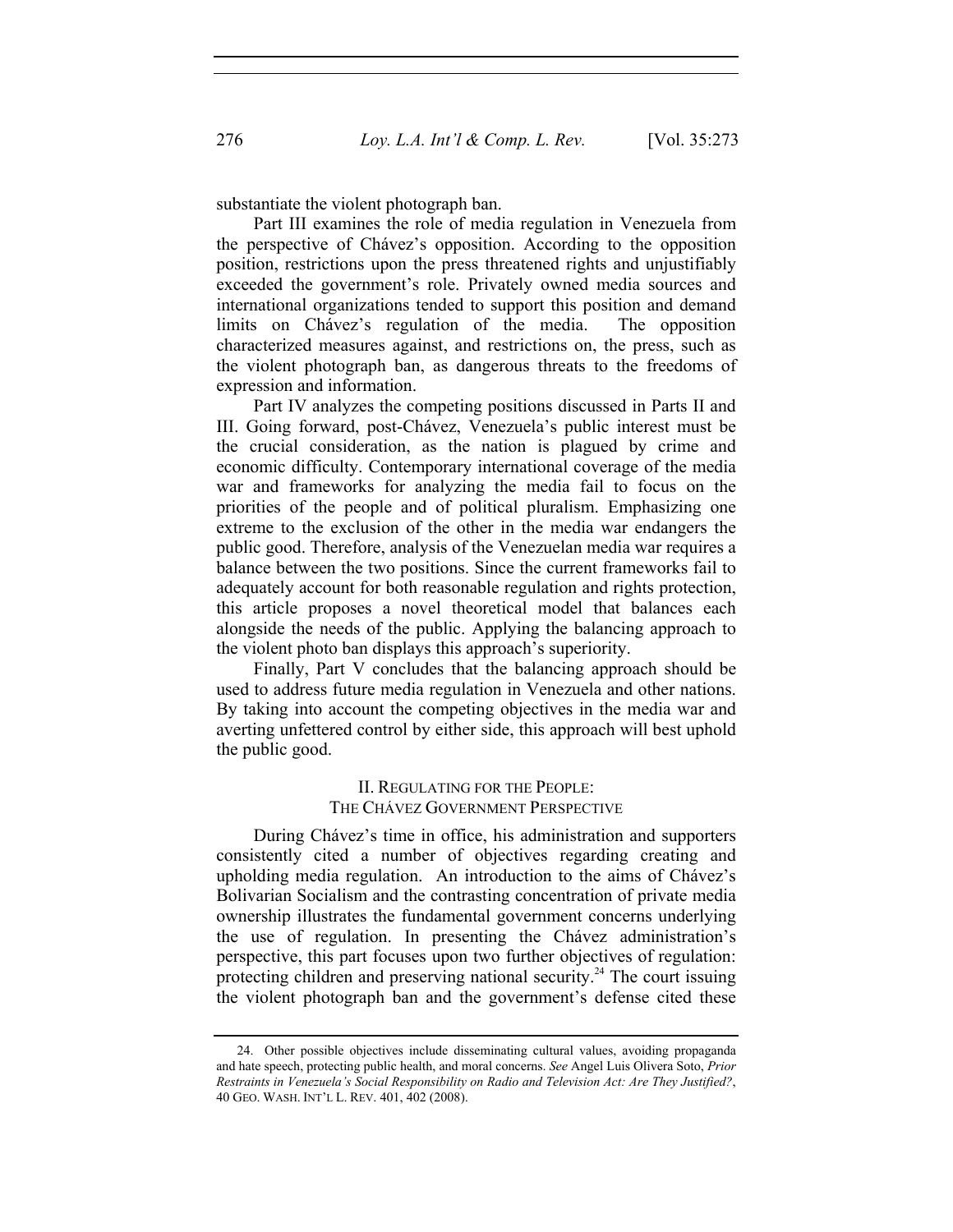concerns, which recur in Venezuela's legal framework.<sup>25</sup> From the perspective of the Chávez regime, socialist and people-centered objectives justified restrictions such as the violent photo ban.

## *A. Promotion of Bolivarian Socialism & Reduction of Private Media Ownership*

The historical development of Chávez's strained relationship with the private media provides some initial insight into his actions. The Venezuelan government has long regulated the media, alternately creating and eliminating restrictions.<sup>26</sup> While a few past presidents enjoyed friendlier relationships with the media,<sup>27</sup> the "war" between Chávez and the media was neither directly attributable nor novel to the Chávez administration.<sup>28</sup> The relationship between the administration and private media evolved throughout Chávez's fourteen-year presidency.29 During election times and his presidency, Chávez relied upon both public and private media to develop and maintain support and identification with the people.<sup>30</sup> Nevertheless, much of the privately-

 27. Although President Carlos Andrés Pérez (President from 1974-79 and 1989-93) occasionally conflicted with the media, "he knew how to play the game." *Id.* at 181. Pérez had an especially strong relationship with the Cisernos brothers—one of his first formal visits as president was to the Venevision station, and he also fled to the station during a coup in 1990. *Id.* 

 28. During the 1960's the Romulo Betancourt administration suspended constitutional provisions, shut down the media outlets of communist parties, and pursued policies limiting opposition media. PRESS REFERENCE, *supra* note 13. The Luis Herrera Campins (President from 1979-84) administration often clashed with the media, and developed a new national communication policy that reduced the power of private media outlets. Following his presidency, at least one television network explicitly banned Herrera from its broadcasts. President Jaime Lusinchi (President from 1984-89) generally communicated with the media through his private secretary-mistress-eventual wife, a radio announcer. He publicly broke with the media by the end of his presidency. Mayobre, *supra* note 26, at 180.

29*. See* BARRY CANNON, HUGO CHÁVEZ AND THE BOLIVARIAN REVOLUTION: POPULISM AND DEMOCRACY IN A GLOBALISED AGE, 129 (2009) (describing a progression in the relationship between Chávez and the media from balance, to hostility, to seditious rebellion. Although he had media support at the beginning, Chávez's failure to continue providing advertising income and subsidies led the private media to become "a space for consensus-seeking amongst the opposition, and not between government and opposition as it had hitherto acted.").

 30. El Nacional and broadcasters including the Cisneros family supported Chávez's first campaign for president. GREGORY WILPERT, CHANGING VENEZUELA BY TAKING POWER: THE HISTORY AND POLICIES OF THE CHÁVEZ GOVERNMENT 206 (2007). During his daily Alo Presidente show, Chávez regularly attended to individual complaints and requests for aid from citizens. *Id.* at 48. VENEZUELAN POLITICS IN THE CHÁVEZ ERA: CLASS, POLARIZATION, AND

<sup>25</sup>*. See Venezuelan Police Search Newspaper Office*, *supra* note 7*;* Molinksi, *supra* note 2.

 <sup>26.</sup> For example, the 1939 Communications Law heavily restricted broadcast licensing, creating a "virtual monopoly in the nation for those few broadcasters who were already lucky enough to be in the air," while the 1940 Telecommunications Law mandated state control over all major communications matters. Jose Antonio Mayobre, *Venezuela and the Media: The New Paradigm,* LATIN POLITICS, GLOBAL MEDIA 176, 183 (Elizabeth Fox and Silvio Waisbord, eds., 2002). Reductions in regulation and liberalization of the broadcasting industry during the late 1980's and early 1990's prompted minor increases in media pluralism; however, licenses were awarded mainly to political allies and party members. *Id.* at 179.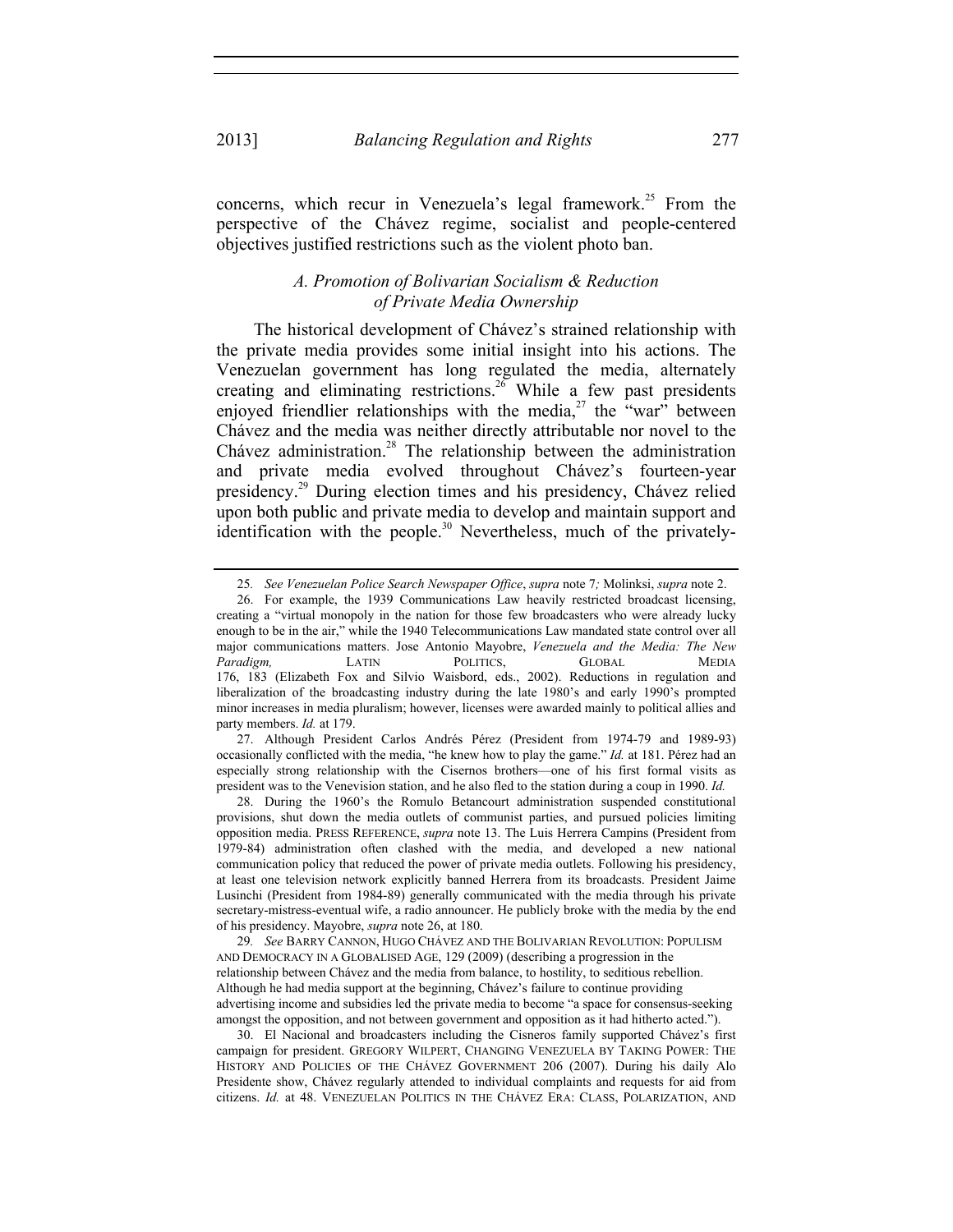owned media became increasingly anti-Chávez in its coverage.<sup>31</sup> Chávez supporters, on the other hand, claimed that the administration regulated appropriately in the face of serious new challenges by the opposition, and strived to improve the status of media for all people.<sup>32</sup>

Chávez's attempted transformation of Venezuelan politics and society further elucidated his relationship with the opposition and private media. Chávez continuously emphasized class and social concerns rather than simply pursuing conventional market-driven economic objectives.<sup>33</sup> His avowed commitment to a new form of socialism, "Bolivarian Socialism," motivated novel approaches to government regulation and goals.<sup>34</sup> Furthermore, Chávez attempted to minimize privatization and business interests through the nationalization of major industries and community delegation, demonstrating his prioritization of the people.<sup>35</sup> In pursuit of pluralism, the Chávez administration also encouraged and facilitated the establishment of grassroots groups and public communication outlets as mechanisms for direct popular participation.<sup>36</sup>

Venezuela's private media, on the other hand, remains one of the nation's few major privatized and capital-concentrated industries.<sup>37</sup>

http://venezuelanalysis.com/analysis/6314 (presenting a dialogue between two Venezuelan political activists). Duque stated "[t]he updating of technologies, the launching of numerous local, national, and regional radio, television, and internet-based medias has [sic] succeeded in breaking the hegemonic communicational barriers imposed by the global elite." *Id.*

33*. See* STEVE ELLNER, RETHINKING VENEZUELA POLITICS: CLASS, CONFLICT, AND THE CHÁVEZ PHENOMENON 5 (2008). Since his last popular election, Chávez remained wellsupported, especially by lower classes. *Id.* 

34*. Id.* at 118, 171. *See also* IAIN BRUCE, THE REAL VENEZUELA: MAKING SOCIALISM IN THE 21ST CENTURY (2008). (discussing the transition from democratic to socialist rhetoric, particularly after Chávez's 2005 announcement that he was implementing twenty-first century socialism). For more insight into Chávez's objectives and actions, *see Blog de Hugo Chávez*, CHÁVEZ.ORG.VE (last visited Nov. 1, 2011), http://www.Chávez.org.ve; CORREO DEL ORINOCO (English Edition), *available at* http://www.correodelorinoco.gob.ve/english-edition/ (last visited Nov. 1, 2011) (government-controlled, pro-Chávez newspaper).

35. ELLNER, *supra* note 33, at 118.

36*. See* ELLNER, *supra* note 33, at 177-94 (discussing government promotion of popular participation through grassroots and state-facilitated groups like Bolivarian Circles). *See also* Eva Golinger, *Documents Reveal Multimillion Dollar Funding to Journalists and Media in Venezuela,* VENEZUELANALYSIS (July 15, 2010), http://venezuelanalysis.com/analysis/5495 ("Not only do media and journalists in Venezuela have a near-absolute freedom of expression, during the past decade, under the Chávez administration, hundreds of new media outlets, many communitybased, have been created in order to foster and expand citizens' access to media. Community media was prohibited under prior governments, which only gave broadcasting access to corporations willing to pay big money to maintain information monopolies in the country.").

37*. See* WILPERT, *supra* note 30, at 206.

CONFLICT (Steve Ellner & Daniel C. Hellinger eds., 2003).

 <sup>31.</sup> Only in later elections did the media adopt anti-Chávez positions, publish incorrect poll results and provide greater space to opposition candidates. Mayobre, *supra* note 26, at 183.

 <sup>32.</sup> *See* Interview by Juan Reardon with Edwin Chirinos Duque, a professor at the Bolivarian University of Venezuela in Merida, and a supporter of Venezuelan President Hugo Chavez, and interview with Maria Perez, member of Acción Democrática, or Democratic Action (AD), an anti-Chavez political party (June 30, 2011),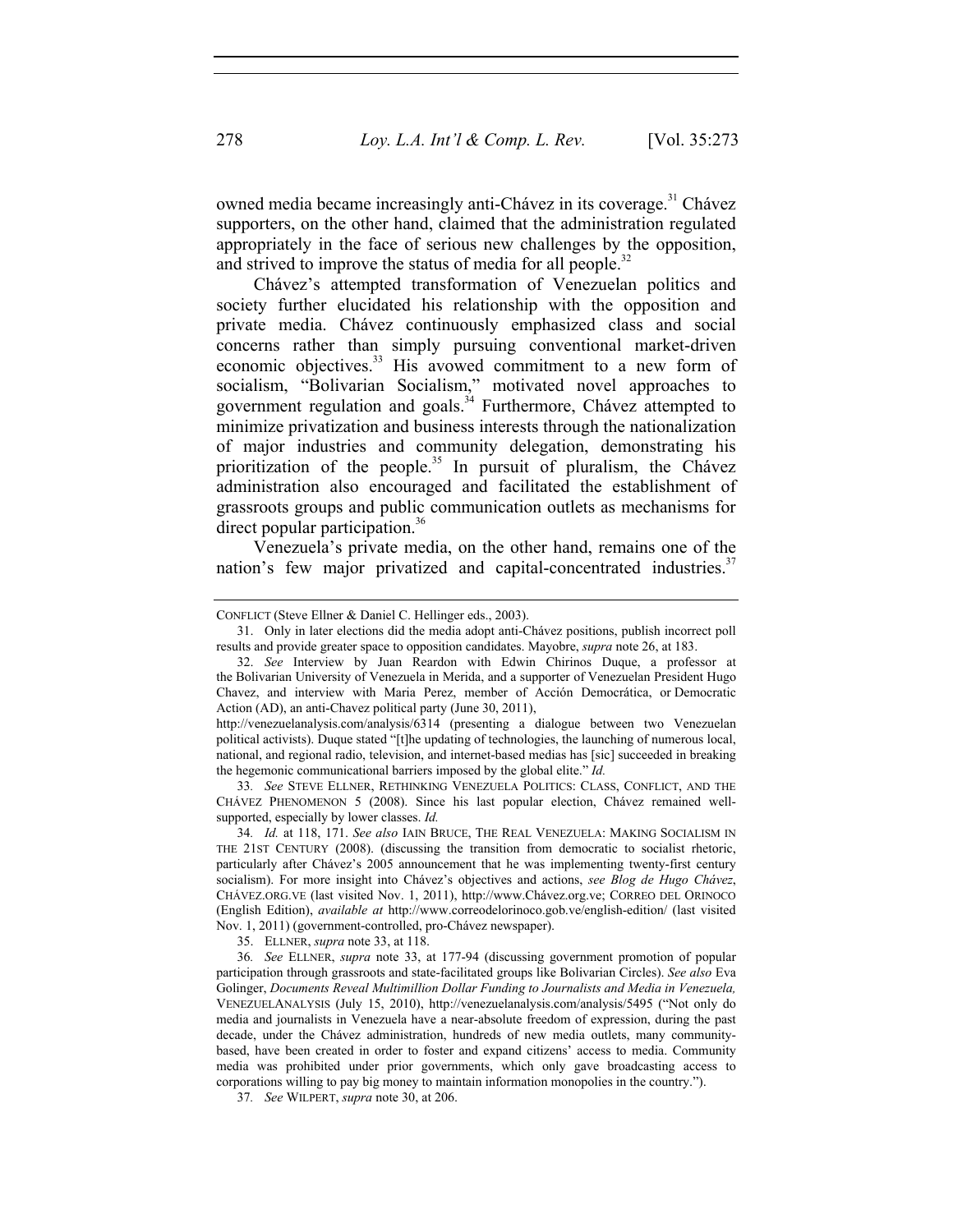Influential businessmen, large corporations, and wealthy families own the majority of the industry and possess a substantial market share in Venezuelan media distribution.<sup>38</sup> For example, the immense global corporation, Grupo Cisneros, owns not only Venevision, Venezuela's leading television network, but also holds interests ranging from entertainment and telecommunications companies to Los Leones del Caracas, Venezuela's championship baseball team.<sup>39</sup>

From the perspective of the Chávez administration, the privatelyowned media, controlled by a few powerful and wealthy individuals, did not represent the citizenry's rights and desires nor accurately report the news. Media owners, while utilizing their power to shape public perception and policy, are likely to serve personal property and privilege interests rather than the needs of the people.<sup>40</sup> Eleazar Diaz Rangel, the editor-in-chief of *Ultimas Noticias*, Venezuela's highestcirculating newspaper, has stated, "What's not published in Venezuela is what media owners don't want published."<sup>41</sup>

Political polarization defined the divisions between the private media and Chávez. Due to the relative lack of interest and competing factions in greater Venezuelan society, private media may be the "only solid base of power of the old elite," which is itself reliant upon racism

40*. Id.* 

 <sup>38.</sup> Private media possesses the greatest market share of Venezuela's media distribution private ownership (including family, widely held, and employee-owned) of Venezuela's top five daily newspapers is 100% and top five television stations is 75%. Simeon Djankov et. al, *Who Owns the Media?*, 46 J.L. & ECON. 341 (2003) (analyzing the concentration of media ownership and "media freedom" based upon journalists jailed, media outlets closed, journalists jailed, and internet restrictions, measured alongside controls such as GDP, autocracy, political and economic freedom, and health outcomes). *See also* Mark Weisbrot and Tara Ruttenberg, *Television in Venezuela: Who Dominates the Media?*, CENTER FOR ECONOMIC AND POLICY RESEARCH, (Dec. 2010), *available at* http://www.cepr.net/documents/publications/2010\_12\_venezuela\_media.pdf (finding market domination by private channels and estimating that over 94% of television viewed by Venezuelans is not pro-government).

 <sup>39.</sup> CISNEROS GROUP, http://www.cisneros.com/Home (last visited Nov. 17, 2011). The Cisneros Group, which is owned and controlled by a Venezuelan family with longtime access to the Presidential Palace and a history of supporting democratic candidates, has now expanded its communications business to approximately forty countries and is headquartered in South Florida. Gerardo Reyes, *Self-Censorship in Latin America*, 11 MEDIA L. & POL'Y 1 (2002). *See* Naomi Klein, *Venezuela's Media Coup*, THE NATION (Feb. 13, 2003), http://www.naomiklein.org/articles/2003/02/venezuelas-media-coup. ("Venezuela's private television stations are owned by wealthy families with serious financial stakes in defeating Chávez. Venevision, the most-watched network, is owned by Gustavo Cisneros, a mogul dubbed the 'joint venture king' by the New York Post. The Cisneros Group has partnered with many top US brands-from AOL and Coca-Cola to Pizza Hut and Playboy-becoming a gatekeeper to the Latin American market.").

 <sup>41.</sup> Permanent Mission of the Bolivarian Republic of Venezuela to the United Nations, "*What's Not Published in Venezuela Is What Media Owners Don't Want Published*," VENEZUELANALYSIS (Dec. 13, 2010), http://venezuelanalysis.com/analysis/5854media war (As one pro-Chávez sociologist stated, "What has developed is an anchor between citizens and media outlets that reinforce their existing political opinions . . . As such, the media has a dedicated audience that is politically and ideologically aligned but, on the whole, uninformed.").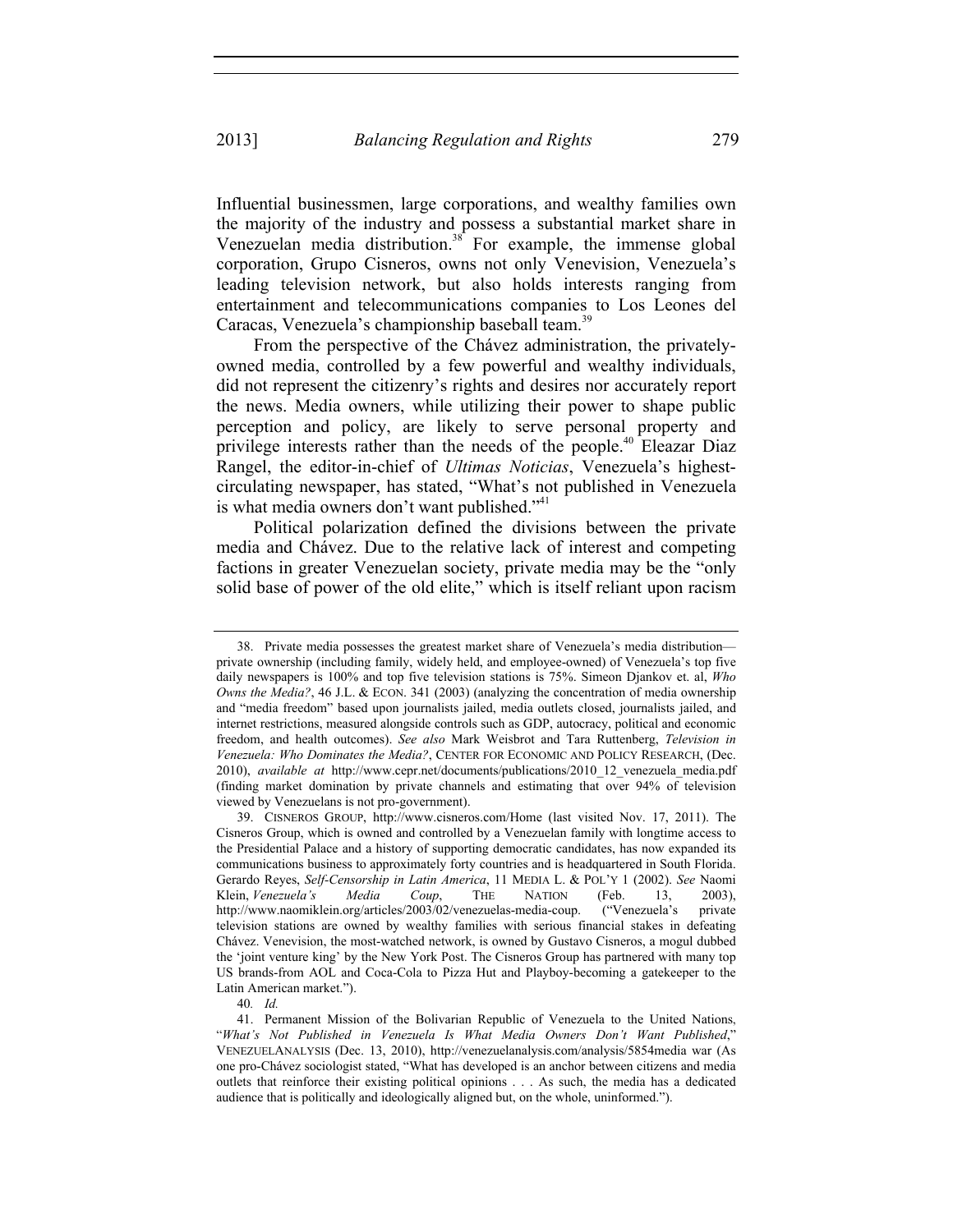and classism.<sup>42</sup> Moreover, many media leaders "promulgate a pro-U.S. [sic], market friendly, liberal democratic agenda<sup>"</sup> that tends to be more consistent with the aims of Chávez's opposition than that of his Bolivarian Revolution.<sup>43</sup> These incompatibilities resulted in a dynamic and increasingly combative relationship between Chávez and the private media.<sup>44</sup>

Overall, from the Chávez administration's perspective, the power and influence of Venezuela's private media threatened the development of a new socialist society. Chávez's reaction to the violent photograph reflected these concerns, as he declared "The country demands respect . . . The publication of this image just shows desperation, because they are trying to sabotage the Bolivarian Revolution by any means.<sup>345</sup>

#### *B. Protection of Children*

The court issuing the violent photograph ban presented psychological and moral protection of children as its chief justification.<sup>46</sup> From the government's perspective, the graphic nature of these particular photographs (naked bodies at a morgue), in conjunction with its casual exhibition (displayed on newsstands or by home delivery), posed irreparable harm to children. $47$  Likewise, the

43*.* WILPERT, *supra* note 30, at 126.

46*. See* Molinski, *supra* note 2.

 47. "Imagine you're walking on the street with your children and you pass a newsstand with today's papers displayed as usual and the front pages clearly visible to all who pass by. But to your horror, today's national daily has an almost full-page graphic image of dead, bloodied

 <sup>42.</sup> WILPERT, *supra* note 30, at 205. As the formerly powerful elite loses campaigns and other bases of power, they are desperate for restoration of the status quo. *Id.* at 206. The old elite has used the media to gain middle class support by such methods as campaigns taking "advantage of the latent racism and classism in Venezuela culture." *Id*. at 20. *See also* CANNON, *supra* note 29, at 63 (2009) (discussing the private media's employment of race- and class-based fears in mobilizing the middle and upper classes against proposed 2001 enabling laws); Ellner and Hellinger, *supra* note 30, at 20 (discussing both racism of the opposition and Chávez's disproportionately effective communication towards poor and uneducated classes).

<sup>44</sup>*. See* Reardon, Perez & Duque, *supra* note 32. Pro-Chávez voice Duque declares "a pool of television channels and radio stations, in addition to their internet-based allies, go about shamelessly lying, experimenting with all of the ideological venoms produced in U.S. and European labs." *Id.* "Their objective is to keep their follows following, founded in a submissive mindset, individual chains which are stronger than real, physical chains. If one takes a look at the programming on Venezuelan television, a majority of shows are based on fascist, right wing content that advances their political interests." *Id.* "Everything these media elite produce is created in the image of their economic interests, including their disgraceful attempts to coerce leaders and secure electoral victories against parties and leaders they disagree with." *Id.* "The corporate media is a supranational entity that uses threats and manipulation to guarantee its interests are defended, overriding many of the most fundamental national judicial mechanisms." *Id.* 

<sup>45</sup>*. See* Golinger, *supra* note 36 ("Today, corporate media outlets and their journalists use communications power to publicly promote the overthrow of the Venezuelan government. The owners and executives of these media corporations form part of the Venezuelan elite that, under the reigns of Washington, ran the country for forty years before Chávez won the presidency in 1998.").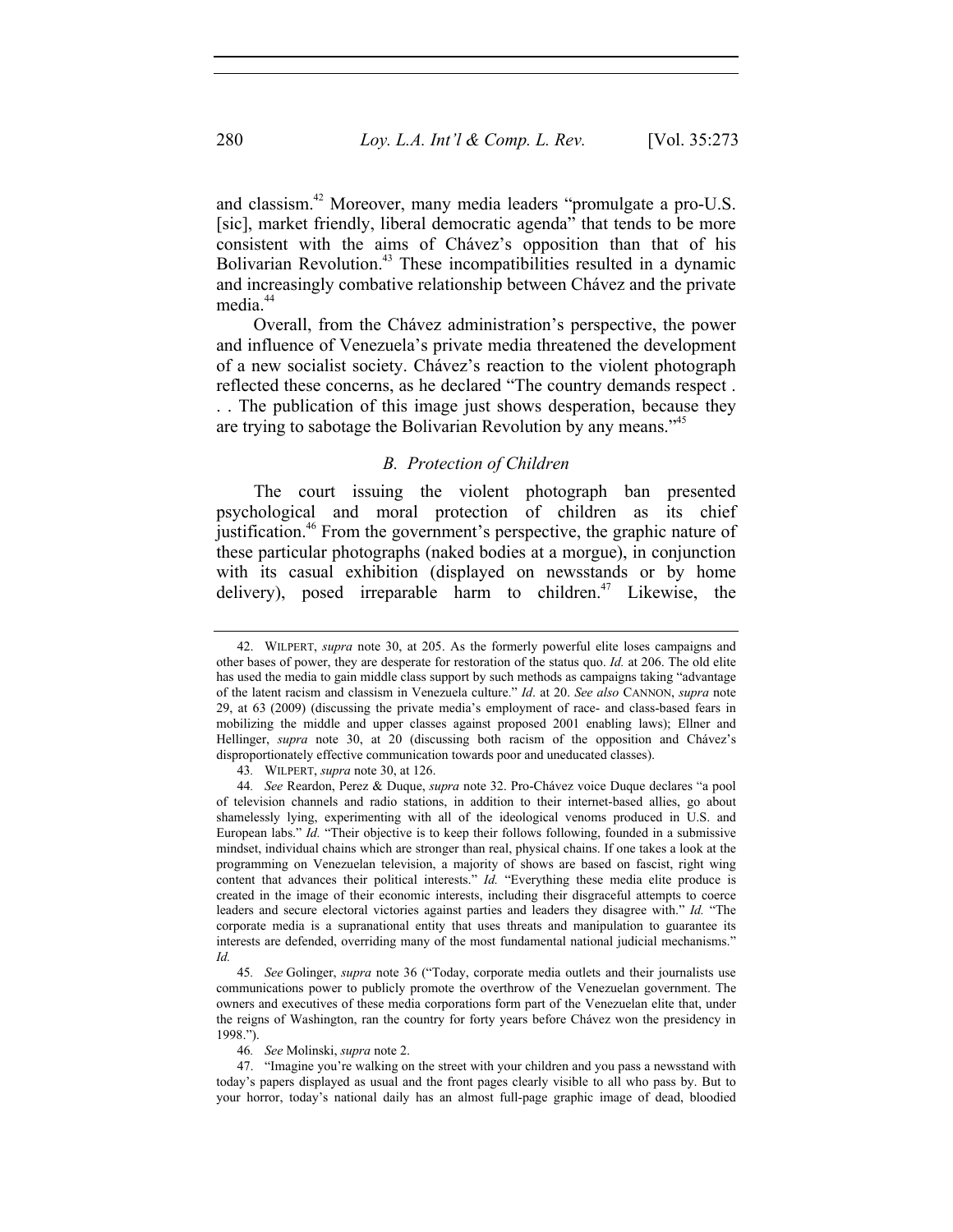Venezuelan legal framework emphasizes the protection of children as an important public concern. The Chávez administration often employed this concern in creating and defending regulation.

The most significant foundation of Venezuela's media regulatory structure, the Law of Social Responsibility in Radio and Television ("*Ley de Responsabilidad Social en Radio y Televisión*," hereinafter RESORTE), uses child protection as a purpose and guide in establishing its broadcasting requirements.<sup>48</sup> While this law does not expressly target newspapers such as those that published the violent photograph, it demonstrates the fundamental moral justification relied upon by the Chávez government. The law's fundamental purposes include "protection of the children and adolescents" and "integral education of the children."49 Likewise, the government maintained that RESORTE was needed for "the development of children and adolescents who constitute the group of society most susceptible to influence."<sup>50</sup>

RESORTE mandates strict requirements for children's programming. For example, television and radio messages must qualify as "directed at children" for at least eighteen hours per day.<sup>51</sup> RESORTE presented the government with one major means by which to protect children, while also demonstrating the perceived importance of this objective.

Further pronouncements regarding children's rights encouraged the use of government regulation to protect children. Venezuela's Organic Law for the Protection of Children and Adolescents (LOPNA) guarantees children and adolescents certain rights and protections from the State, society, and families.<sup>52</sup> LOPNA places affirmative duties upon media outlets and the government alongside negative restrictions upon potentially harmful material when creating and broadcasting children's programming.53 Additionally, Venezuela's 1999 Constitution articulates a national commitment to child protection, education, and

50*. Id.*

bodies piled on top of each other in the local morgue. Every newsstand you walk by has the same image, even repeated in several national and local papers. Your children are forced to see this with no warning." Golinger, *supra* note 36.

<sup>48</sup>*. See* Soto, *supra* note 24, at 465. The Venezuelan law for broadcast media, RESORTE, was enacted in December 2004. *Id.* RESORTE regulates all aspects of Venezuelan radio and television programming, production, and viewership. *Id. See also* LEY RESORTE, http://www.leyresorte.gob.ve/ (last visited Nov. 20, 2011).

<sup>49</sup>*. Id.* at 442.

<sup>51</sup>*. Id.* at 431–35. All television channels are required to show child-friendly programming at certain specified times under "all users" and "supervised" blocks, along with developing childspecific programs. *Id.* These provisions are strictly enforced. *Id.* 

 <sup>52.</sup> Ley Orgánica para la Protección del Niño y del Adolescente, La Gaceta Oficial N° 5.266 (Oct. 2, 1998) (Venez.) [hereinafter LOPNA], *available at* http://www.ventanalegal.com/leyes/ley\_organica\_proteccion\_nino\_adolescente.htm (last visited Nov. 22, 2010).

<sup>53</sup>*. See, e.g.*, LOPNA arts. 70–73 (providing for affirmative obligations); *Id.* art. 75 (prohibiting information and/or images that "promote or incite violence").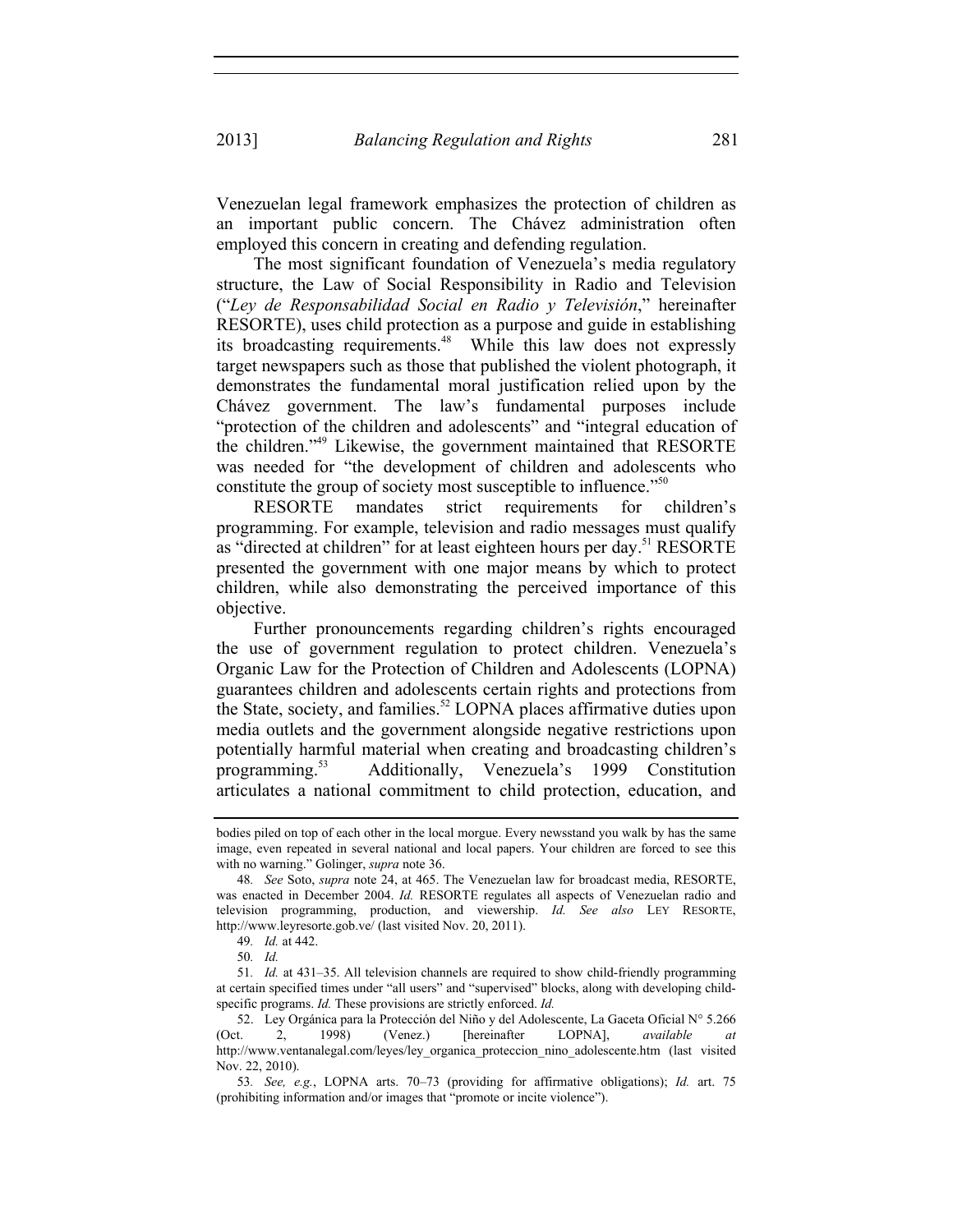development.<sup>54</sup> Regarding media, Article 58 reads "[c]hildren and adolescents have the right to receive adequate information for purposes of their overall development."55 In addition, international laws specifically expound upon the children-centered aspirations of the domestic framework.56

Venezuelan courts have also used the protection of children as a basis for making certain media-related decisions. For example, in February 2007, a child welfare court<sup>57</sup> fined *Tal Cual* author Laureano Marquez and editor Teodoro Petkoff a total of almost \$50,000 for addressing a satirical editorial letter to President Chávez's daughter.<sup>58</sup> The letter first appeared on the front page of the opposition newspaper in November 2005.<sup>59</sup> It asked Chávez's nine-year old daughter Rosinés to request that her father "soften his attacks on his political opponents."60 The government prosecuted the newspaper on the child's  $behalf<sup>61</sup>$ 

Citing LOPNA and the UNCRC, the court asserted several

55. Constitution, *supra* note 54, art. 58.

 56. For example, Venezuela became a signatory to the United Nations Convention on the Rights of the Child (CRC) in 1990. CRC's Article 17 addresses mass media, delineating State obligations such as encouraging "the development of appropriate guidelines for the protection of the child from information and material injurious to his or her well-being." Convention on the Rights of the Child, G.A. Res. 44/25, U.N. Doc. A/RES/44/25, art. 17(e) (Sept. 2, 1990), [hereinafter CRC] *available at* http://www2.ohchr.org/english/law/crc.htm ("State Parties recognize the important function performed by the mass media and shall ensure that the child has access to information and material from a diversity of national and international sources, especially those aimed at the promotion of his or her social, spiritual and moral well-being and physical and mental health."). Additionally, Article 13 provides that children "shall have the right to freedom of expression." CRC art. 13.

 57. In Spanish, the court, which is specifically intended for cases involving children and adolescents, is called the "Tribunal de Protección del Niño y Adolescente de la Circunscripción Judicial del Estaso Lara." *A Decade Under Chávez: Political Intolerance and Lost Opportunities for Advancing Human Rights in Venezuela*, HUMAN RIGHTS WATCH 91 (2008), http://www.hrw.org/en/reports/2008/09/18/decade-under-ch-vez. The 1999 Constitution established the court with the premise that a separate court would best protect children's rights and development. *Id.*

58*. Id.* at 90 (citing Case No. KP02-V-2006-00226). *Tal Cual* is one of the newspapers that published the violent photograph. *See supra* note 13.

59. HUMAN RIGHTS WATCH, *supra* note 57, at 90.

60*. Id.*

61*. Id.*

 <sup>54.</sup> The newest Constitution of Venezuela [Constitución de la República Bolivariana de Venezuela] [hereinafter Constitution] was adopted on December 20, 1999. *See* Constitución de la República Bolivariana de Venezuela, *available at* http://venezuelanalysis.com/constitution. The 1999 Constitution was the result of a long process: a popular referendum to ask the people if they wanted a new Constitution, the calling of a Constitutional Assembly, and approval as a final referendum by popular vote. PRESS REFERENCE*, supra* note 13. The country was renamed the Bolivarian Republic of Venezuela at this point, signifying Chávez's new objectives. *Id.* Examples of child-centered language include Title III, Chapter V, entitled "Social and Family Rights," which discusses familial rights and responsibilities. Article 78 provides for legal rights and recourse: "Children and adolescents are full legal persons and shall be protected . . . The State shall promote their progressive incorporation into active citizenship, and shall create a national guidance system for the overall protection of children and adolescents." Constitution art. 78.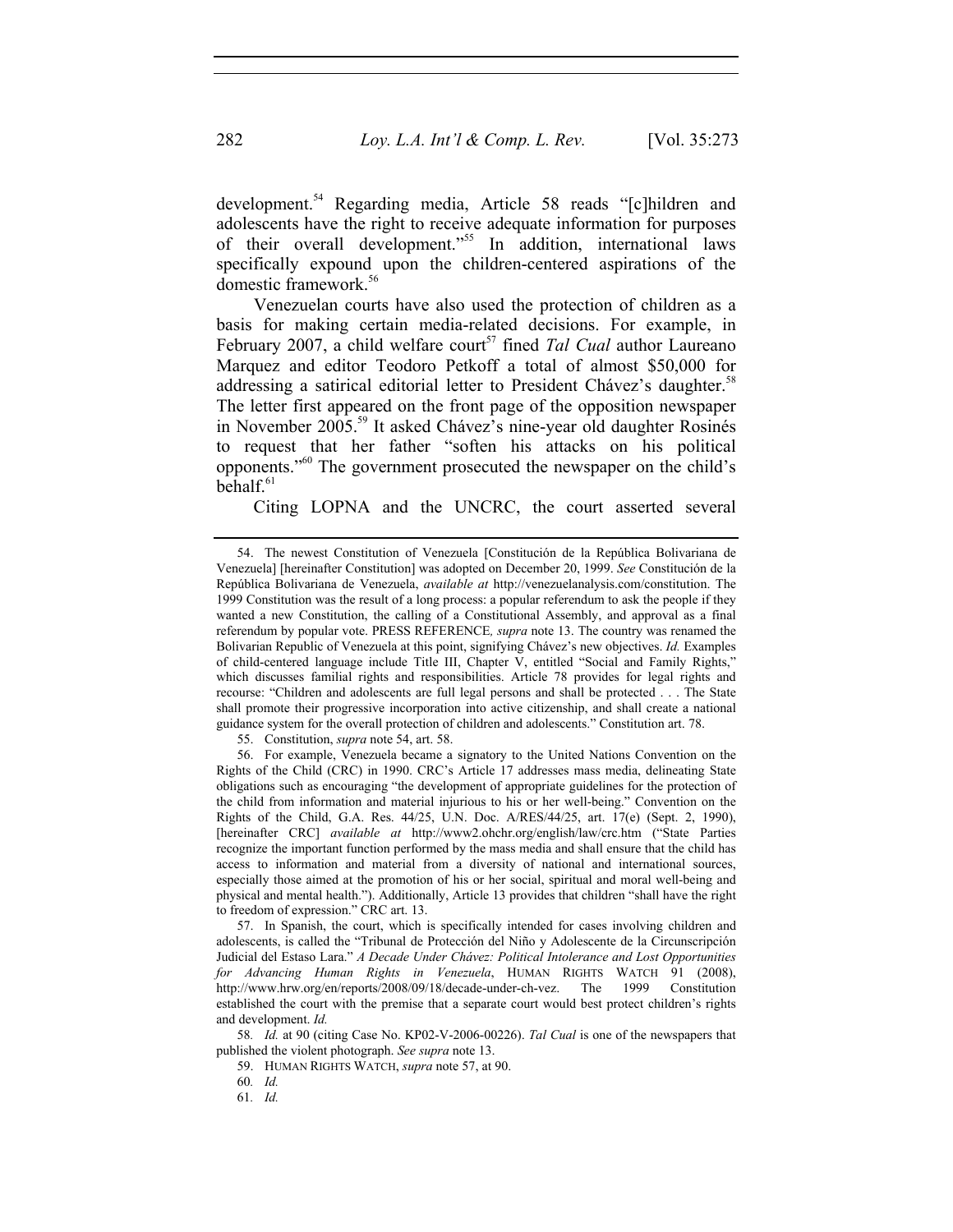rationales related to child protection, including the child's honor and reputation, privacy, family life, and social development.<sup>62</sup> The judge found in particular that the column had "seriously compromised" the rights established by Article 65 of LOPNA.<sup>63</sup> The judge also reasoned that the letter harmed the father-child relationship because the satirical letter "incited disrespect for symbols of the nation and for her father, since, regardless of the office he holds, he deserves his children's respect, and a medium of communication should not encourage a young girl to despise her father, or involve a girl in political argument concerning the post that he holds, nor does the girl need to have direct knowledge of the political objections of the citizens . . . ."<sup>64</sup>

Overall, the child-centered nature of the Venezuelan legal framework demonstrates an avowed commitment to protecting, educating, and positively influencing the development of children. In this way, the Chávez government justified media regulation as necessary to protect the rights of a particularly vulnerable segment of society by preventing the dissemination of potentially destructive information.

## *C. Preservation of National Security*

Chávez supporters characterized *El Nacional* and *Tal Cual*'s publication of the violent photograph as just one opposition attack in an ongoing "media war" against the Chávez government and its citizenry.<sup>65</sup> In Chávez's view, the private media's powerful influence during Venezuela's recent history of political and social unrest required restrictions.<sup>66</sup> In particular, media played an essential role throughout the tumultuous *coup d'état* in 2002, in which Chávez was removed from

<sup>62</sup>*. Id.* at 91.

<sup>63</sup>*. Id* at 91–92*. See* LOPNA, *supra* 52, art. 65. Protects children's "right to honor, reputation, self-image, private life, and family privacy, which may not be subject to arbitrary and illegal interference." The Article prohibits the publication of information that could affect a child's honor or privacy, especially those who are victims or perpetrators of crime. *Id.* The judge's rationale, however, was partially based on common sense: "there is no report to determine how her rights were damaged, what were the disturbances in her family life, what was the harm caused, but we know that it is so, since we have all been children. . . ." *Id.* 

 <sup>64.</sup> *Id.* at 91. "The judge concluded that the child's rights to honor, peer-group relations, family life, and social development had been gravely affected." *Id.* at 92*.* Two days after the article's publication Chávez had discussed his daughter's reaction to the article on his Aló Presidente radio show, saying "She said to me: 'Papi, it's a lack of respect for the coat-of-arms.' She didn't complain about herself, but about the coat-of-arms, you see? How fantastic children are! How fantastic children are to teach a lesson to those animals infesting the sewers!" *Id.* In deciding the case two years later, the child welfare judge referenced this reaction, stating "it is also evident, and follows from the [president's] speeches on 'Hello President' that neither the father, nor the child herself, agrees with the publication." *Id.* (internal quotes omitted).

<sup>65</sup>*. See, e.g.*, Romero, *supra* note 2 ("The government says the photograph was meant to undermine it, not to inform the public.").

<sup>66</sup>*. See supra* note 30 (discussing the private media's turn against Chávez).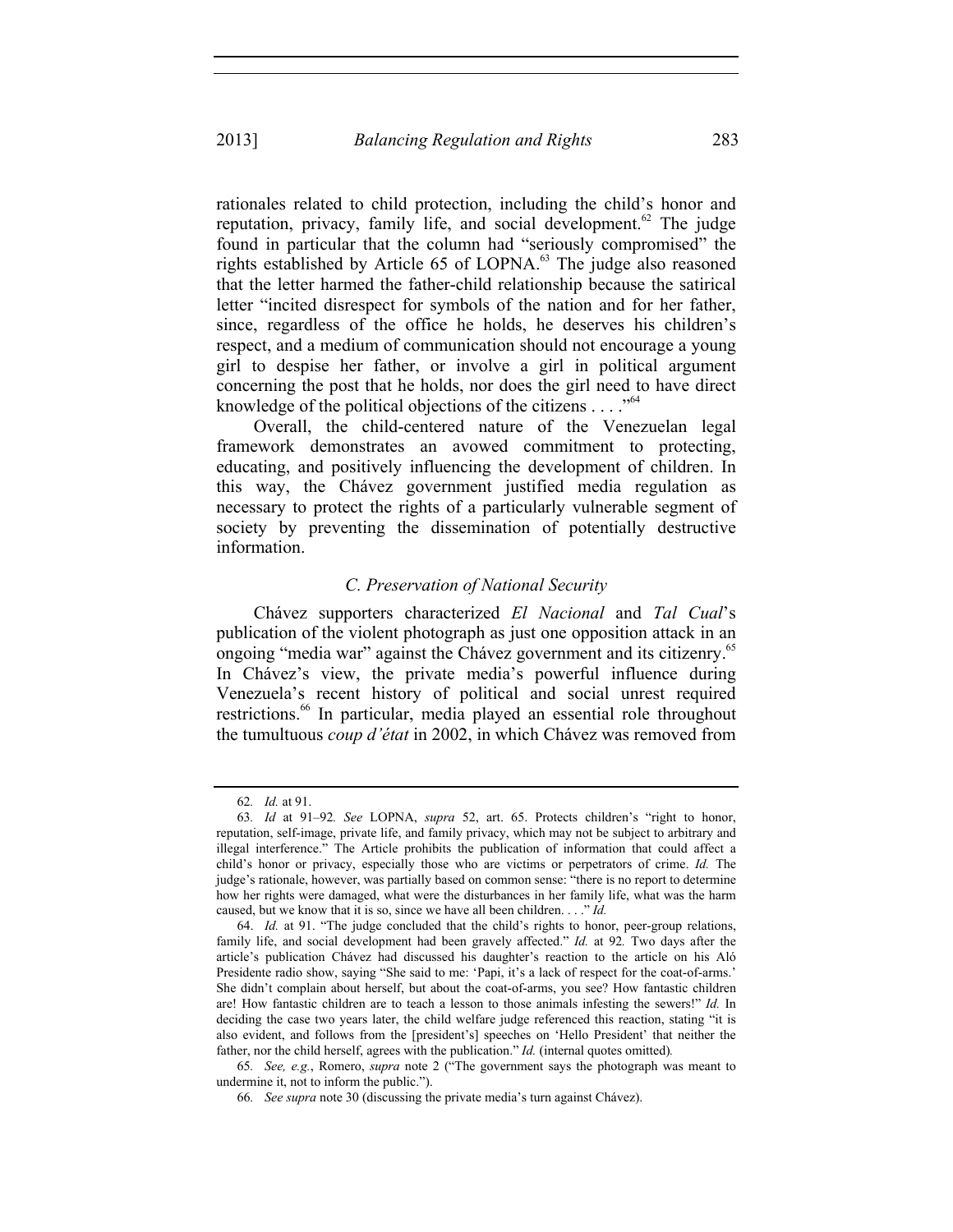office for forty-seven hours. $67$  Privately owned, opposition-supporting media outlets provided constant publicity in support of an oppositionorganized march demanding Chávez's resignation.<sup>68</sup> Chávez, detained by the opposition, agreed to step down temporarily from the presidency, but refused to resign.<sup>69</sup> The media, however, led the public to believe that he had indeed resigned.<sup>70</sup> When Chávez returned to power two days later, privately owned television stations omitted the news, instead airing the film *Pretty Woman* and Tom and Jerry cartoons.<sup>71</sup>

Following the 2002 coup, the war between Chávez and the media continued. For example, several privately owned media outlets supported a general strike shutting down Venezuela's oil industry in protest of the Chávez government.<sup>72</sup> During the sixty-seven-day long strike, these stations broadcasted approximately 700 pro-strike, anti-Chávez advertisements per day.<sup>73</sup>

Media-promoted unrest threatened not only the Chávez administration's stability, but also social stability.<sup>74</sup> Both publicly and privately owned outlets were targeted by violence related to the media war.<sup>75</sup> Even when attacks targeted opposition media, the government strived to preserve the peace and condemn such actions.<sup>76</sup> Furthermore,

 69. A counter-march in support of president/clash between two sides occurred also. Soto, *supra* note 24, at 407. Chávez finally stepped down at the urging of high forces.

 70. Klein, *supra* note 39. A transitional government was put in place, led by Pedro Carmona as interim President, but a counter-coup by the pro-Chávez Presidential Guard returned Chávez to power within the next two days. *Id.* 

<sup>67</sup>*. See* Klein, *supra* note 39.

<sup>68</sup>*. El Nacional* and *Tal Cual*, the newspapers that published the violent photo, were two of the predominant print media sources providing highly partisan coverage in the time surrounding the 2002 media coup. HUMAN RIGHTS WATCH, *supra* note 57, at 69. "[I]n the days leading up to the April coup, Venevision, RCTV, Globovision and Televen replaced regular programming with relentless anti-Chávez speeches, interrupted only for commercials calling on viewers to take to the streets: 'Not one step backwards. Out! Leave Now!' The ads were sponsored by the oil industry, but the stations carried them free, as 'public service announcements.'" Klein, *supra* note 39.

<sup>71</sup>*. Id.* 

 <sup>72.</sup> The oil industry, which has been struggling in recent years, is the foundation of Venezuela's economy. *See* Romero, *supra* note 2. Lost economic activity during this particular strike, which lasted for sixty-four days, cost the country approximately \$14 billion. Bernardo Alvarez Herrera, *Venezuelan Ambassador to the United States, Political Conflict and Freedom of Expression in Venezuela*, ILSA J. INT'L & COMP. L., 565, 567 (2005).

<sup>73</sup>*. Id. See* Klein, *supra* note 39.

<sup>74</sup>*.* Herrera, *supra* note 72, at 567.

 <sup>75.</sup> For example, drive-by shooters injured two workers at the regional branch of ViveTV, a state-owned, community-based television channel. Tamara Pearson, *Shooting Attack on Venezuelan Community Television Station ViveTV*, VENEZUELANALYSIS (Aug. 1, 2011), http://venezuelanalysis.com/news/6395 ("Vive's programming consists of cultural and education shows. 90% of Vive's content is created outside the studio, unlike the other state owned station, VTV, which is highly studio based. Vive is known for its grassroots, community-based & created coverage. It has also organized tens of thousands of media production workshops around country.").

<sup>76</sup>*. See, e.g.*, Rory Carroll, *Venezuelan TV Station is Stormed by Supporters of Hugo Chávez*, THE GUARDIAN (Aug. 4, 2009), *available at*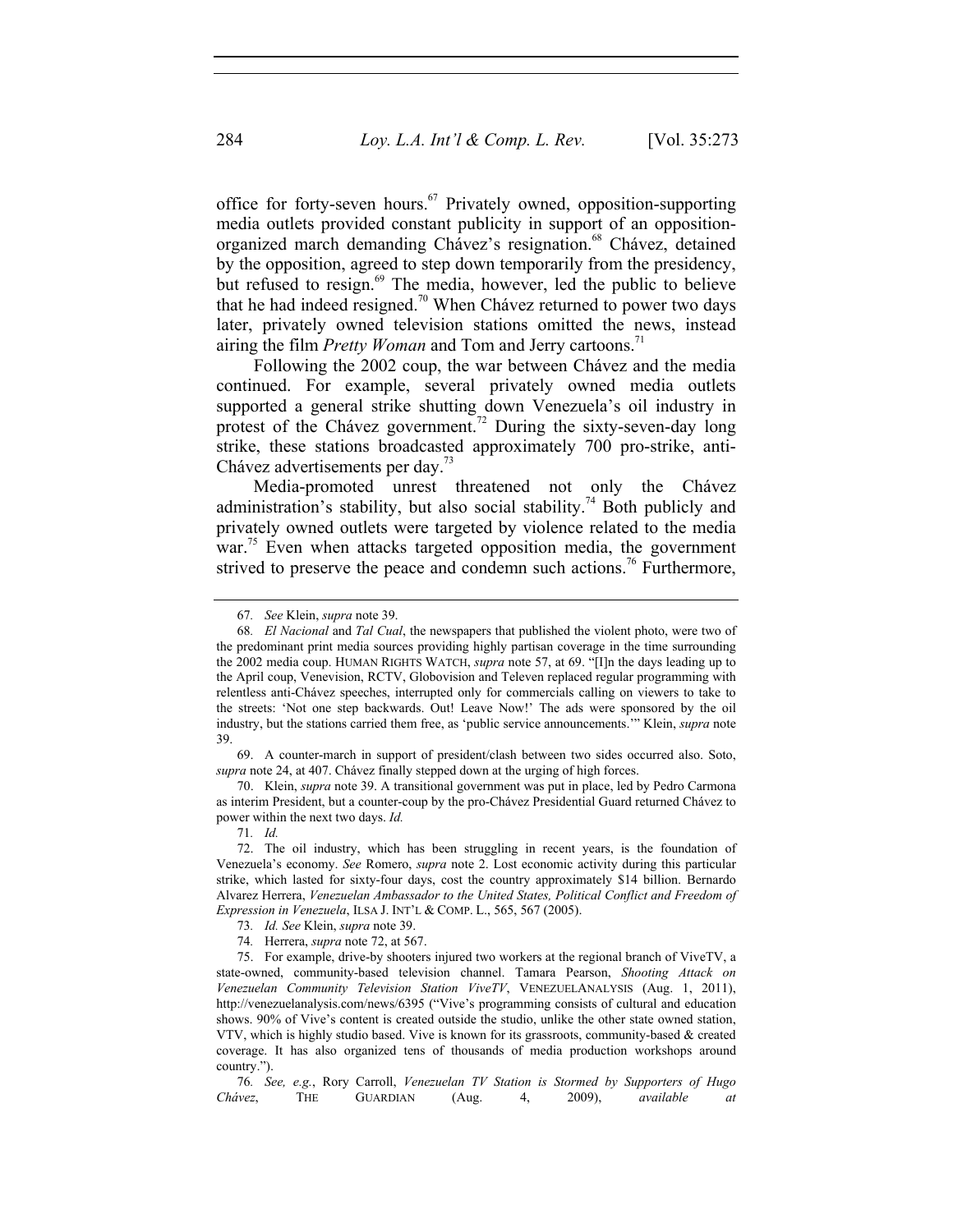the violent effects of the media war often reached the general population. Throughout the 2002 coup, murders, injuries, and looting endangered public safety.<sup>77</sup> As the Chávez administration struggled with societal crime, violent and disturbing imagery in the press challenged stability instead of promoting it.<sup>78</sup>

From the perspective of the Chávez administration, selectivity and misinformation in the private media further challenged public confidence in the government. Privately owned media sources accused Chávez of implausible dealings ranging from commanding slum militias to causing a major mudslide.<sup>79</sup> They also misreported information such as the results of public opinion polls and omitted important events such as the launching of the first Venezuelan satellite, named the Simon Bolivar.<sup>80</sup> Such selective releases of information and deliberate misinformation provoked future unrest against the government and provided the rationale for the need to restrain the media.

As with the protection of children, the 1999 Constitution consistently calls for the preservation of national security.<sup>81</sup> For example, Article 322 maintains, "[n]ational security is an essential competence and responsibility of the State, based on the overall development of the latter, and its defense is the responsibility of all Venezuelans."82 Societal responsibility for preserving order should be shared by public and private entities.<sup>83</sup> Similarly, RESORTE repeatedly

82. *Id*. art. 322.

http://www.guardian.co.uk/world/2009/aug/04/venezuela-tv-station-armed-raid (Individual supporters of Chávez stormed the Globovision office, armed with tear gas and handguns. Interior minister, Tareck El Aissami, asserted that the attacks were not the result of government influence: "We condemn this attack energetically and reject this type of violent action against Globovision. We don't accept that violence is the instrument to solve our differences.").

<sup>77</sup>*. Id.*

<sup>78</sup>*. See, e.g.*, *Reggae Artist Defies Ban on Violent Images*, FREEMUSE (Aug. 24, 2010), http://www.freemuse.org/sw38948.asp. The music video "Rotten Town" was released just after the violent photo ban was issued, when it still applied to all violent images. *Id.* The video, by Venezuelan reggae singer Onechot, portrays an innocent child struck down by a stray bullet and his blood seeping through Caracas' streets. The video has spread rapidly across the Internet despite government protests. *Id.* 

 <sup>79.</sup> Opposition in the media has accused Chávez of "plotting assassinations and bombings, sponsoring foreign terrorist organizations and leading anti-democratic movements across the hemisphere, and commanding an army of clandestine guerilla groups and slum militias." Soto, *supra* note 24. Commentaries and editorials "appeared to blame Chávez for just about every problem in Venezuela, from the Vargas mudslide to the coup." WILPERT, *supra* note 30, at 205.

<sup>80</sup>*. Id.* at 24 (regarding inaccurate reporting of public opinion polls); *Map of Freedom in the World: Venezuela,* FREEDOM HOUSE (2009), http://www.freedomhouse.org/template.cfm?page=363&year=2009&country=7733 (last visited Nov. 22, 2010) (regarding media's failure to report on satellite launch).

 <sup>81.</sup> In fact, the seventh of its nine sections is entitled "National Security." *See* Constitution, *supra* note 54, art. 322–32.

 <sup>83. &</sup>quot;National security is based on shared responsibility between the State and civil society to implement the principles of independence, democracy, equality, peace, freedom, justice, solidarity, promotion and conservation of the environment and affirmation of human rights. . . . The principle of shared responsibility applies to the economic, social, political, cultural,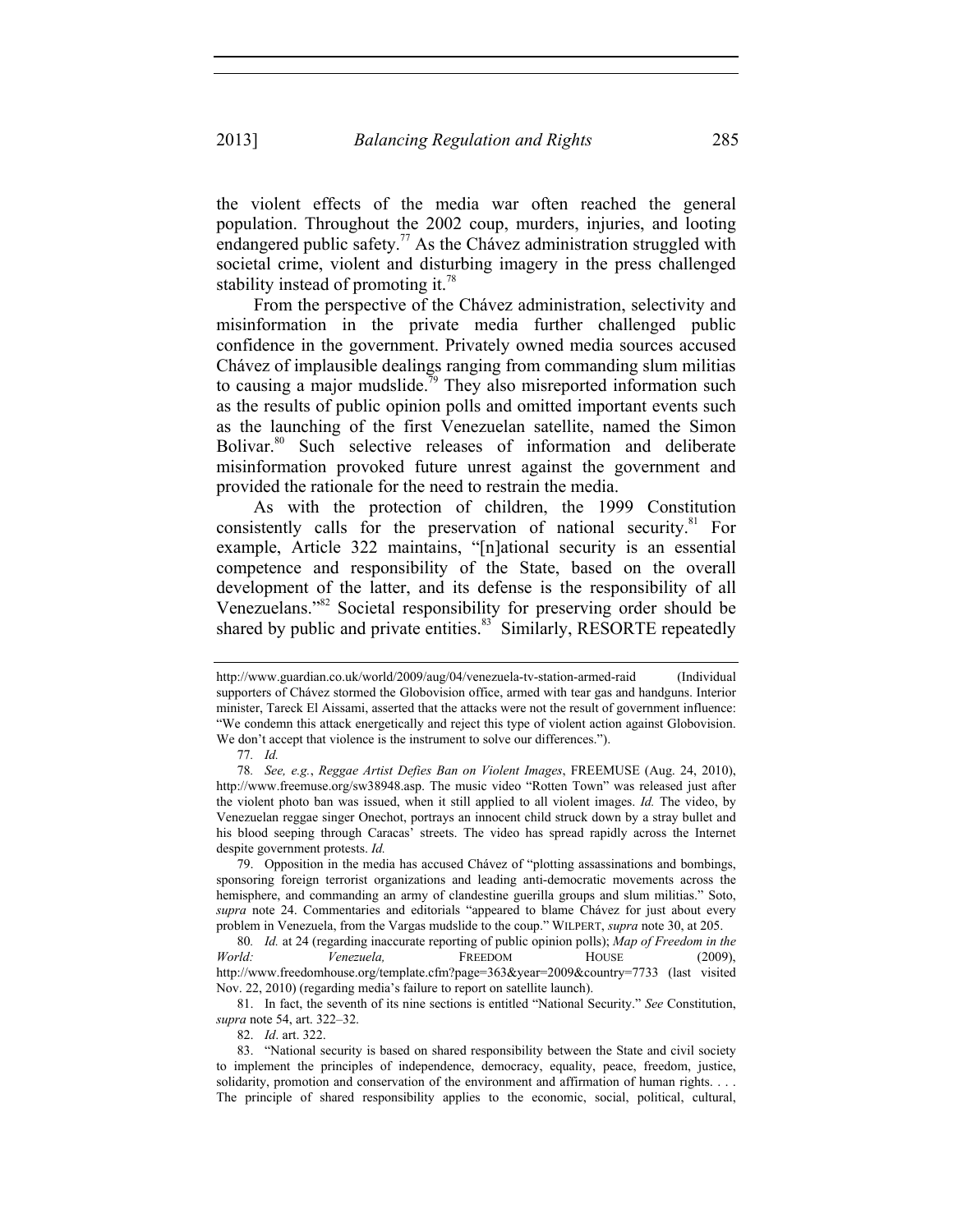asserts national security objectives, declaring that "content dissemination is governed by the public interest by virtue of its importance and impact on social, cultural, political, economic and national security."<sup>84</sup> These references to national security provide authority and an ideological ground for security-based media restrictions.

According to the Chávez administration and its supporters, this history of threats by Venezuela's privately owned media towards the government, and against social stability, validated the use of regulations. Venezuelan ambassador to the United States, Bernardo Alvarez Herrera, framed the government's stability concern: "What is the proper role of the state when it is faced with a media whose power is roughly equal to that of that state, and when that power is used actively to destabilize a democratically elected government?"<sup>85</sup> Discussing the violent photograph ban, Chávez stressed the potentially destabilizing nature of the battle, stating, "[t]he opposition have been working on a mix of plans, so that by today we would have been in a state of chaos in the country . . . Nonetheless, it seems as though their plans haven't worked and they are desperate now, so they are trying to generate reactions from the people."<sup>86</sup>

In sum, the Chávez government justified media regulations with its objectives of promoting Bolivarian socialism, protecting children, and preserving national security. In light of the needs of the Venezuelan people, goals of the government, and the national legal framework, such regulations may be necessary. According to the government perspective, reasonable regulations like the violent photograph ban benefited the people and advanced the aims of the Bolivarian Revolution.

## III. ENDANGERING RIGHTS: THE OPPOSITION ARGUMENT AGAINST MEDIA REGULATION

Critics of the violent photograph ban characterized it as an

geographical, environmental and military spheres." Constitution, *supra* note 54, art. 326.

 <sup>84.</sup> LEY RESORTE, *supra* note 48, art. 3. The government is responsible for "[t]he protection of national security." RESORTE art. 6(2).

 <sup>85.</sup> Herrara, *supra* note 72, at 565–66 (Herrara's speech to the International Law Student's Association advanced the government's view on political conflict and freedom of expression in Venezuela, advocating that freedom of expression and the press are thriving in the nation.). *See also* Soto, *supra* note 24, at 456 ("It is a vital interest of the state to protect its political stability and prevent potential plots to overthrow its democratically elected government, and the political unrest in Venezuela, combined with the antagonistic role the media has played in it" can justify reasonable restrictions. The restrictions on freedom of expression imposed by RESORTE are justified based on the security of the nation.).

 <sup>86.</sup> Eva Golinger, *Media Pornography*, VENEZUELANALYSIS, (Aug. 19, 2010), http://venezuelanalysis.com/analysis/5581.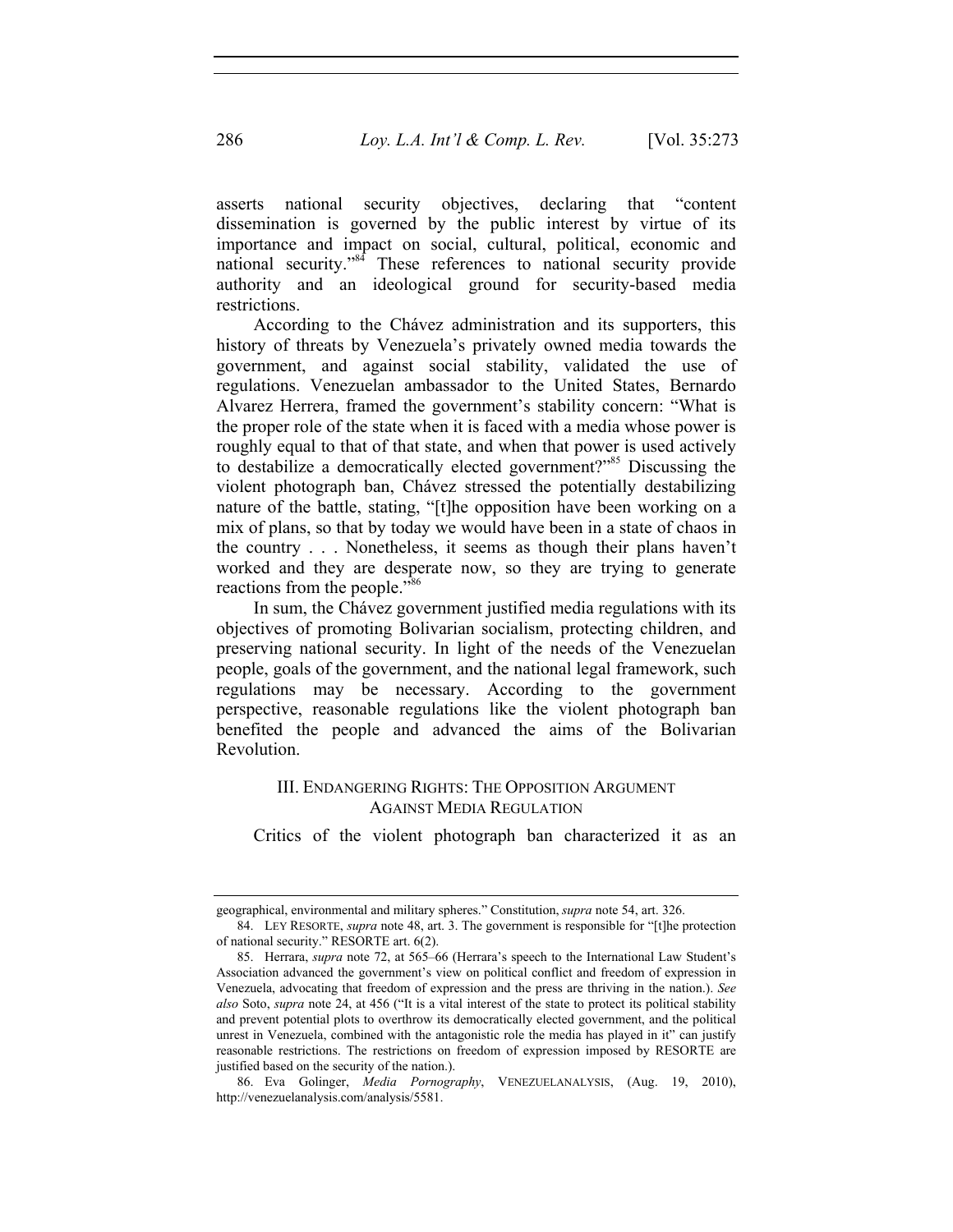infringement upon rights of the people and press. $87$  While the Chávez government emphasized the need for regulations like the ban, opposition voices in privately owned media sources and supportive international organizations portrayed such measures as unwarranted risks to rights exceeding the government's authority.<sup>88</sup> According to this position in the media war, measures silencing opposition in the media threatened freedoms of expression and information.

# *A. Measures Against the Press*

The opposition cited government action against and influence over the press as a threat to rights. According to the opposition, the Chávez administration unreasonably targeted privately owned media with extreme regulation and punishment. Chávez's stated concerns about media ownership conflicted with growing government control over both public and private media.

The opposition suggested that targeted attacks against the media such as imprisonment, sanctions, and shutdown of news sources unduly silenced any challenges to Chávez.<sup>89</sup> From this perspective, these attacks promoted self-censorship in all privately owned media, damaged the well-being and business of targeted individuals and entities, and threatened individual rights. $90$ 

The government punished many individual members of the media.91 For instance, Oswaldo Álvarez Paz, an opposition leader and former state governor who writes columns for *El Nacional*, was jailed and prosecuted in February 2010 for publicly claiming that Chávez

<sup>87</sup>*. See Venuzela's Media War, supra* note 21 and accompanying text.

 <sup>88.</sup> One strong representation of the "opposition" is the Democratic Unity Table (MUD), the political coalition formed in preparation of the 2012 Presidential election, and the party of twotime Presidential candidate Henrique Capriles Radonski. *See* UNIDAD VENEZUELA, http://www.unidadvenezuela.org/ (last visited Apr. 15, 2013). *See also* ALLAN R. BREWER-CARIAS, DISMANTLING DEMOCRACY IN VENEZUELA: THE CHÁVEZ AUTHORITARIAN EXPERIMENT (2010) (Chávez opponent argues that the undemocratically enacted 1999 Constitution has led to the dismantling of Venezuelan democracy.).

<sup>89</sup>*. See, e.g.*, *Journalist Committee Denounces Repressive Measures by Chávez*, SOUTHERN PULSE (Feb. 23, 2011), http:www.southernpulse.com/\_webapp\_3834678?Journalist\_committee\_denounces\_repressive\_m easures by Chávez (citing a report by the Venezuelan Journalists Protection Committee criticizing overly "aggressive" government regulations); WILPERT, *supra* note 30, at 33 (claiming that while the Chávez government did explicitly censor as feared by the opposition, the opposition protests intimidation of the private mass media occurring through methods such as fines and broadcast licensing).

<sup>90</sup>*. See* Soto, *supra* note 24.

<sup>91</sup>*. See, e.g.*, Ender Ramírez Padrino, *CNP Repudia Ataques Contra Periodistas y Medios de Comunicación*, EL NACIONAL, (Aug. 3, 2011), *available at* http://www.elnacional.com/www/site/p\_contenido.php?q=nodo/226286/Nación/CNP-repudia-ataques-contraperiodistas-y-medios-de-comunicación. (National Committee to Protect Journalists complains of government silencing of journalists and lack of access to information, specifically repudiating attacks on LIVE TV host Zulia Fe y Alegria.).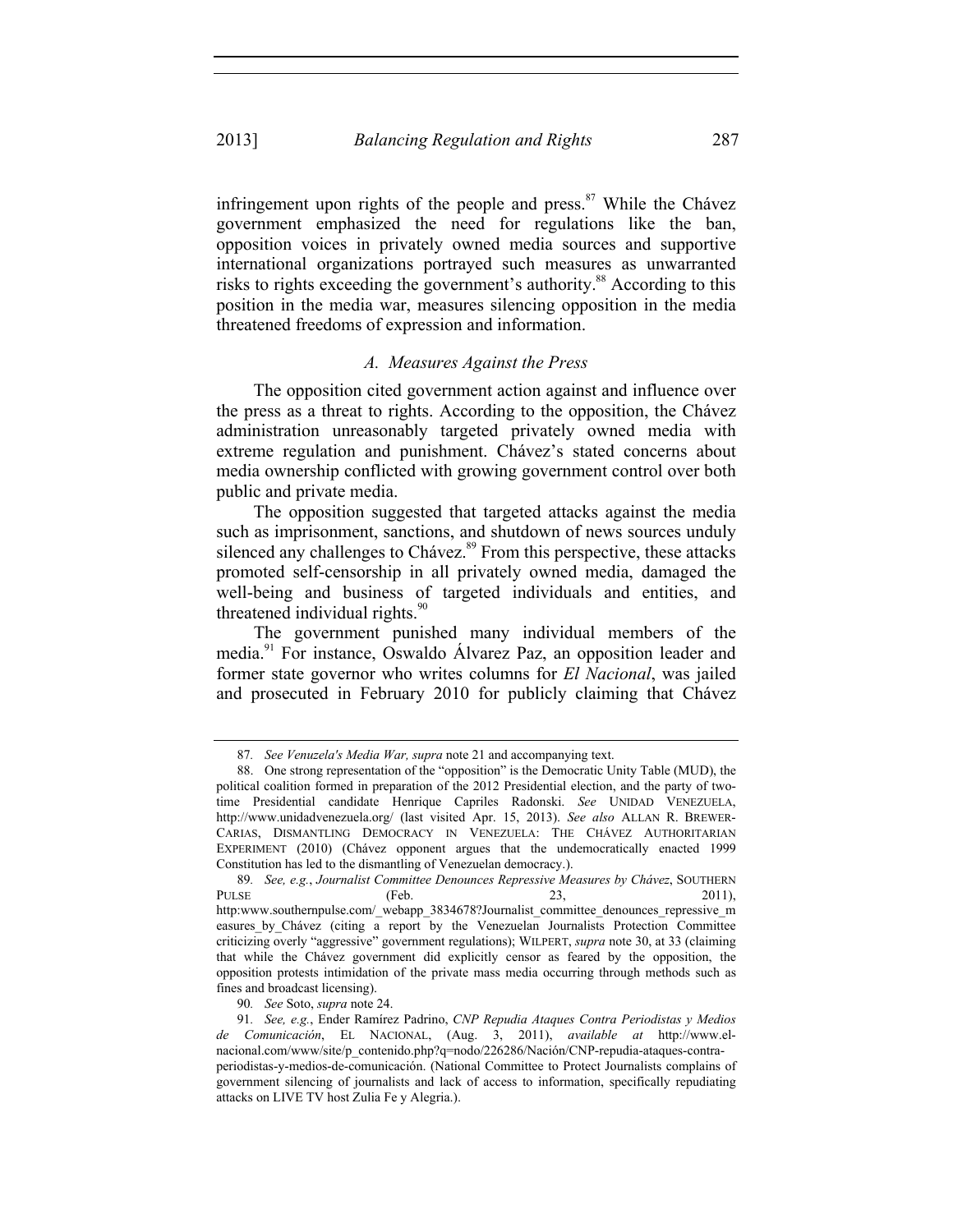supports Basque and Colombian terrorists.<sup>92</sup> Similarly, columnist Francisco Perez was jailed in June 2010 after accusing a local mayor of nepotism in a newspaper editorial.<sup>93</sup> A federal court sentenced Perez, who had forty years of journalism experience, to three years and nine months in prison and fined over  $$18,000$  (USD).<sup>94</sup> The court relied on insult laws, questioned by the opposition, which provide for penalties including imprisonment, fines, disclosure of private information,<sup>95</sup> and the denial of licenses.<sup>96</sup> The court specifically relied upon an insult law prohibiting "disrespectful expression toward government officials."97

The Perez case represented a trend of punishing media members with severe penalties defined by wide judicial discretion but strong administrative influence.<sup>98</sup> Such decisions appeared problematic because they promoted fear of punishment while incentivizing selective selfcensorship.

From the opposition perspective, the shutdown of privately owned television channels also indicated government impropriety. Following the 2002 media coup, Chávez identified four major opposition channels as the "four horsemen," blaming them largely for the coup's success.<sup>99</sup> These channels became government targets. In 2007, the government shut down RCTV Internacional, the most popular television channel in

 95. For example, in July 2005, the Office of the Attorney General used insult laws to justify the investigation of major newspaper *El Universal* for an article that was critical of Chávez and the judiciary. In November of the same year, an *El Nacional* writer was forced to hand over a tape of interviews, with the government's justification being that he had made them near the presidential palace. Freedom House, *Freedom of the Press*: *Venezuela* (2009), http://www.freedomhouse.org/template.cfm?page=251&country=7088&year=2009. *Id.*

96*. See, e.g.*, *Freedom of the Press*: *Venezuela* (2009), FREEDOM HOUSE, http://www.freedomhouse.org/template.cfm?page=251&country=7088&year=2009 *(*"In August, the National Telecommunications Commission (CONATEL) closed two FM radio stations for operating without proper licenses. The closures were condemned in Venezuela and abroad as politically motivated.").

 97. HUMAN RIGHTS WATCH, *supra* note 57 at 65 (these laws were reformed in 2005 to increase penalties for criminal defamation and libel).

<sup>92</sup>*. See* Roger Noriega, *The Jailing of Oswaldo Álvarez Paz*, FORBES, (Mar. 23, 2010), http://www.forbes.com/2010/03/23/hugo-chavez-venezuela-oswaldo-alvarez-paz-

opinions-contributors-roger-noriega.html. Paz also acknowledged the existence of drug trafficking in Venezuela. *Id.* He was charged with conspiracy, "public instigation of criminality" and "spreading false information." *Id.*

<sup>93</sup>*. See* Roy Greenslade, *IFJ Condemns Jail Sentence on Venezuelan Columnist*, GUARDIAN (June 18, 2010), http://www.guardian.co.uk/media/greenslade/2010/jun/18/press-freedomvenezuela.

<sup>94.</sup> *Id.* The International Federation of Journalists maintained, "[i]t is a brutal, unacceptable judgment with very few international precedents." *Id.* 

<sup>98</sup>*. See, e.g.*, Soto, *supra* note 24 (citing the deprival of freedom of expression rights by some courts, often combined with the use of broad judicial discretion and a lack of strong justification); HUMAN RIGHTS WATCH, *supra* note 57 (discussing several court cases in which harsh penalties were issued for journalists and referencing the vagueness of provisions as one explanation for unduly harsh outcomes).

<sup>99</sup>*. See* HUMAN RIGHTS WATCH, *supra* note 57. The four horsemen were the channels RCTV Internacional, Globovision, Venevision and Televen. *Id.*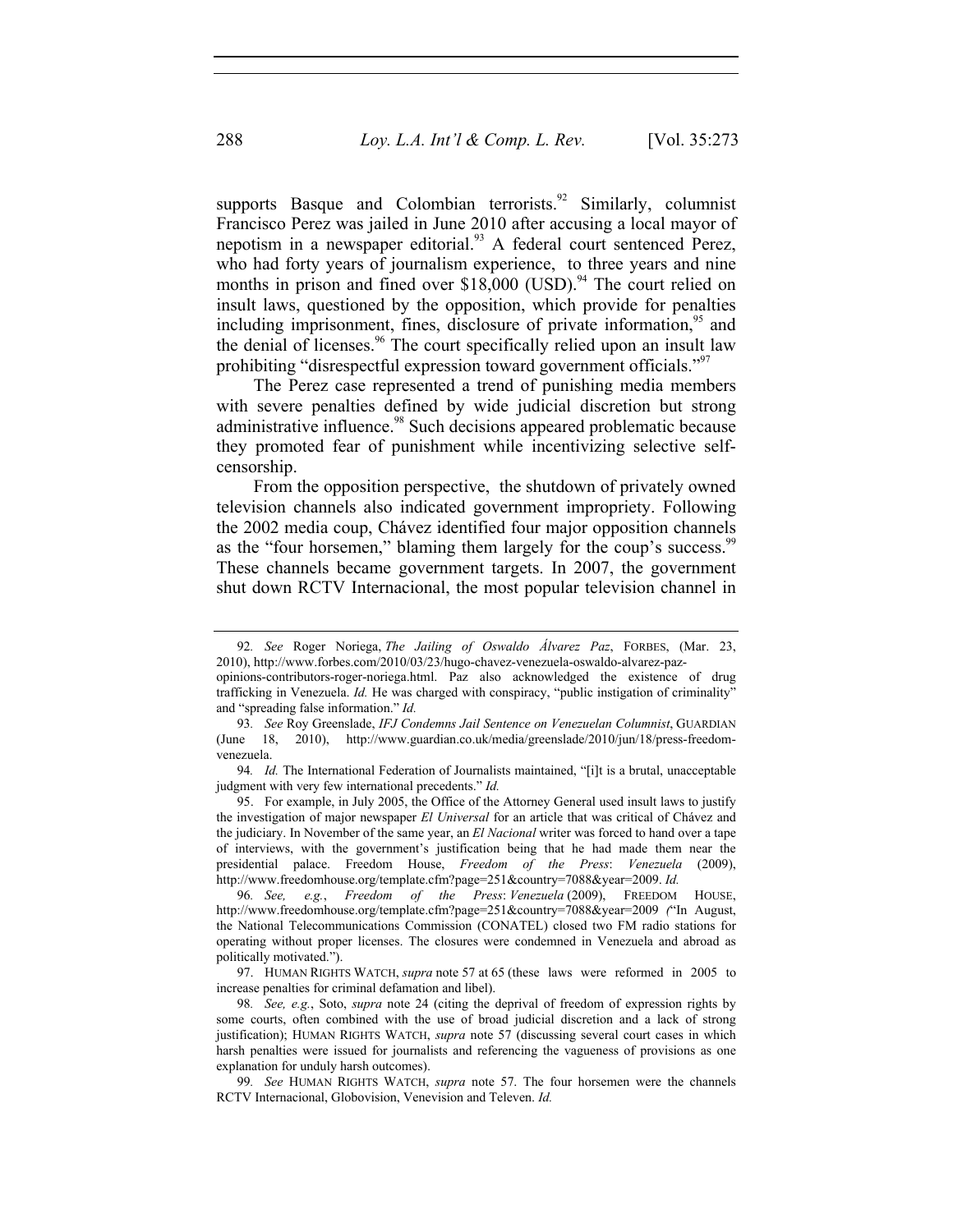Venezuela, by denying renewal of its public license and forcing it to move to subscriber cable.<sup>100</sup> In early 2010, the Chávez administration further ordered cable networks to stop broadcasting the channel, saying it would lift the suspension only if RCTV agreed to comply with its demands, for example, by agreeing to broadcast Chávez's speeches.<sup>101</sup> In June 2012, Guillermo Zuloaga, an owner of the television news channel Globovision, fled the country after the government issued a warrant for his arrest. $102$ 

The Chávez government also doled out penalties that the opposition considered extreme. For example, in October 2011, the National Commission on Telecommunications (CONATEL) fined Globovision \$2.16 million USD for its coverage of a prison riot.<sup>103</sup>

101*. See* Anthony Mills, *Venezuelan Student Killed in TV Protests*, INT'L. PRESS INST. (Jan. 26, 2010), http://www.freemedia.at/site-services/singleview-master/4682/.

102*. See Venezuela Orders Arrest of TV Owner Critical of Chávez*, B.B.C. NEWS (June 12, 2010), http://www.bbc.co.uk/news/10300428; *T.V. Channel Owner Arrested in Venezuela*, U.S.A. TODAY (June 12, 2010), http://www.usatoday.com/news/world/2012-06-venezuela-tvchannel N.htm. The state prosecutor claimed that the warrants were related to business issues with two car dealerships partially owned by the Zuloagas. *Id.* The opposition considered Globovision to be its main channel, even though it could only be watched by people with cable or an open signal source. Reardon, Perez & Duque, *supra* note 32. In March 2013, Globovision announced that it had accepted a buyout offer, blaming its financial difficulties upon regulations by the Chávez government. Tamara Pearson, *Venezuelan Opposition Channel Globovision to be Sold after Elections,* VENEZUELANALYSIS, (Mar. 12, 2013), http://venezuelanalysis.com/news/8201.

103*. See* AVN, *Comisión de Medios de la AN avala decisión de Conatel de multar a Globovisión*, EL NACIONAL (Oct. 18, 2011), *available at* http://www.elnacional.com/noticia/5628/16/Comisión-de-Medios-de-la-AN-avala-decisión-de-Conatel-demultar-a-Globovisión.htmlón-de-Medios-de-la-AN-avala-decisión-de-Conatel-de-multar-a-

Globovisión.html; Juan Francisco Alonso, *Globovisión Accuses Government at International Courts*, EL UNIVERSAL (Oct. 20, 2011), *available at* http://www.eluniversal.com/nacional-ypolitica/111020/globovision-accuses-government-at-international-courts (discussing Globovision's decision to appeal the fine to domestic and international courts); Tamara Pearson, *Venezuelan Opposition TV Globovision Fined for Manipulation*, VENEZUELANALYSIS, (Oct. 19, 2011), http://venezuelanalysis.com/news/6569. A gang at Venezuela's El Rodeo Prison took other prisoners hostage in June 2011. *Id.* CONATEL claimed that the station had created a "situation of uncertainty and anxiety" by encouraging families to protest outside of the prison, retransmitting the same interviews 269 times over four days, and showing footage of the

 <sup>100.</sup> This was a highly unpopular decision condemned domestically and internationally. WILPERT, *supra* note 30, at 232. *See also* Reardon, Perez & Duque, *supra* note 32, at 232 ("In Venezuela Freedom of Speech is of vital importance and it's no secret to anyone that the closure of our oldest running television channel, RCTV, had a huge impact on Venezuelan society. After RCTV was closed, a large number of young people and other members of civil society raised their voice, and continue to do so, on behalf of freedom of expression. From that moment on people began to understand the importance of keeping themselves informed. Meanwhile, the government has gone on to close numerous other means of communication, including approximately 362 radio broadcasts and many other written media, though they maintain the independent media outlets that they consider too dangerous to close because of the enormous social backing and support they have – Globovision, for example."). The government's perspective on the shutdown was that RCTV's participation in the 2002 coup, oil industry shutdown, and other regulatory violations, combined with the government's discretionary power over licensing, legally permitted and in fact obligated the closure. WILPERT, *supra* note 30, at 232.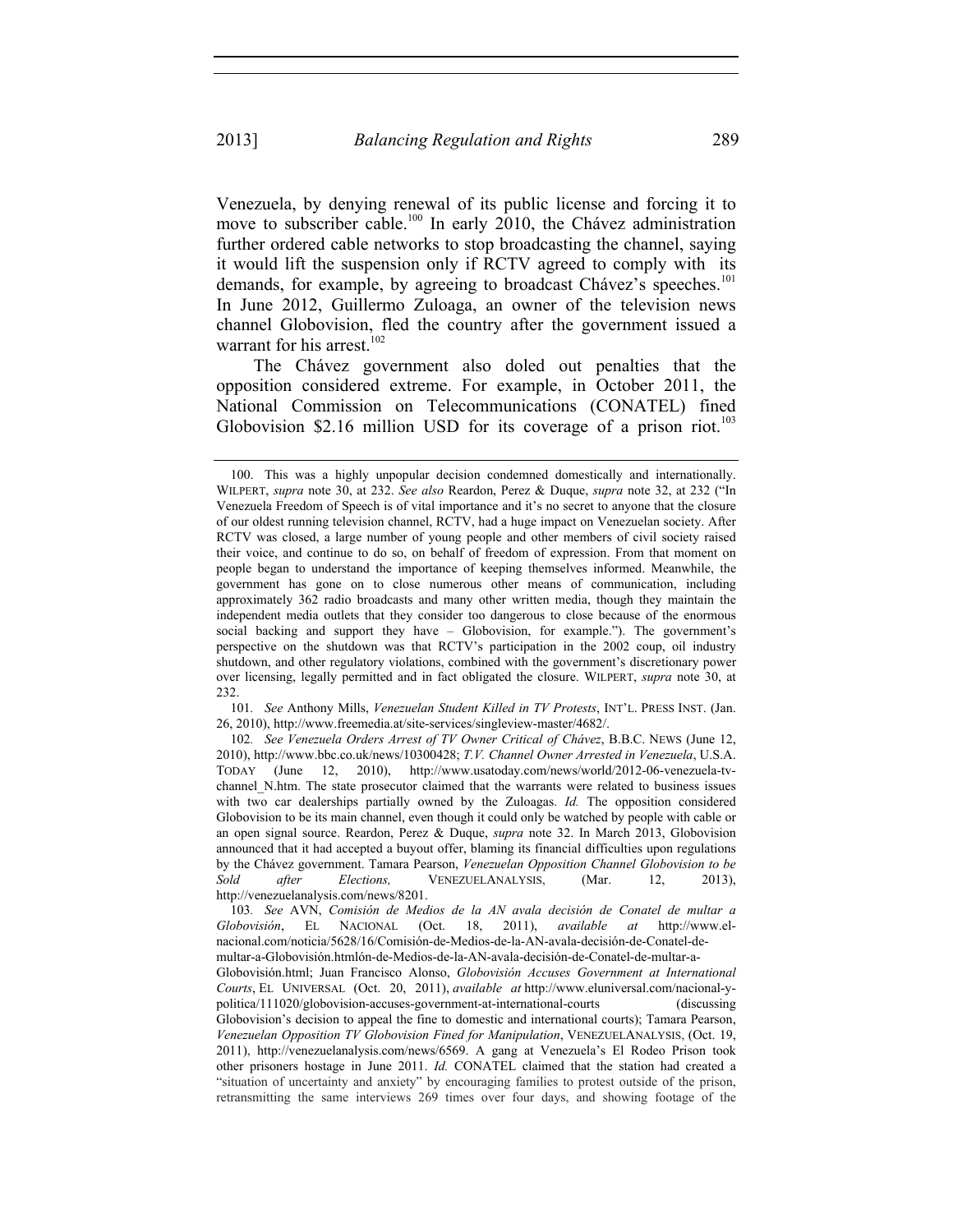Opposition coalition MUD called the fine a "disguised attempt to close the channel," while Venezuelan NGO *Alianza por la Libertad de Expresión* (Alliance for Freedom of Expression) characterized the penalty as "arbitrary" and "disproportionate."104 Such attacks appeared to be targeted against political opposition, and more specifically the four horsemen.

The Chávez government argued that the publication of incendiary pieces such as *El Nacional*'s violent photo fostered social instability, but the pattern of violence challenged this proposition.<sup>105</sup> Although violence occurred against the media at large, this violence largely targeted the privately owned opposition media.<sup>166</sup> For example, in  $2008$ several opposition media members were subject to brutal attacks, including a reporter, a photographer, $107$  the vice president of a daily newspaper,<sup>108</sup> and a news anchor.<sup>109</sup> At times, Chávez called for such attacks in the media, and indeed government officials executed some of the attacks.<sup>110</sup> Citizen protests against government restrictions also led to violence. In January 2010, a student was killed and nine police officers injured during protests against the government order to stop broadcasting RCTV International.<sup>111</sup> The imbalance of violence against opposition media suggests that the Chávez media regulations may have served a political role exceeding the government's authority.

The opposition feared that the Chávez administration limited the media in order to preserve its own political power rather than to protect Venezuela's citizenry. It blamed polarization in the press on government control over the media and the selective use of sanctions

111*. See* Mills, *supra* note 101.

prisoner's mothers. *Id.* CONATEL cited RESORTE Articles 27 and 29, which respectively provide for a fine of up to 10% of income and/or the suspension of transmissions for "promoting anxiety, disorder, or justifying crime." *Id.* The penalty equaled about 7.5% of the station's 2010 gross income. *Id.* 

<sup>104</sup>*. Id. See* El Universal, *Alliance for Freedom of Expression Rejects Fine on TV Channel*, EL UNIVERSAL (Oct. 20, 2011), *available at* http://www.eluniversal.com/nacional-ypolitica/111020/alliance-for-freedom-of-expression-rejects-fine-on-tv-channel.

<sup>105</sup>*. See supra* Part II(B) (discussing threats to social stability).

<sup>106</sup>*. See* FREEDOM HOUSE, *supra* note 96 ("Violent attacks against the media such as shootings and assaults occur regularly.").

 <sup>107.</sup> In July 2008, a reporter and photographer from opposition newspaper La Verdad were assaulted by local officials while attempting to cover waste disposal practices. *Id.* The official confiscated the journalists' equipment and they were allegedly beaten and held for over two hours. *Id.*

 <sup>108.</sup> The vice president of the Caracas daily *Reporte Diario de la Economia*, Pierre Fould Gerges, was murdered in Caracas on June 2, 2008. *Id.*

 <sup>109.</sup> Two weeks after Gerges' murder, news anchor, Javier Garcia, of the opposition channel RCTV was found stabbed to death in his apartment. *Id.* Supposedly he had been robbed, but the case was still being investigated at the end of 2008. *Id.* 

<sup>110</sup>*. See* HUMAN RIGHTS WATCH, *supra* note 57, at 72 (arguing that such attacks upon individuals and social stability are generally not the fault of the journalists but instead governmental actions).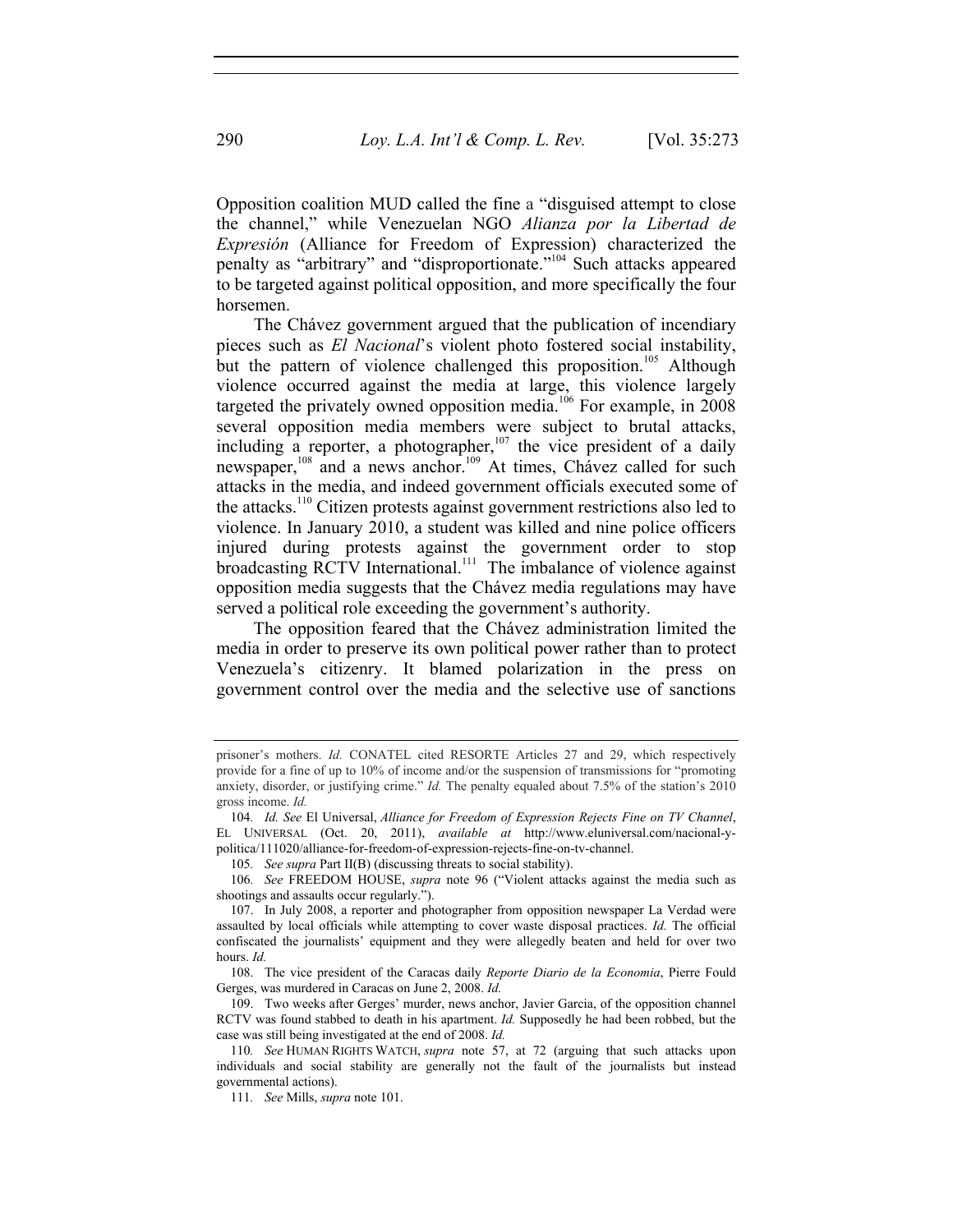against opposition-supporting media.<sup>112</sup> The government already exercised strong influence over the public, not only through mediarelated policy, but also through publicly owned media sources. $^{113}$ 

If this was a media war, not all of the media was the enemy—the government chose which parts were. As of 2009, governmentcontrolled publications included a daily newspaper, a number of television channels with national coverage, and Chávez's daily radio and television program (*Aló Presidente*), broadcasted on the *Radio Nacional* network.<sup>114</sup> The government further exercised control over commercial broadcasting in a variety of ways.<sup>115</sup> Most notable among Chávez's presidential powers over public access was the mandatory broadcasting of *cadenas*, official announcements replacing scheduled programming on all television channels.<sup>116</sup> Overall, the government's media influence and selective sanctioning suggested the need for strong counteracting voices.

Past use of media and policy buttressed the premise that Chávez might attempt to defeat his political opposition through media control. As he came to power and throughout his presidency, Chávez took advantage of the media by gaining and retaining publicity in broadcasts and articles using publicly owned media outlets.<sup>117</sup> For example, in the child welfare court case discussed in Part II, *Tal Cual*'s editor, Petkoff, argued that Chávez himself was responsible for making his daughter

114*. See also* Djankov, *supra* note 38, at 353 (finding that countries with greater state ownership of the media have less press, political, and economic freedom).

 115. Before broadcasting, television programs and network chains must link to a central program. Mayobre, *supra* note 26, at 183. Commercial television stations are forced to buy packages including Channel 5, which features educational and documentary programming. *Id.* 

 116. During the first nine years of his presidency, Chávez ordered 1,710 mandatory broadcasts of his speeches and other government events, for a total of 43 days of uninterrupted transmission, often during peak viewing hours. During two months of the 2002-03 oil strike, President Chávez used 40 hours of airtime in addition to his weekly television and radio program. HUMAN RIGHTS WATCH, *supra* note 57, at 70.

 <sup>112.</sup> Reardon, Perez & Duque, *supra* note 32 ("The polarization of the means of communication was inevitable; with a great majority of media now controlled by the government, and with only a few independent channels that must watch what they say for fear of government reprisal, fines, and possible closure of their media outlet." The opposition viewpoint in this dialogue also compares the large number of government-owned and controlled television networks to the lack of opposition-owned and controlled channels.).

 <sup>113.</sup> Along with media control, "Mr. Chávez and his allies still control every significant federal institution in the country, including the Supreme Court, the national oil company, the attorney general's office and the human rights ombudsman's office. The bureaucracy has also been expanding through dozens of new expropriations and nationalizations of private corporations." Romero, *Shift in Venezuelan Politics as Chavez's Opposition Reclaims Seats in the Legislature*, N.Y. TIMES (Sept. 28, 2010), *available at*  http://www.nytimes.com/2010/09/28/world/americas/28venez.html? r=0.

 <sup>117.</sup> PRESS REFERENCE, *supra* note 13, at 13. "The broadcast media helped to create Chávez." *Id.* Chávez appeared on television during failed 1992 coup that first brought him in the public eye. *Id.* Before his election in 1998, he participated in televised interviews and debates. *Id.*  It has been suggested that the print media, including papers like *El Nacional* and *Tal Cual*, has often been created more opposition to Chávez than the televised media. *Id.*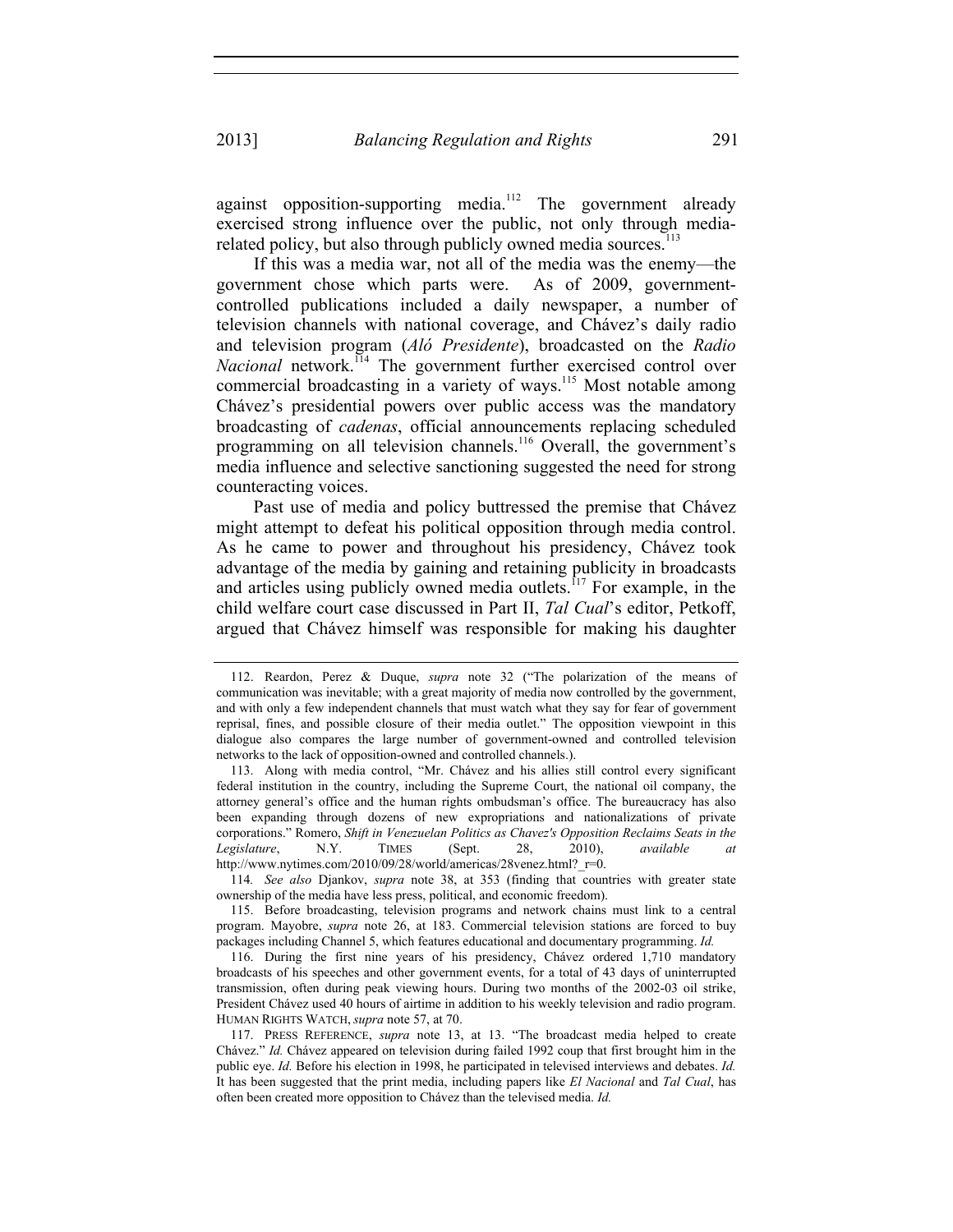into a public figure in his speeches.<sup>118</sup> Additionally, Chávez created a 2009 reform abolishing term limits for the presidency and other elected offices to reinforce and extend his political power.<sup>119</sup> These actions showed a willingness to use both media and regulation for pure political gains. $120$ 

Opponents to Chávez media regulation asserted that the government dangerously restrained the media through the use of law and judicial enforcement.<sup>121</sup> Obligations under laws such as RESORTE restrained what the media could broadcast and publish, with stations facing suspension and revocation of licenses for broadcasting material deemed inappropriate.<sup>122</sup> Through specific registration and licensing requirements, the government selected whom, and under what conditions, could publish or broadcast.<sup>123</sup> Failure to comply with requirements could lead to shutdown by the CONATEL.<sup>124</sup> As of August 2009, thirty-four radio stations had recently had their licenses revoked, allegedly for "irregular paperwork."<sup>125</sup> The government targeted over two hundred additional radio stations for other alleged irregularities.<sup>126</sup> The high number of stations facing difficulties involving government regulators demonstrated that government sanctioning may have been inappropriate and arbitrary, buttressing the

122*.* BREWER-CARIAS*, supra* note 88*,* at 406*.*

 123. One pre-Chávez journalism law, passed in 1994, created strict licensure requirements for journalism. PRESS REFERENCE*, supra* note 13. The law established harsh penalties, including imprisonment, for practicing without a license. *Id.*

 <sup>118.</sup> A few days before the article was published, during his weekly *Aló Presidente* radio broadcast, Chávez asked that the national coat of arms be modified since his daughter had noticed that the white horse on the emblem was looking the wrong way. HUMAN RIGHTS WATCH, *supra* note 57, at 92.

<sup>119</sup>*. See* FREEDOM HOUSE, *supra* note 96.

<sup>120</sup>*. Id.* ("Venezuela's leading newspapers are privately owned, and most identify with the opposition. As a result, they are subject to threats and violence by the government and its supporters, sometimes leading to self-censorship. Local and regional media are particularly dependent on government advertising revenue, leaving them vulnerable to economic retaliation for criticism.").

<sup>121</sup>*. See* BREWER-CARIAS, *supra* note 88, at 406 (citing the lack of process in administrative proceedings, use of sanctions, high-level decision making, and interruption of programming). Chief dangerous restraints in the law and targeted attacks against the media during the first decade of media regulation under Chávez include: an expansion of the scope of insult laws, increased penalties for defamation, libel, and vaguely defined incitement provisions, restrictions upon public access to information, and favoring government-owned over privately-owned television channels. *See* HUMAN RIGHTS WATCH, *supra* note 57, at 90–91.

 <sup>124.</sup> CONATEL, formerly known as the Ministry of Communication, is Venezuela's independent telecommunications regulator. *Comision Nacional de Telecomunicaciones: Conatel Venezuela*, BUSINESS NEWS AMERICAS, http://www.bnamericas.com/companyprofile/en/Comision\_Nacional\_de\_Telecomunicaciones-Conatel\_Venezuela (last visited Nov. 29, 2010). The agency is intended to facilitate "projects between government agencies and other organizations that promote the integration of telecommunications services, and encourages the proliferation of information through such projects." *Id.*

 <sup>125.</sup> *Venezuelan TV Station*, *supra* note 76.

<sup>126</sup>*. Id.*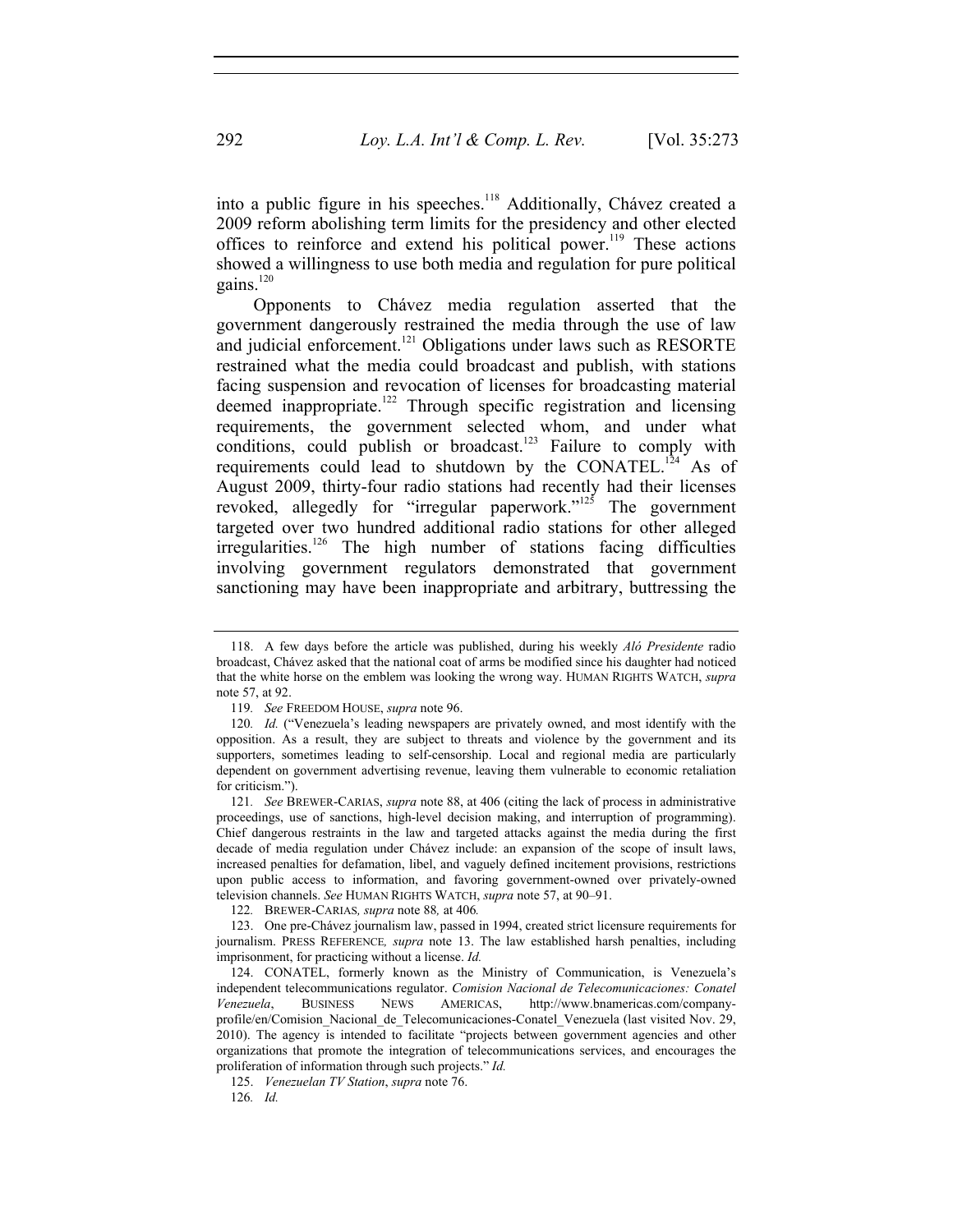opposition argument against regulation.

The political opposition also pointed to the Chávez government's continuous attempts to increase government influence over media. In August 2010, the government temporarily shut down the newspaper *6to Poder* ("Sixth Power") for publishing a photo montage of six prominent female officials dressed as cabaret dancers.<sup>127</sup> Along with the violent photograph ban, this action suggested the government had extended its control over newspapers, despite the lack of clear publishing regulations.

A bill proposed in 2009 would imprison journalists and broadcasters for up to four years for publishing "harmful" material that threatens "the peace, security and independence of the nation and the institutions of the state."<sup>128</sup> In June 2010, the government created the Center for Situational Studies of the Nation, which has broad powers in limiting the dissemination of information that it deems confidential.<sup>129</sup> These actions indicated the government's willingness to expand control over the media, potentially a willingness to infringe upon freedoms of expression and information. On the whole, the various measures taken to restrict media, particularly privately owned opposition media, bolstered the view that the Chávez government overstepped its obligations and threatened the rights of Venezuelans.

## *B. International Voices Supporting the Political Opposition Position*

International voices, such as global media outlets and human rights organizations, predominately favored the political opposition position, presenting government media regulation as harmful. Negative international responses to Chávez's actions against the media included placing Venezuela on media watch lists,<sup>130</sup> declaring that its media

 <sup>127.</sup> The article was entitled "The Mighty Girls of the Revolution." *See* El Universal, *Venezuelan Government is Urged to Respect Free Media*, EL UNIVERSAL (Aug. 31, 2011), *available at* http://www.eluniversal.com/2011/08/31/venezuelan-govt-is-urged-to-respect-freemedia.shtml.

 <sup>128.</sup> Will Grant, *Venezuela Mulls Tough Media Law*, B.B.C. NEWS (July 31, 2009), *available at* http://news.bbc.co.uk/2/hi/8177862.stm.

<sup>129</sup>*. Venezuela: Close Chávez's New Censorship Office*, HUMAN RIGHTS WATCH (July 21, 2010), http://www.hrw.org/news/2010/07/21/venezuela-close-chavez-s-new-censorship-office. ("On June 1, 2010, President Hugo Chávez issued a presidential decree creating the Center for Situational Studies of the Nation (*Centro de Estudio Situacional de la Nación*, CESNA), which has broad powers to limit public dissemination of "information, facts or circumstance[s]" that it decides should be confidential."). Human Rights Watch portrays this as the creation of a "censorship office," claiming that broadly worded guidelines will allow for controlling and censoring public debate through the employment of criminal penalties. *Id.* 

 <sup>130.</sup> In October 2000, the International Press Institute placed Venezuela on its "Watch List" for threats to the freedom of the press, and the nation has been placed on the list several times since then. *See* Michael Kudlak, *IPI Press Freedom Advocacy Mission Set to Visit Venezuela*, INT'L. PRESS INST. (Nov. 13, 2009), http://www.freemedia.at/ouractivities/missions/singleview/4608/. The International Press Institute (IPI) is a "global organization of editors, media executives and leading journalists dedicated to the protection of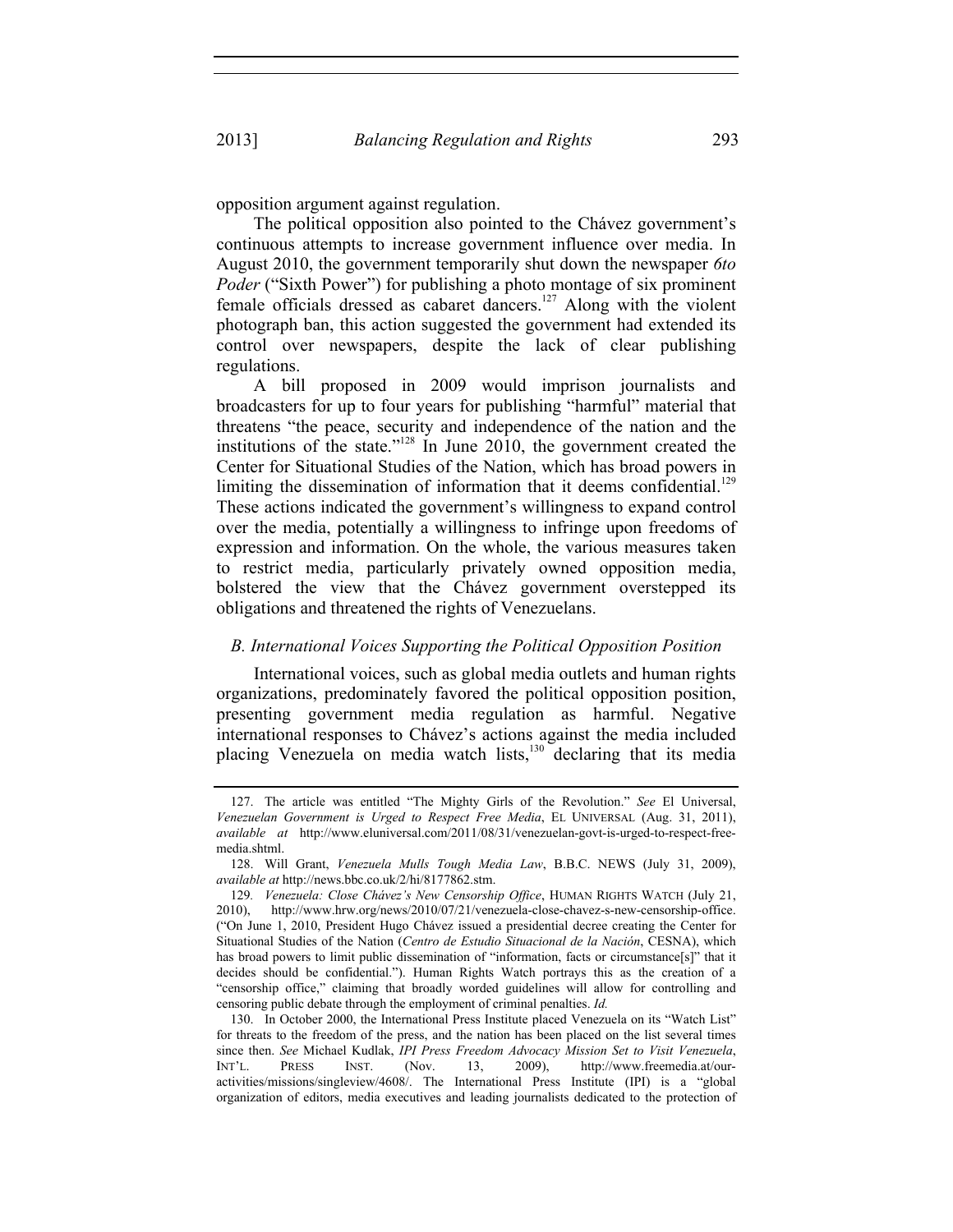status was "not free,"<sup>131</sup> condemning actions like the violent photograph ban on a case-by-case basis, $132$  and holding conferences on the topic. $133$ For example, Human Rights Watch declared, "[i]n its efforts to gain ground in this "media war," the government has engaged in discriminatory actions against media airing opposition viewpoints, strengthened the state's capacity to limit free speech, and created powerful incentives for government critics to engage in selfcensorship."134 From the perspective of international organizations, the Chávez administration punished them for speaking out and reflecting dangers to Venezuelan media.<sup>135</sup> Critics of the Chávez regulations consistently cited reactions by international organizations as indicative of threats to their rights by the government.<sup>136</sup>

International law supplements domestic authority on media-related freedoms.137 Much like the views of domestic political opposition to Chávez, international advocacy on the media tends to be ideologically

132*. See* Greenslade, *supra* note 93 ("The International Federation of Journalists has condemned the jail sentence and fine handed out to Venezuelan columnist Francisco Perez."). Other organizations speaking out against the use of restraints and attacks upon the media include Reporters without Borders, the National Journalists' Guild, and Human Rights Watch.

133*. See* El Universal, *Freedom of the Press in Latin America Conference*, EL UNIVERSAL (Nov. 18, 2011), *available at* http://www.eluniversal.com/nacional-y-politica/111118/freedom-ofthe-press-in-latin-america-conference.

134. HUMAN RIGHTS WATCH, *supra* note 57, at 64.

136*. See, e.g.*, El Universal, *IAPA [Inter-American Press Association] Rejects Laws Affecting Free Speech in Venezuela and Ecuador*, EL UNIVERSAL, Nov. 18, 2011, *available at*  http://www.eluniversal.com/nacional-y-politica/111118/iapa-rejects-laws-affecting-free-speechin-venezuela-and-ecuador (opposition cites international press association view that draft law on

Communication for People's Power, which would allocate funds and provide equal assignment of official advertisements to community media, would infringe upon free speech).

 137. International law has even been used in creating Venezuela's law. "In enacting RESORTE, the Venezuelan National Assembly looked abroad for guidance. The Assembly studied legislation from seven countries as well as international human rights conventions containing freedom of expression and children rights provisions during the drafting period." Soto, *supra* note 24, at 428.

press freedom." *Id.* They sent an "advocacy mission" to Venezuela in November 2009. *Id.* 

 <sup>131.</sup> The 2009 Freedom House Press Survey cited several factors related to an overall decline in press freedom*. See* FREEDOM HOUSE, *supra* note 96. Chief concerns include the "politicization of the judiciary, widespread corruption, harassment of the opposition, extensive self-censorship, and reprisals orchestrated by public officials." *Id.* Among the dangerous restrictions on media are RESORTE's vaguely worded provisions, harsh penalties for offensive material in insult laws, and denials of access to independent journalists at official ceremonies. *Id.* Past reports have also condemned the decline in press freedoms in Venezuela. *See, e.g.*, *id.* (citing increased severity in punishments for disrespect ("*descato*"), insult laws, mandatory broadcasting of *cadenas*, direct assaults against journalists and media outlets, and government control over several media sources).

 <sup>135.</sup> Journalists and organizational representatives have been subject to criminal investigations and prosecution and even forced to leave the country. *See* HUMAN RIGHTS WATCH, *supra* note 57 (The Chávez administration has instigated criminal investigations of human rights organizations allegedly receiving funding from the United States as well as prosecuted several critics of the government. Nor has the government provided protection for human rights "defenders" receiving threats.). In reaction to Human Rights Watch's *Decade Under Chávez* report, two journalists were thrown out of the country. FREEDOM HOUSE, *supra* note 96.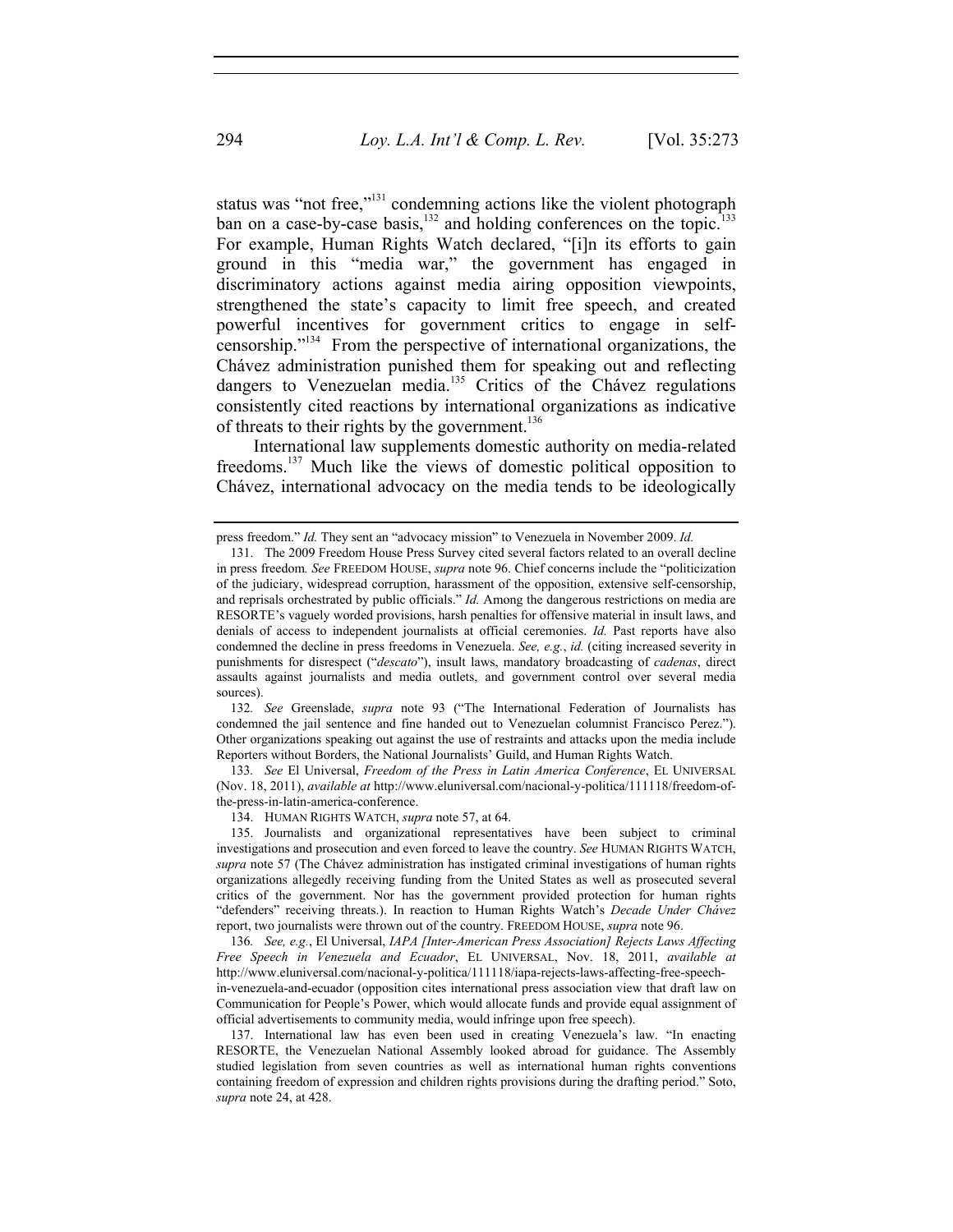democracy-driven.<sup>138</sup> For instance, the Inter-American Democratic Charter, signed by Venezuela in 2001, asserts that freedom of expression and the press are essential components of the exercise of democracy.139 The Inter-American Court of Human Rights called for preliminary protective measures in favor of privately owned media outlets, which the Venezuelan government refused to enforce.<sup>140</sup> This authority questioned Chávez's creation and use of domestic regulations against the media.

## *C. Threats to Freedoms of Expression and Information*

Opposition and international advocates argued that the Chávez administration's actions threatened the freedoms of expression and information for the press and the people. The violent photograph ban involved both the right to publish the image (expression) and the right of the people to know about crime and violence (information). The opposition maintained that the crucial development of a participatory democracy requires these freedoms.<sup>141</sup>

The opposition responded to government regulation with complaints about rights. After government closure of the *6to Poder* newspaper, opposition voices questioned the government's interference and discussed effects upon freedom of expression.<sup>142</sup> Opposition members regularly called for the need for information $143$  and intensified

 141. The preamble to the 1999 Constitution terms Venezuela a "democratic, participatory, and protagonistic society." *See* Ellner & Hellinger, *supra* note 30, at 181, 187. Much of the debate about this ideal considers what respective levels of direct civic participation and representation should be present. *Id.* 

nacional.com/www/site/p\_contenido.php?q=nodo/226338/Nación/Mar%C3%ADa%20Corina%2

<sup>138</sup>*. See* CANNON, *supra* note 29, at 113 (presenting democratic framework).

<sup>139</sup>*. See* BREWER-CARIAS, *supra* note 88. *See also* Universal Declaration of Human Rights, G.A. Res. 217 (III) A, U.N. Doc. A/RES/217(III) (Dec. 10, 1948). ("Everyone has the right to freedom of opinion and expression; this right includes freedom to hold opinions without interference and to seek, receive and impart information and ideas through any media and regardless of frontiers.").

<sup>140</sup>*. See* Jo M. Pasqualucci, *Expression in International Law: Comparative Jurisprudence of the Inter-American Court of Human Rights*, 39 VAND. J. TRANSNAT'L. L. 379 (2006). The Venezuelan embassy has renounced the authority of this court, however*. See* Ministry of People's Power for Foreign Affairs, *IACHR Attempts to Impose its Decisions on Internal Affairs in Venezuela*, EMBASSY OF THE BOLIVARIAN REPUBLIC OF VENEZUELA IN THE U.S. (Sept. 19, 2011), *available at* http://venezuela-us.org/2011/09/19/iachr-attempts-to-impose-its-decisions-oninternal-affairs-in-venezuela-2/ ("the government will proceed in denouncing the IACHR as an institution that constantly oversteps its functions and regularly makes decisions that are politically partial in nature and against the Bolivarian Republic of Venezuela.").

<sup>142</sup>*. See* B.B.C. Mundo, *¿Qué Dice una Detención Sobre la Justicia y los Medios en Venezuela?*, B.B.C. MUNDO (Aug. 24, 2012), *available at* http://www.elnacional.com/www/site/p\_contenido.php?q=nodo/231774/BBC%20Mundo/¿Qué-dice-una-

detención-sobre-la-justicia-y-los-medios-en-Venezuela?. *See also supra* note 128 and accompanying text.

<sup>143</sup>*. See* Ender Ramírez Padrino and María Corina Machado, *El Futuro de los Medios Será el Respeto y el Acceso a Toda la Información*, EL NACIONAL (Aug. 3, 2011), *available at* http://www.el-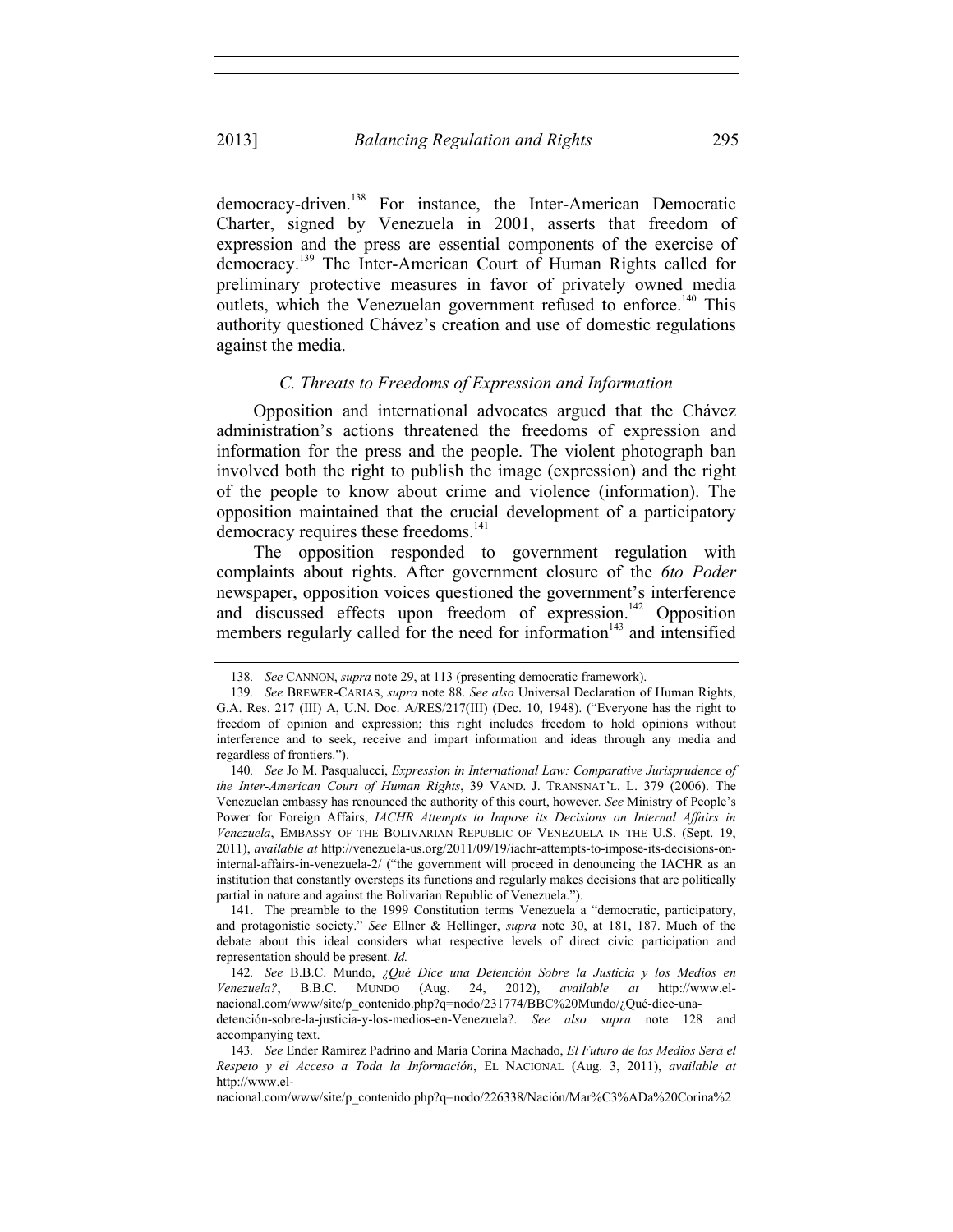debate.<sup>144</sup> Often, these voices discussed freedom of the press concurrently with freedom of expression and the right to information.<sup>145</sup> In particular, opposition and international voices emphasized the need for improved investigative journalism in order to prevent corruption, promote democracy, and inform the people.<sup>146</sup> Journalists cited legal, economic, and political constraints inside and outside of the newsroom, such as the lack of access to government documents and financial resources, warnings from editors and owners, and threats to their lives.<sup>147</sup> In addition, the experiences of neighboring Latin American countries were cited as examples of how creating unjustifiable limitations upon the press can be a slippery slope.<sup>148</sup>

Venezuela's 1999 Constitution advocates for media-related freedoms by expressly granting rights of expression and information.<sup>149</sup> Article 57 of the Constitution proclaims, "Everyone has the right to express freely his or her thoughts, ideas or opinions orally, in writing or by any other form of expression, and to use for such purpose any means

 146. Waisbord discusses investigative journalism's role in Latin America democracies, including publicizing information about wrongdoing affecting public interest and increasing political accountability. *Id.* at 377. He contends, "press freedom could be understood as a set of conditions anchored in a set of laws and practices that strengthen the autonomy of news organizations and reporters." *Id*. *See also* Reyes, *supra* note 39.

<sup>0</sup>Machado:%20El%20futuro%20de%20los%20medios%20será%20el%20respeto%20y%20el%2 0acceso%20a%20toda%20la%20información (speech by a MUD member and Deputy to the National Assembly, promising that newspapers will defend freedom of information); AVN, *Defensora del Pueblo Instó a Medios a Cuidar el Manejo de Informaciones*, EL NACIONAL (Aug. 25, 2011), *available at* http://www.elnacional.com/www/site/p\_contenido.php/comentar/www/files/comentar/p\_contenido.php?q=nod o/232257/Nación/Defensora-del-Pueblo-instó-a-medios-a-cuidar-el-manejo-de-informaciones (coverage encouraging accurate media reporting).

<sup>144</sup>*. See* Gustavo Méndez, *"We, Venezuelans, are Fed Up with Polarization*," EL UNIVERSAL (Nov. 19, 2011), *available at* http://www.eluniversal.com/nacional-ypolitica/111119/we-venezuelans-are-fed-up-with-polarization (president of Andrés Bello Catholic University (UCAB) and opposition supporter José Virtuoso calls for debate and dialogue, stating need for development of participatory democracy).

<sup>145</sup>*. See* Silvio Waisbord, *The Challenges of Investigative Journalism,* 56 U. MIAMI L. REV. 382 (2002).

<sup>147</sup>*. Id.*; Waisbord, *supra* note 145, at 383 (citing external legal constraints including the lack of a right to information, right to reply laws of lack thereof, gag laws, insult and defamation, lack of independent judiciary, alongside political and economic constraints).

<sup>148</sup>*. See* Jairo E. Lanao, *Legal Challenges to Freedom of Press in the Americas,* 56 U. MIAMI L. REV. 347 (2002). Lanao identifies several major limits upon Latin American press freedoms: the criminalization of speech, particularly through criminal libel and insult laws; licensing and privacy restrictions; and electoral bans. *Id.* Many of these limits are similar to, or more egregious than, those occurring in Venezuela. For example, the decades-long criminalization of speech in several countries, including Bolivia, Brazil, Chile, Colombia, Dominican Republic, Ecuador, Haiti, Honduras, Mexico, Panama, and Uruguay, has led to consistent punishment of journalists in these nations. *Id.* at 356–58. One censorship-related issue in this context is the use of prior restraint to stop the dissemination of materials to the public. *Id.*  at 360. These measures may threaten both individual and collective rights. *Id.* 

<sup>149</sup>*. Id.* For background and analysis regarding the freedom of expression from an American perspective, see Steven Heyman, *Righting the Balance: An Inquiry into the Foundations and Limits of Freedom of Expression*, 78 BOSTON U. L. REV. 1275 (1998).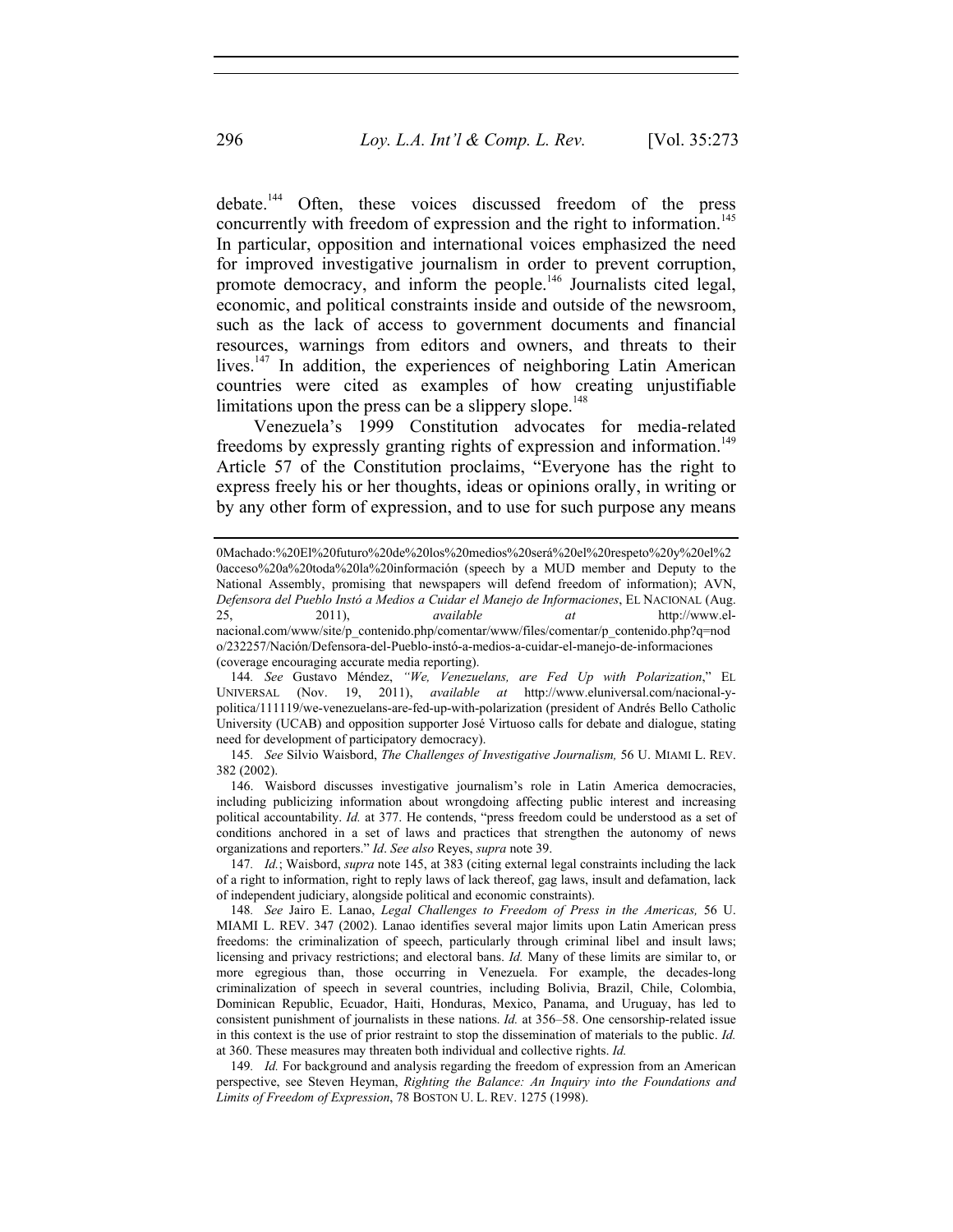of communication and diffusion, and no censorship shall be established."150 Likewise, Article 58 provides, "Everyone has the right to timely, truthful and impartial information, without censorship."<sup>151</sup> These provisions provide for the ideals cited by the opposition. However, difficulties with vagueness, lack of administrative guidelines and support, and adverse judicial interpretation limited absolute reliance on Constitutional provisions.<sup>152</sup> Thus, the opposition needed to focus on new paradigms for promoting rights outside of the current domestic structure.<sup>153</sup> For example, access to public information, would promote accountability, efficiency, and transparency in political, economic, and public administration spheres.<sup>154</sup> The opposition viewpoint demanded the protection of both positive and negative freedoms for the people and the media.<sup>155</sup>

The privately owned opposition media and international voices considered Chávez's measures against the media to be threats to freedoms of expression and information, advancing the argument that regulations such as the violent photo ban were impermissible. This position called for reduced regulation and greater media freedoms.

## IV. REGULATION AND RIGHTS: BALANCING THE MEDIA WAR

The conflicting positions presented in Parts II and III advocate for distinct approaches to media regulation. While the Chávez government position favored the power to create regulations, the opposition position feared government infringement upon freedoms. Both positions provide meaningful arguments for the future of Venezuelan media. On one hand, when Venezuela faces grave threats to the future of its children or

 <sup>150.</sup> Constitution, *supra* note 54, art. 57.

 <sup>151.</sup> *Id.* art. 58. During the constitutional assembly, Article 58 was one of the most controversial articles. WILPERT, *supra* note 30, at 33. Opponents read in a grant of power of the state to censor information that it determined to not be true or impartial. *Id.* In fact, in 1992, Venezuelan journalists blocked an effort by President Caldera to include a similar amendment. *Id*.

<sup>152</sup>*. See* BREWER-CARIAS, *supra* note 88, at 152. For example, the inability to identify the "truth" allows the government to control information-sharing and selectively punish the opposition. *Id.* The government is free to reject and even persecute for information that it claims to be in contravention of Article 58. *Id.* Brewer-Carias cites RESORTE and decisions of the Supreme Tribunal of Justice as examples of such government impropriety. *Id.* 

<sup>153</sup>*. See, e.g.*, John M. Ackerman and Irma E. Sandoval-Ballesteros, *The Global Explosion of Freedom of Information Laws*, 58 ADMIN. L. REV. 85 (2006) (surveying freedom of information laws from an administrative perspective, argue that freedom of information laws are essential to imposing accountability in new democracies). The authors link freedom of expression and freedom of information: "In order to form opinions that are worthy of being expressed, individuals must have access to relevant government information." *Id*. at 88. "Citizens can only be considered to be fully informed and able to participate as democratic citizens if they are able to access the information held about them and on their behalf by the government." *Id.*

<sup>154</sup>*. Id*. at 92.

 <sup>155.</sup> Freedom of information may be best framed as a positive freedom and essential individual liberty requiring affirmative government action. *Id.* This would function in connection with negative freedoms such as the freedom to express without censorship and control. *Id.* at 90.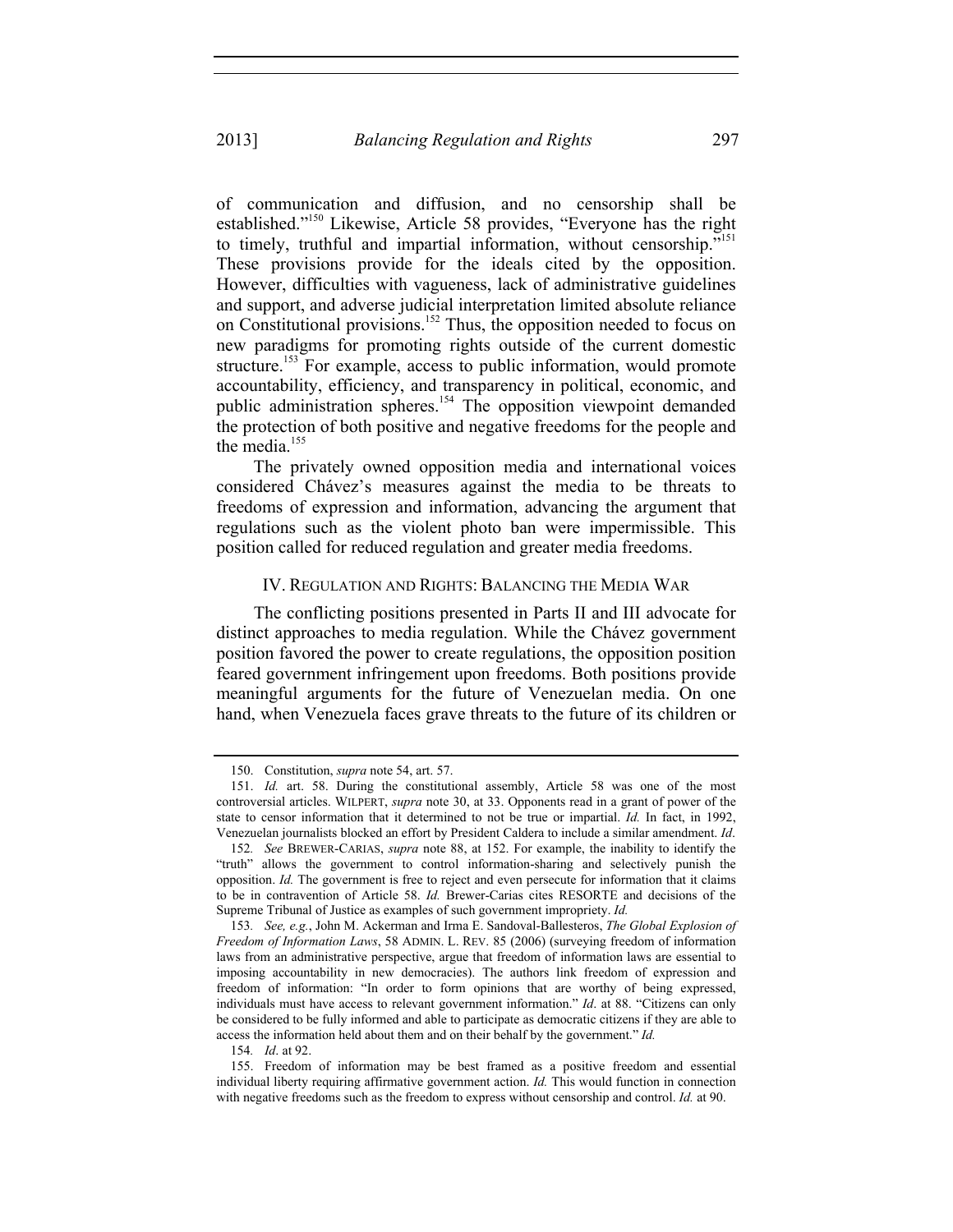national stability, some protection may be necessary. On the other hand, extreme regulation may threaten basic human rights. A clear "win" by either side in the media war could be detrimental to the public. Ultimately, a balance between the two positions is integral in determining whether regulations such as the violent photo ban should be permissible.

### *A. Emphasizing Extremes Endangers the Public Good*

Emphasizing either side of the media war to the exclusion of the other harms the public good. Both positions presented realistic concerns about the potential outcomes of domination by the other. While the Chávez government argued that media regulations such as the violent photo ban were necessary measures for protecting its citizenry, the opposition argued that such measures posed threats to freedoms of expression and information.<sup>156</sup> Allowing one side to prevail over the other would endanger the people and pluralism. Therefore, a balance between the two positions is crucial.

#### 1. Prioritizing the People

The well-being of Venezuelan citizens must be the paramount consideration when analyzing the competing positions.<sup>157</sup> Actions such as the violent photo ban should be considered in the context of the tumultuous social problems in Venezuela, not just as a battle in an ongoing media war.<sup>158</sup> The photo controversy arose at a time of extreme violence and social unrest.<sup>159</sup> Violent crime, as so prominently displayed in the *El Nacional* photograph, threatens the lives of individual citizens and the stability of a society that has been called "more deadly than Iraq."160

A police study leaked in 2008 estimated that approximately ten thousand violent deaths occur each year in Venezuela.<sup>161</sup> Studies in the past few years estimate that over fifty murders per 100 thousand Venezuelans are committed each year.<sup>162</sup> Likewise, approximately two

<sup>156</sup>*. See supra* parts II and III.

<sup>157</sup>*. See* CANNON, *supra* note 29, at 130 (The media war "must be put into the broader context of contemporary Venezuelan society to be understood properly.").

 <sup>158.</sup> Focusing on drama, coups, demonstrations, and rhetoric wrongly deemphasizes "fundamental structural issues of economics, class, and polity." Ellner & Hellinger, *supra* note 30.

 <sup>159.</sup> Romero, *supra* note 2 (citing an "unprecedented climb" in homicides over the past decade).

 <sup>160.</sup> Romero, *supra* note 2 (citing contributing factors to the murder rates including a grim economic climate, the availability of "millions of illegal firearms," and deficiencies in police control). *See also* Molinski, *supra* note 2 (discussing high homicide rates as well as the potential connection between the violent photograph and threats to society).

 <sup>161.</sup> Molinski, *supra* note 2.

 <sup>162.</sup> Molinski, *supra* note 2. *See also* Francisco Olivares, *Factory of Violence*, EL UNIVERSAL (Nov. 12, 2011), *available at* http://www.eluniversal.com/nacional-y-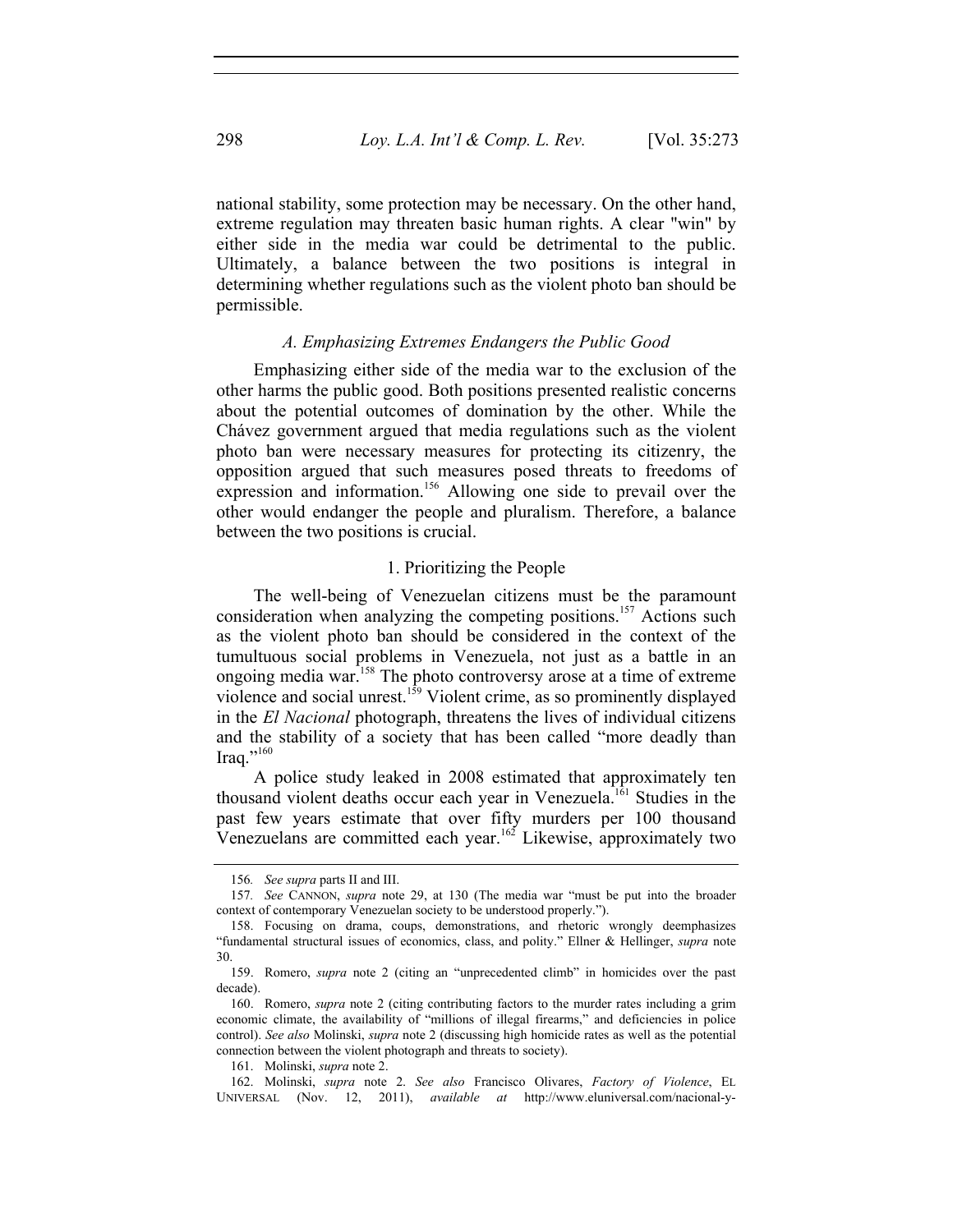hundred homicides are committed per 100 thousand residents each year in the capital city of Caracas, where the gory photograph was taken.<sup>163</sup> Approximately ninety percent of murders are never solved, and the majority fail to result in even one arrest.<sup>164</sup> While some claim that these numbers rose significantly since Chávez's election in 1998, Chávez denied this.<sup>165</sup> The lack of certain measurement demonstrates the patent need for both accurate information from the government and accurate reporting in the media.<sup>166</sup> What is certain is that the violence portrayed in the banned photograph permeates Venezuelan society.<sup>167</sup> Therefore, analysis of the media war must take violence into account.

Citizens also face economic concerns.<sup>168</sup> Venezuela's economy has struggled since a decline in oil prices in the  $1980s$ .<sup>169</sup> By recent measurements, it is the only shrinking economy in South America.<sup>170</sup> Venezuela has the highest inflation rate in the Western hemisphere at

166*. See* AVN, *PNB: Medios Privados Pretenden Crear una Percepción de Elevada Inseguridad*, EL NACIONAL (Aug. 12, 2011), *available at* http://www.elnacional.com/www/site/p\_contenido.php/ayuda/p\_contenido.php?q=nodo/228573/Sucesos/PNB:-Medios-privados-pretenden-crear-una-percepción-de-elevada-inseguridad (Director of Police complains that the private media advances a high perception of insecurity and attacks police, rather than discussing reductions in crime and homicide rates). The Chávez government has not published statistics on violent crime since 2003. *See also* Molinski, *supra* note 2. The government website fails to give homicide rates, although it does provide suicide statistics.

 167. Recent surveys indicate that crime is the "preeminent" concern of Venezuelan citizens. *Venezuelan Press Denounces Court Ban on Violent Images*, *supra* note 4.

168*. See, e.g.*, Romero, *supra* note 2 ("While many Latin American economies are growing fast, Venezuela's has continued to shrink. The gap between rich and poor remains wide, despite spending on anti-poverty programs, fueling resentment.").

169*. Id. See* Robert Plummer, *What Now for Venezuela's Economy?*, B.B.C. NEWS (Oct. 7, 2012), *available at* http://www.bbc.co.uk/news/business-19813533?print=true. Venezuela has struggled with major economic problems including high inflation, currency devaluation, and external debt.

 170. Simon Romero, *In Venezuela, a New Wave of Foreigners*, N.Y. TIMES (Nov. 6, 2010), *available at* http://www.nytimes.com/2010/11/07/world/americas/07venez.html?ref=venezuela (discussing the replacement of educated professionals leaving the country with an influx of immigrants drawn by loose immigration policies, the opportunity to make an income, and the availability of social welfare programs).

politica/111112/factory-of-violence (providing similar estimates of 57 victims per 100,000 residents, making Venezuela the second most violent nation on the continent—although this statistic comes from non-official sources and has been rejected by Chávez).

<sup>163</sup>*.* Romero, *supra* note 2. The city of Caracas has the second highest murder rate in the Western hemisphere. This compares to about 22.7 homicides per 100,000 people in Bogotá, Colombia's capital, and 14 homicides per 100,000 in São Paulo, Brazil.

<sup>164</sup>*. Id.* One potential explanation is the low salaries paid to police officers. Some have turned to crimes and corruption to supplement their incomes. The Chávez government recently created a new security force, the Bolivarian National Police.

<sup>165</sup>*. Compare* Romero, *supra* note 2 (stating that "the judicial system has grown increasingly politicized, losing independent judges and aligning itself more closely with Mr. Chávez's political movement and that many experienced state employees have had to leave public service, or even the country."), *with* Olivares, *supra* note 163 (stating Chávez, who claims that he has decreased murder rates, declared, "The thought of Venezuela being one of the most dangerous countries in the world is untrue. And it is false that here there is more violence, compared with 11 years ago. Eh?").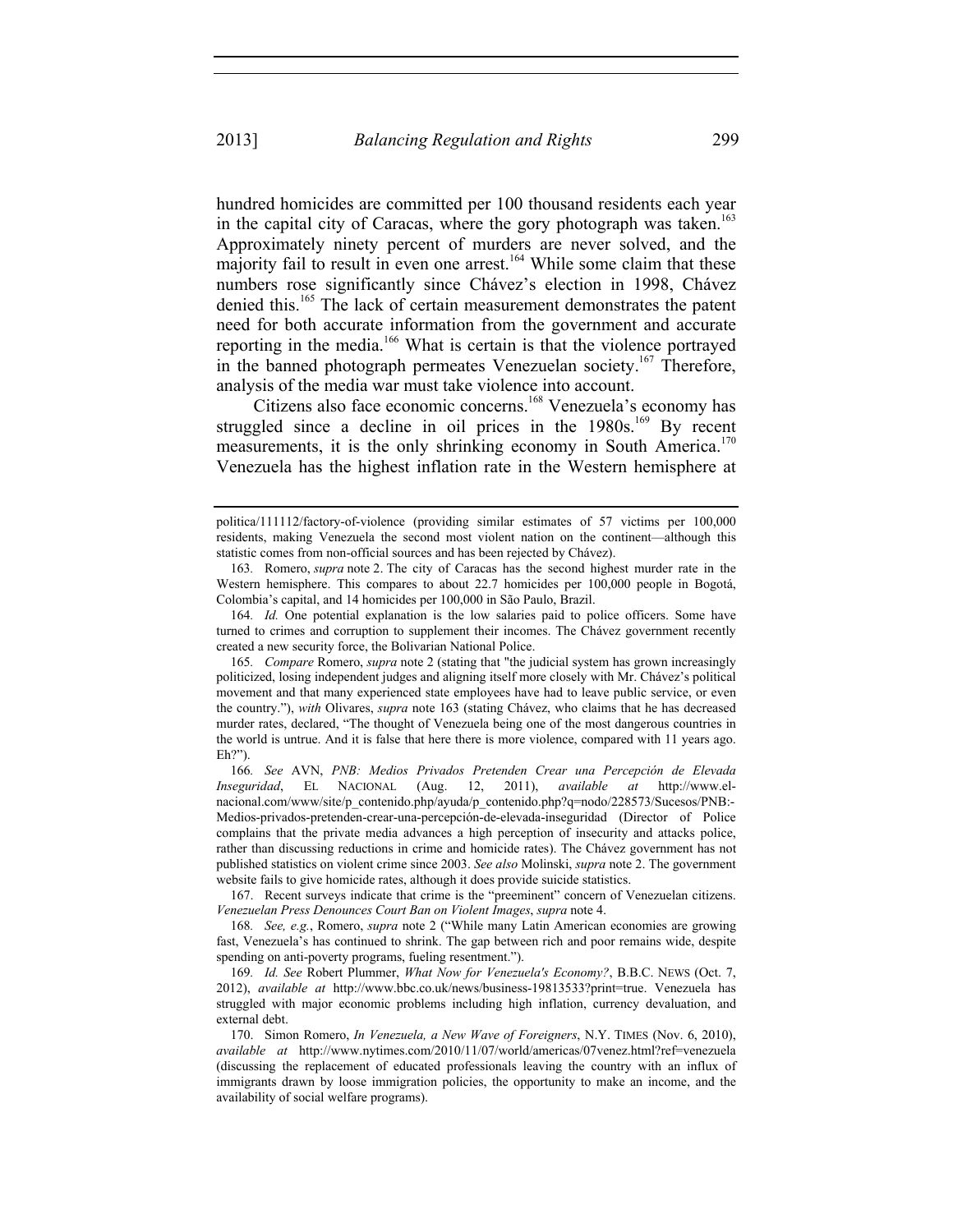greater than thirty percent a year.<sup>171</sup> Additionally, socioeconomic disparities between rich and poor citizens within the nation are striking.<sup>172</sup> The top twenty percent of the population accounts for about fifty-two percent of all household incomes.<sup>173</sup> As of 2005, less than five percent of the populace owned eighty percent of the nation's land.<sup>174</sup> At the same time, there is a large mass of chronically and severely poor.<sup>175</sup> These economic issues are likely to contribute to violence and overall instability, while also deeply affecting issues including children, national security, and the role of the media.

The often conflicting positions of the privately owned opposition media and government take on greater significance when considered in light of these national concerns. Ultimately, both sides in the media war desired to solve these problems. Both sides considered the people a top priority, although each side focused upon different means towards this end. Chávez supporters considered the distribution of ownership and protection of vulnerable groups necessary, while the opposition found the government's attempts harmful to negative and affirmative rights. These positions must be reconciled according to their common aim of aiding the people.

## 2. Encouraging Political Pluralism, Not Polarization

Supplanting polarization with pluralism would improve, and perhaps even eliminate, the Venezuelan media war. The role of the media vis-à-vis the Chávez administration was tumultuous; the conflicting positions in the media war not easily reconciled. Nevertheless, combining regulation and media freedom can provide a crucial mix of voices. Moving forward, political pluralism will best be promoted by allowing room for both an active media and reasonable governmental regulation.

Both the privately owned media and the Chávez administration represented politicized and individualized interests that would likely interfere with the Venezuelan public interest were they to gain absolute

 <sup>171.</sup> *Id.*

 <sup>172.</sup> PRESS REFERENCE, *supra* note 13. The economic stratification in Venezuela is striking. ("With such a small group of very wealthy persons and a huge mass of chronically and severely poor, Venezuela's income distribution is similar to that of traditionally wealthy yet politically corrupt nations of Africa and Asia and considerably more skewed than the United States and United Kingdom.").

<sup>173</sup>*. Id.*

 <sup>174.</sup> Clive Myrie, *Revolution on Venezuela's Estates,* B.B.C. NEWS (Aug. 23, 2005), *available at* http://news.bbc.co.uk/2/hi/americas/4721961.stm. Having declared an "economic war" against the bourgeoisie, Chávez expropriated at least 207 private businesses in 2010, including banks, cattle ranches and housing developments, prompting many middle and upper class citizens to leave the country. *See* Romero, *supra* note 2.

<sup>175</sup>*.* PRESS REFERENCE, *supra* note 13. Although poverty rates worsened since he took office, Chávez has blamed crime and violence upon the high poverty rates in the time before he took office. *See* Molinski, *supra* note 2.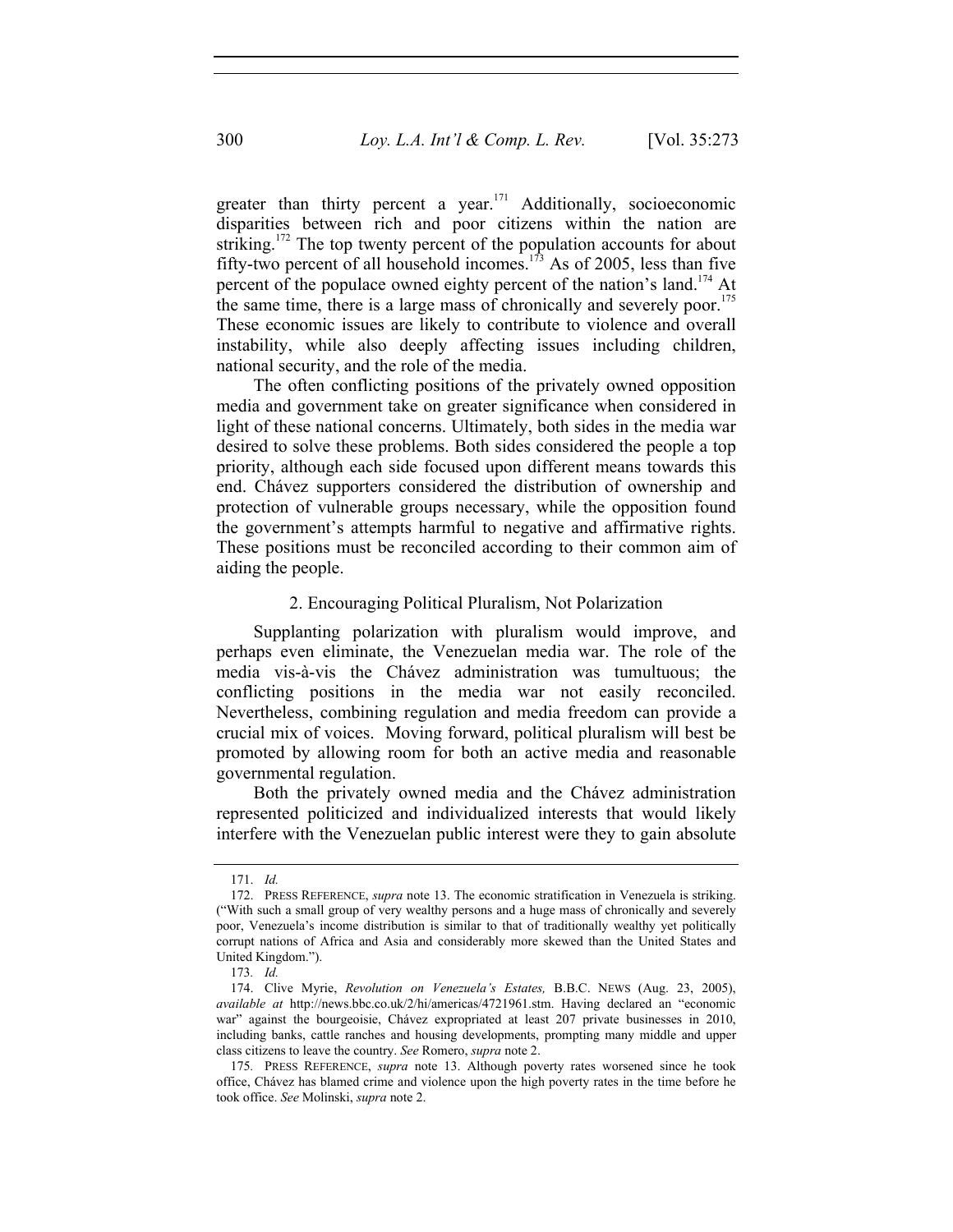domination. In particular, the current polarization of the press is intertwined with ownership.<sup>176</sup> On the one hand, the private media's calls for freedom of expression and freedom of the press may be contradictory, as each demand for "autonomy of editors, publishers, and media owner . . . is often in reality a property claim disguised as a claim for free speech."<sup>177</sup> In a society with definite socioeconomic disparities, the lower and middle classes may require protection beyond those promoted by the freedom of expression for upper class media owners.<sup>178</sup> On the other hand, a publicly owned press does not necessarily lead to the representation of public voices.<sup>179</sup> True pluralism in Venezuela's media and society requires a "multiplicity of ideas and sources of information $^{180}$ 

Political diversity exists among the Venezuelan electorate, establishing the need for a matching multiplicity of information. For example, Chávez won presidential re-election in October 2012 with 54% of the popular vote, with turnout at around 81%, while his chosen political successor, Nicolas Maduro, won 50.7% of the vote in the April  $2013$  election.<sup>181</sup> Although these close results showed practical threats to Chávez and his party's power, his party still holds considerable support, since it maintained about half of the popular vote.<sup>182</sup>

Another strong example of political pluralism in Venezuela was the failure of sixty-nine Constitutional reforms proposed by Chávez.<sup>183</sup>

180*. Id.*

182*. Id.* Additionally, the opposition does not consist of a single party, as compared to Chávez's party, the United Socialist Party of Venezuela, which is the nation's largest. *Id.* "No other party rivals [Chávez's] in its nationwide reach. No party has at its disposal the resources of the federal government." *Id.* Furthermore, "no other politician is so identified with efforts to lift the poor and to include them in politics." *Id.* 

 183. The proposed amendments included ones allowing Chávez to create new administrative regions, the power to declare unlimited states of emergency, and the ability to re-run for election

<sup>176</sup>*. See supra* notes 38–41, 114–115, and accompanying text.

 <sup>177.</sup> CANNON, *supra* note 29, at 126.

 <sup>178.</sup> Enhancing opposition media protection could reinforce the gap between rich and poor rather than promoting collective betterment. In 2003, foreign minister, Roy Chaderton, "complained that the media are immune from the electoral process," claiming that "in Venezuela, you can disagree with the military, religious leaders, intellectuals and politicians, but never dare to challenge the holders of media concessions." *Venezuela's Media War*, *supra* note 21.

 <sup>179.</sup> If the goal is a pluralistic and people-controlled media, maybe truly public television channels would help. WILPERT, *supra* note 30, at 24.

 <sup>181.</sup> *Hugo Chávez celebrates re-election in Venezuela,* B.B.C. NEWS (Oct. 8, 2012), *available at* http://www.bbc.co.uk/news/world-latin-america-19867445; *Chávez heir Maduro wins Venezuela presidential election,* B.B.C. NEWS (Apr. 15, 2013), *available at*  http://www.bbc.co.uk/news/world-latin-america-22149202*.* In a legislative election on September 26, 2010, opposition party members won approximately one-third of the National Assembly seats and almost half of the popular vote. Simon Romero, *Shift in Venezuelan Politics as Chávez's Opposition Reclaims Seats in Legislature*, N.Y. TIMES (Sept. 27, 2010), *available at* http://www.nytimes.com/2010/09/28/world/americas/28venez.html ("In practical terms, the seats won by the opposition enable it to block critical legislation and play a role in determining the makeup of important bodies like the Supreme Court, now packed with the president's supporters."). This election took place about a month after the violent photo ban was issued.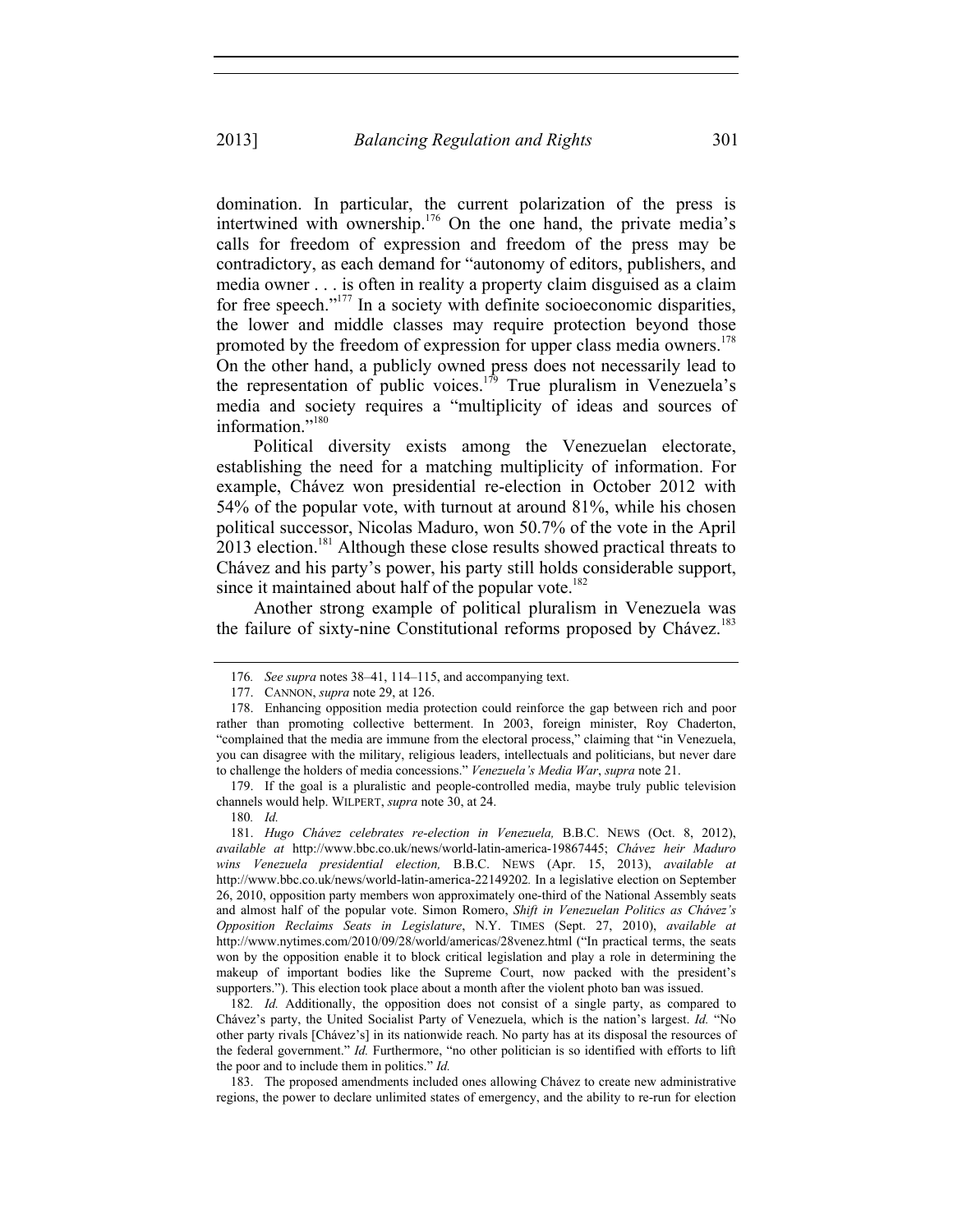In December 2007, the referendum narrowly failed in a popular election—with fifty-one percent of citizens voting "no"—demonstrating increased political support for the opposition but also ongoing support for Chávez's reforms.<sup>184</sup> Perhaps most importantly, this political defeat verified the existence of political pluralism in Venezuela, assuaging fears of an authoritarian dictatorship and demonstrating the media's responsibility to represent varying viewpoints.<sup>185</sup>

Political pluralism is one of the "superior values of [Venezuela's] legal order."<sup>186</sup> News sources, both public and private, serve a significant role in the Venezuelan political process.<sup>187</sup> Each side provides information and views that the other may not, which leads to greater public knowledge and debate.<sup>188</sup> Both sides effectively use mass media to attract and mobilize voters during elections and in other political events.<sup>189</sup> The most important voice, however, is that of the people because they are unlikely to see issues as purely black or white.

Despite Venezuela's political diversity, the polarization represented by both sides of the media war harms the people. Many media sources in Venezuela may in fact amplify the social polarization between the poor and privileged by pandering towards specific viewpoints and classes.<sup>190</sup> Divided parties should constructively work

 185. Romero, *supra* note 183 ("For nine years, a combination of populist politics and rising oil prices have propelled Mr. Chávez's socialist program for Venezuela with an almost inexorable momentum. On Sunday, his country put on the brakes. Those results have at once given the opposition a sudden boost and demonstrated the resilience of Venezuela's institutions."). *See*  Vincent Bevins, *A Failed Reform, Chávez, and Democracy in Venezuela*, LEFT TURN (Jan. 18, 2010) http://www.leftturn.org/failed-reform-ch%C3%A1vez-and-democracy-venezuela ("Chávez' proposed constitutional reform was far from the cynical power grab it was portrayed as in the U.S. press . . . . the result has finally forced recognition that Venezuelan elections are free and transparent, and that Mr. Chávez is not, and has never been, a dictator. Dictators do not lose elections.").

 186. Constitution, *supra* note 54, art. 2 ("Venezuela constitutes itself as a Democratic and Social State of Law and Justice, which holds as superior values of its legal order and actions those of life, liberty, justice, equality, solidarity, democracy, social responsibility and, in general, the preeminence of human rights, ethics and political pluralism.").

 187. Although the nation "has been polarized between Chávez's supporters and detractors, Venezuela still enjoys a vibrant public debate in which anti-government and pro-government media are equally vocal in their criticism and defense of Chávez." HUMAN RIGHTS WATCH, *supra* note 57, at 64.

 188. The privately owned media essentially leads the opposition fight against Chávez in place of a cohesive political opposition. *See Venezuela's Media War*, *supra* note 23 ("Government sympathizers accuse the private media of leading the fight against the "Bolivarian Revolution" in the absence of a credible and united political opposition.").

189*. See* Ellner & Hellinger, *supra* note 30, at 48.

indefinitely. Simon Romero, *Venezuela Vote Sets Roadblocks on Chávez Path*, N.Y. TIMES (Dec. 4, 2010), *available at*

http://www.nytimes.com/2007/12/04/world/americas/04venezuela.html?\_r=1.

<sup>184</sup>*. Id.* During the referendum debate, the opposition and international media framed the proposed reforms as a "putative attack on private property" and an attempt to expand authoritarian power. BRUCE, *supra* note 34, at 177. From the socialist Chávez perspective, the core objective of the referendum was increasing popular power. *Id.* 

<sup>190</sup>*. Id.* at 49.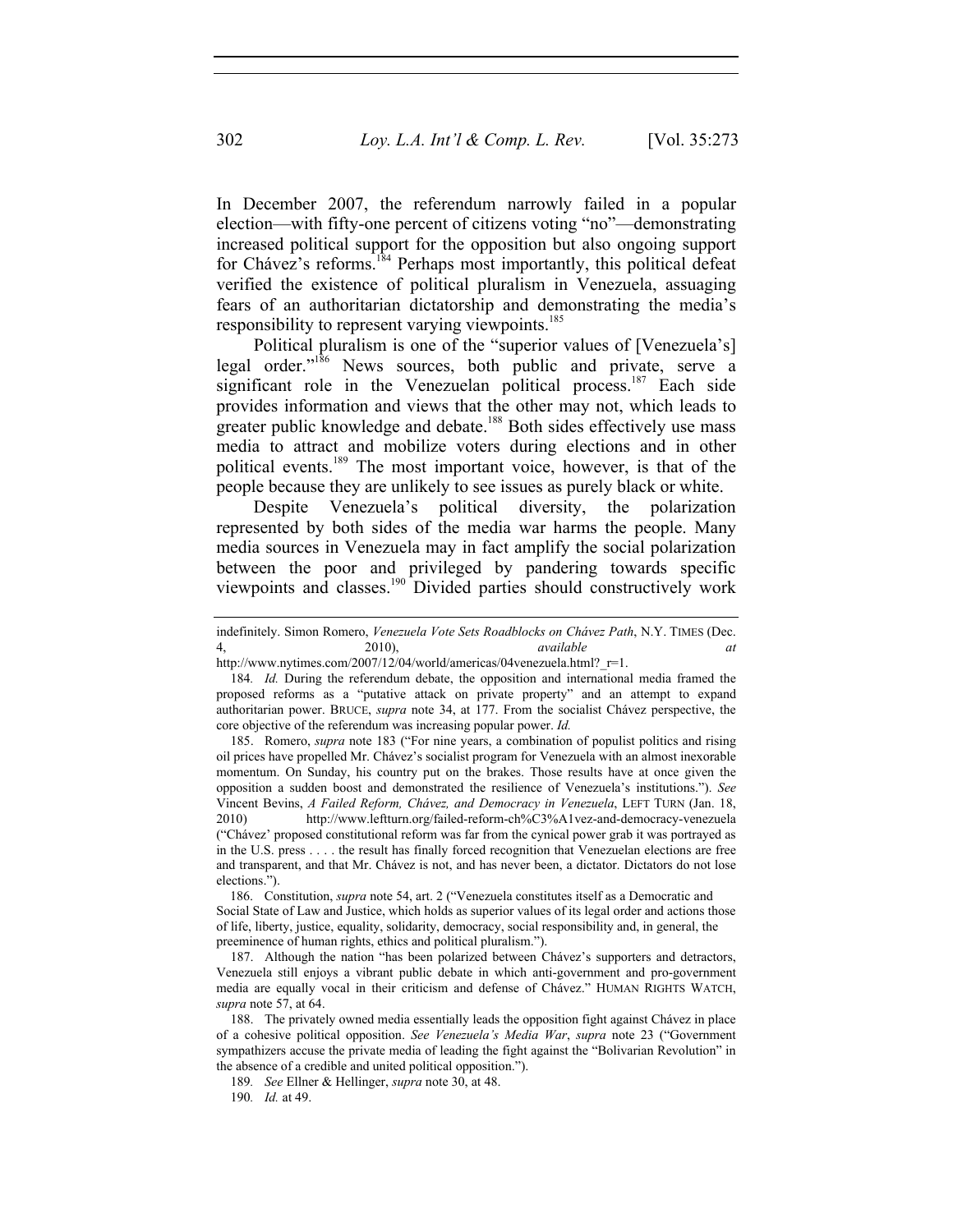together towards building a better media for the people instead of combating one another.<sup>191</sup> Political pluralism will best be upheld by embracing public debate in the media rather than by giving full credence to either position in the media war.

On the whole, the interests and influence of each position in the Venezuelan media war demand a balance rather than a grant of unfettered power to either side. If the government uses regulation purely to censor political opposition, the democratic structure of the nation will be threatened. Alternatively, some power to regulate must be granted to the government, as the politicized role of the media calls for reasonable limits in order to protect the citizenry. Political pluralism, which is integral to the public good, will be maintained if each position in the media war retains a public voice.

3. International Coverage and Existing Frameworks Are Inadequate

As international analysis dominates much of the discourse on Venezuela's media war, the equally polarized, politicized nature of international coverage requires skepticism.<sup>192</sup> The United States government supported political opposition to Chávez, most notably though substantial funding of opposition-aligned campaigns in privately owned media.193 Negative framing by major U.S. media sources reflected this bias by tending to distort coverage of Venezuela.<sup>194</sup> Other international actors more sympathetic to the Chávez administration

 <sup>191.</sup> In speeches Chávez has "demonized his media critics as "facists," "terrorists," "enemies of the people," "liars," "coup-mongers," "immoral," "trash," and "laboratories of psychological warfare." HUMAN RIGHTS WATCH, *supra* note 57, at 72. The opposition has also participated in name-calling. HUMAN RIGHTS WATCH, *supra* note 57. This rhetoric is likely to be counterproductive from either side, as it does not address the real issues at stake.

 <sup>192.</sup> Admittedly, this may require greater scrutiny of many of the sources cited in this article.

 <sup>193.</sup> The United States government has long provided funding to Venezuelan media that supports the aims of the opposition. For example, during the oil industry shutdown in 2002 and 2003, USAID/DAI provided \$10,000 for a media campaign supporting the strikers. WILPERT, *supra* note 30, at 172. More recently, United States embassy cables published by Wikileaks exposed the close relationship between the U.S. and Venezuela's private media. *See* Tamara Pearson, *Wikileaks Cables Reveal U.S. Embassy Works with Venezuelan Private Media*, VENEZUELANALYSIS (Sept. 6, 2011), http://venezuelanalysis.com/news/6469. The U.S. ambassador to Venezuela met with representatives from *El Nacional*, Globovision, and the Cisneros Group to discuss political content and U.S. funding*.* According to a Chávez supporter, "[f]or 2011, the U.S congress approved a multimillion budget in order to transmit the thirty minute program five days a week in Venezuela, supposedly to counteract the anti-US propaganda by the Venezuelan government." Additionally, recently declassified U.S. State Department documents show that the U.S. government funded over \$4 million to private media and during 2008-10, as part of a more comprehensive \$40 million investment in Venezuelan opposition through agencies including the Panamerican Development Foundation (PADF), Freedom House, and the US Agency for International Development (USAID). Golinger, *supra* note 36*.* 

 <sup>194.</sup> Permanent Mission of the Bolivarian Republic of Venezuela to the United Nations, *supra* note 41 ("The Washington Post, The New York Times and The Wall Street Journal broadly report on and reinforce the negative frames on Venezuela that serve as a basis for debates over U.S. policy towards the country.").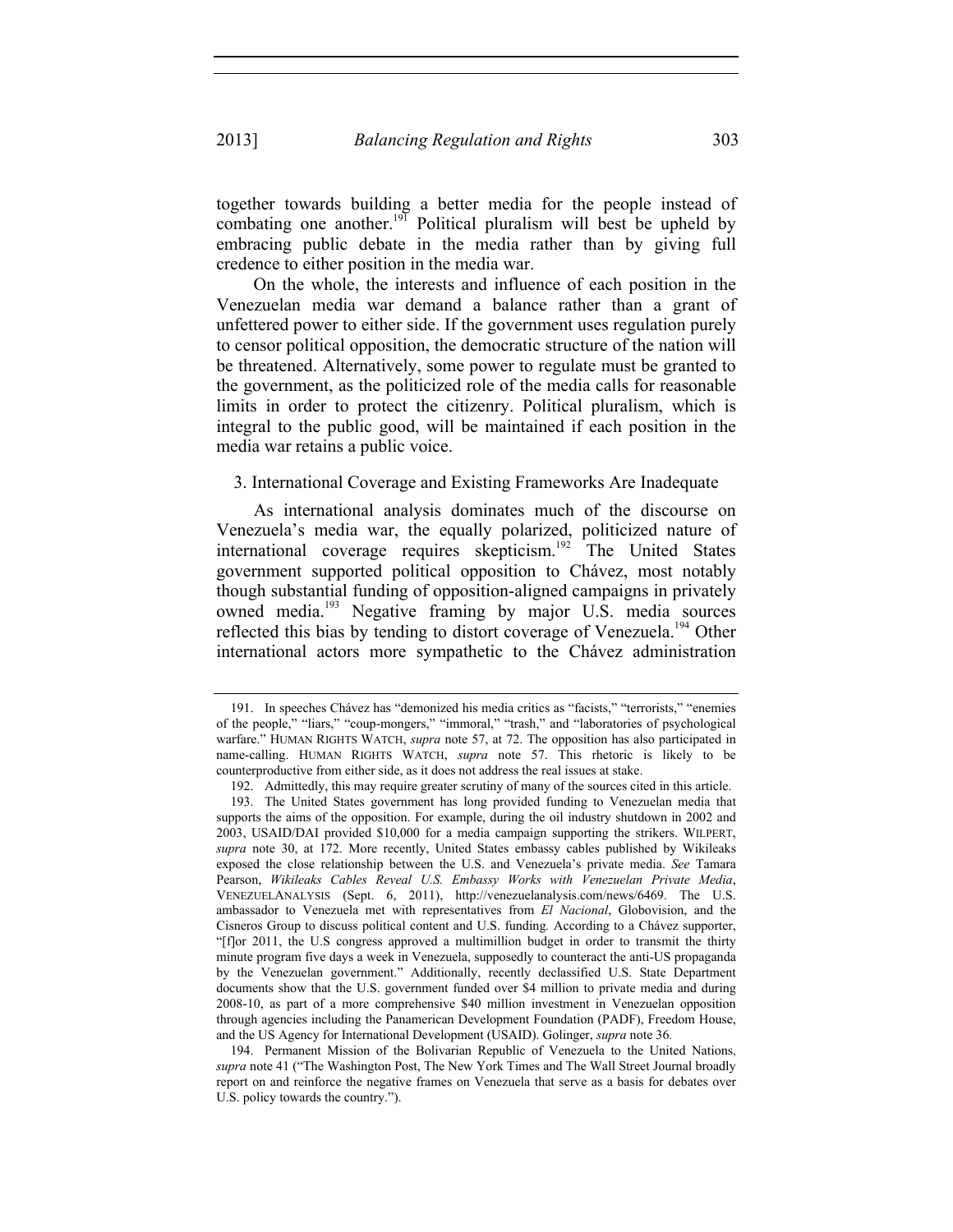supported his actions in regards to media.<sup>195</sup> Overall, the international response to media-related regulation and rights only amplified political polarization during Chávez's time in power.196 Accordingly, the Venezuelan people, instead of outside voices, should control their media's future.<sup>197</sup>

Likewise, frameworks for assessing and aspiring to improve media may not adequately address the needs of the Venezuelan people.<sup>198</sup> Many models are based purely on "democratic" ideals that do not entirely account for Venezuela's dynamic political structure and consistently choose rights over regulation.<sup>199</sup> For example, the Fourth Estate model aspires to an independent press that fulfills its duty to publish information related to the public interest, thus promoting government accountability and monitoring democratic institutions.<sup>200</sup> The informed citizenry model also focuses upon the freedom of information. It considers public access to accurate information a "primary condition of democratic life."<sup>201</sup> While the principles behind these frameworks are useful, Venezuelan media should be analyzed under a model that considers Venezuela's current capabilities and socialist aims alongside democratic values.

Other models address the issues of ownership and popular participation in the press. For example, Herman and Chomsky's propaganda model questions the impartiality of profit-driven private media.<sup>202</sup> Public interest, also known as "Pigouvian," theory favors

(pointing to the dearth of international coverage on the creation of a new regional alliance, the Community of Latin American States (CELAC)).

 198. This discussion does not purport to be a comprehensive analysis of media frameworks; instead, it provides examples of existing frameworks.

<sup>195</sup>*. See* B.B.C., *Argentina Gives Hugo Chávez Press Freedom Award*, B.B.C. NEWS (Mar. 29, 2011), *available at* http://www.bbc.co.uk/news/world-latin-america-12902155 (Argentine University of La Plata gave Chávez an award for efforts to break "media monopolies" and "support popular communication.").

 <sup>196.</sup> Furthermore, the United States, like the Venezuelan government, seems to find limits on acceptable expression. On television Chávez held up photographs of victims of the United States bombing of Afghanistan and called it a "slaughter of innocents." ELLNER, *supra* note 33, at 198. As a result, the U.S. temporarily withdrew its Ambassador, while Colin Powell voiced his doubts about Venezuela's "democratic understanding." *Id.* 

<sup>197</sup>*. See, e.g.*, Edward Ellis, *Missing the Point: Media Speculations Over Venezuela*, VENEZUELANALYSIS (Sep. 12, 2011), http://venezuelanalysis.com/analysis/64836483197

 <sup>199.</sup> Whether Venezuela should be considered a socialist or democratic nation is beyond the scope of this article; however, polarization in the media clearly reflects divergent political ideologies.

<sup>200</sup>*. See, e.g.*, JULIANNE SCHULTZ, REVIVING THE FOURTH ESTATE: DEMOCRACY, ACCOUNTABILITY, AND THE MEDIA (1998).

 <sup>201.</sup> Waisbord, *supra* note 145, at 381. *See also* Mark Bovens, *Information Rights: Citizenship in the Information Society*, 10 J. POL. PHIL. 317 (2002); Alasdair Roberts, *Structural Pluralism and the Right to Information*, 51 TORONTO L.J. 259 (2001) (framing the right to freedom of information as a basic right of political participation).

<sup>202</sup>*. See* EDWARD HERMAN & NOAM CHOMSKY, MANUFACTURING CONSENT: THE POLITICAL ECONOMY OF THE MASS MEDIA (Pantheon Books, 1988) (framework for analyzing propaganda nature of media considers ownership, funding, sourcing, flak, and anti-communist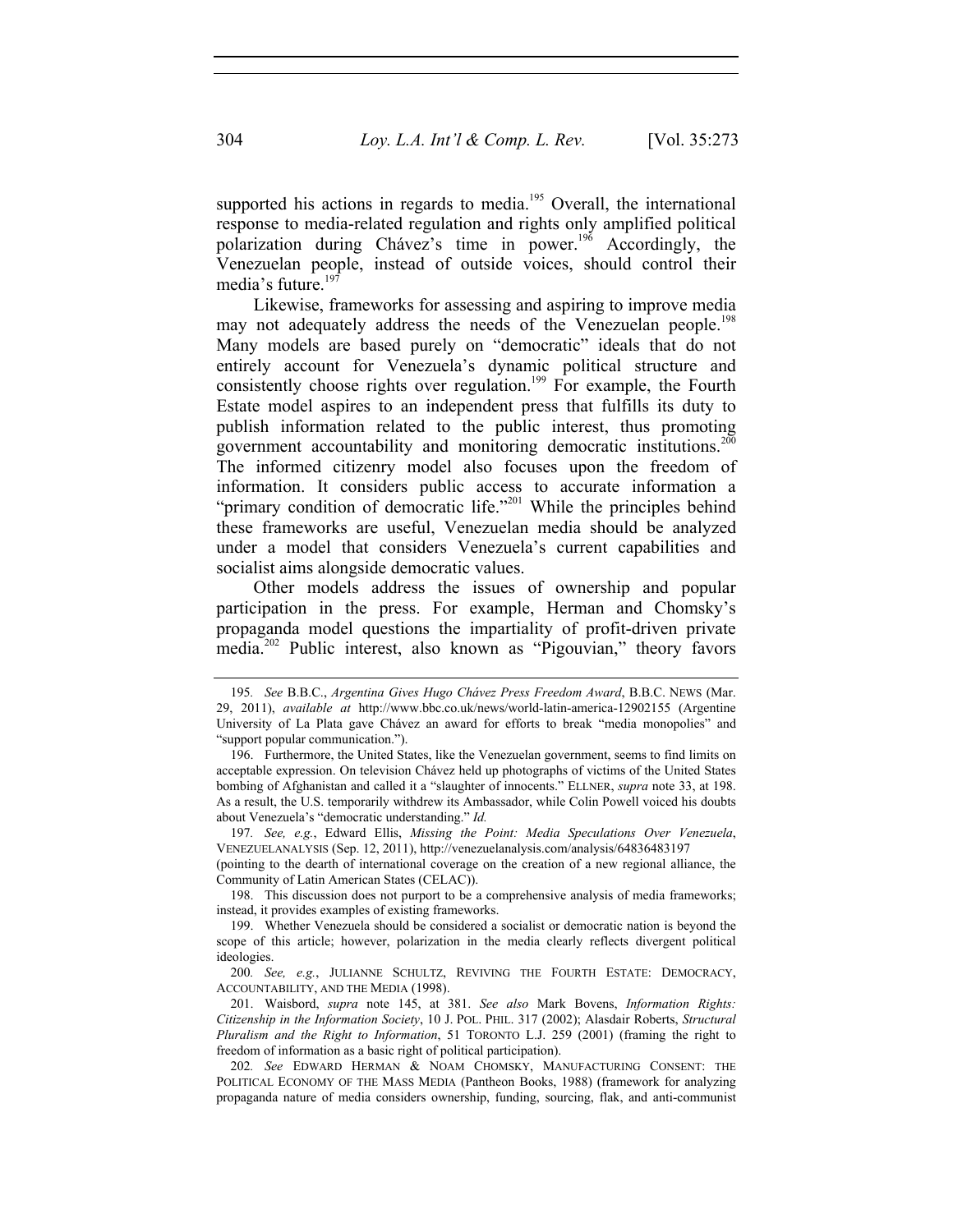government ownership of the media and treatment of information as a public good.<sup>203</sup> Public choice theory, on the other hand, supposes that government-owned media is detrimental to society.<sup>204</sup> Finally, Habermas' public sphere model calls for societal pluralism and full participation.<sup>205</sup> Ultimately, the macro-economic nature of these models fails to account for the day-to-day concerns of the Venezuelan people, or contemplate more nuanced control and ownership over the media.

Thus, current frameworks for assessing media are limited. Each model chooses between regulation and rights, or provides for ownership by only one segment of society. Both perspectives in Venezuela's media war, however, possess strong rationales and goals favoring advancement of the Venezuelan people. The needs of the Venezuelan people will not be served by adopting the views of either extreme. Therefore, Venezuelan media should be analyzed using a distinct framework that balances necessary government regulation against fundamental rights.

## *B. Balancing Best Promotes the Public Good*

Resorting to either extreme in the media war would lead to problematic results; thus, analysis of Venezuela's media war requires balancing.<sup>206</sup> Promoting the public good necessitates a combination of both regulations, offsetting the powerful privately owned media, *and* established rights, preventing governmental abuse. Such a framework is ideal for Venezuela for several reasons. First, a balancing framework allows for reasonable government regulation and action. Second, a balancing framework accounts for the rights at stake. Ultimately, the balance framework measures rights and regulation according to the needs of the Venezuelan people. This contextual analysis provides the requisite flexibility necessary to account for Venezuela's dynamic nature. While this analysis is especially useful for considering Venezuelan media, it can be used in considering any governmental

ideology).

 <sup>203.</sup> Djankov et al., *supra* note 38, at 341–42 (Public interest theory believes that governments maximize consumer welfare, looking at information as public good, with strong increasing returns due to low marginal costs of dissemination, and public exposure to accurate and unbiased information.).

<sup>204</sup>*. Id.* Public choice theory theorizes that government ownership "would distort and manipulate information to entrench the incumbent politicians, preclude voters and consumers from making informed decisions, and ultimately undermine both democracy and markets;" it also advocates for media's role as a fourth estate providing extra checks and balances. *Id.* 

<sup>205</sup>*. See* JÜRGEN HABERMAS, THE STRUCTURAL TRANSFORMATION OF THE PUBLIC SPHERE: AN INQUIRY INTO A CATEGORY OF BOURGEOIS SOCIETY (1962, English Translation 1989). *See also* CANNON, *supra* note 29, at 126.

 <sup>206.</sup> A case-by-case inquiry into whether the Chávez administration's stated objectives outweigh the limitations on freedoms of expression and information would likely be unworkable and subjective, and may also lead to the problematic consequences of allowing one side to prevail.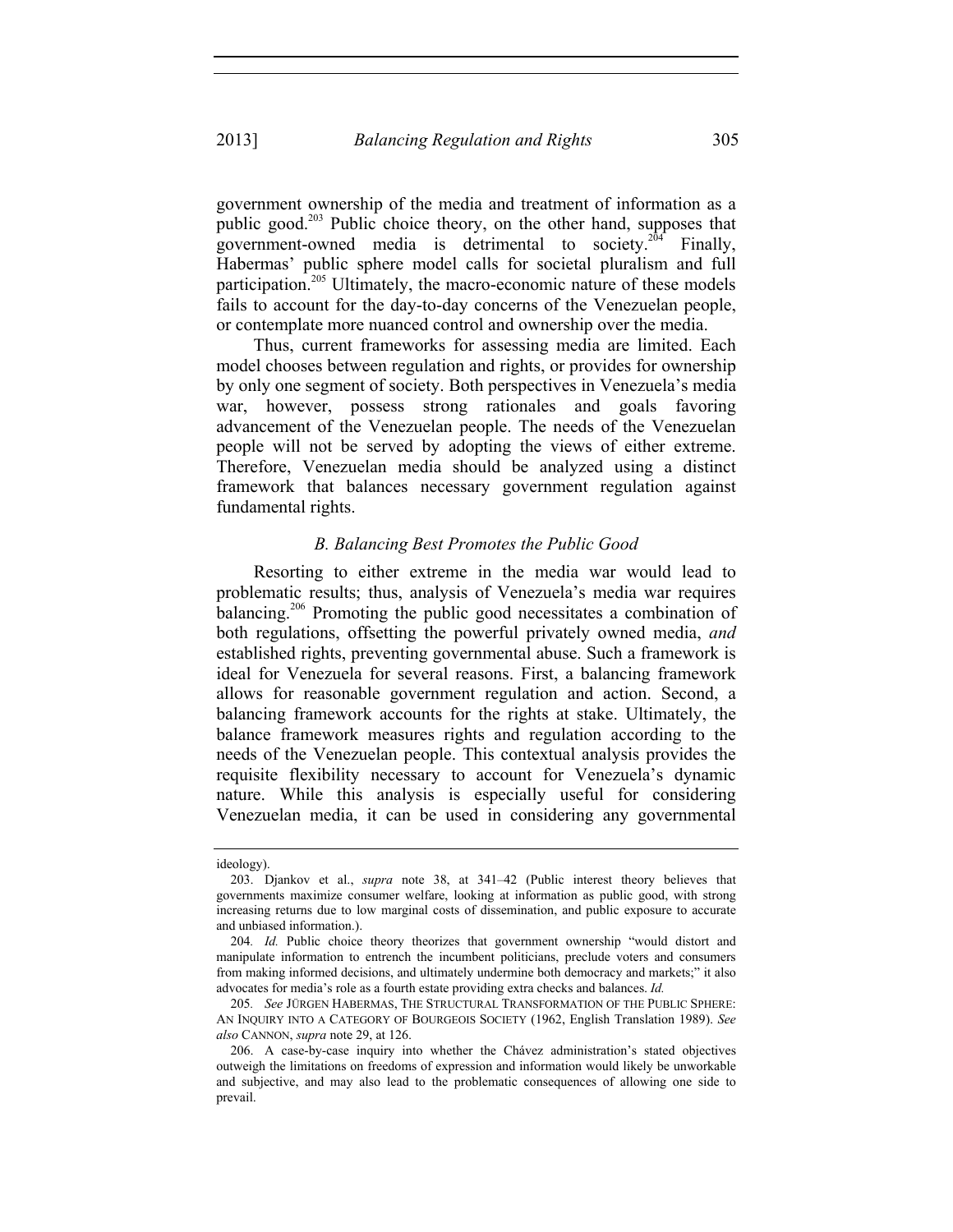regulation or action regarding the media.

Domestic and international laws, whether binding or merely aspirational, all advocate for a balance between regulation and rights. For instance, Articles  $57,^{207}$   $58,^{208}$  and  $60^{209}$  of the 1999 Constitution guarantee basic rights to free speech, expression, and information alongside references to accompanying responsibilities and restraints.<sup>210</sup> The first sentence of Article 58 is telling: "Communications are free and plural, and involve the duties and responsibilities indicated by law." While this provision grants "free and plural" communication rights, they remain subject to legal regulation through "duties and responsibilities indicated by law." Similarly, RESORTE Article 6(2) asserts "censorship is prohibited, without prejudice to the duty of the State to establish further responsibilities arising from the exercise of freedom of expression and information in accordance with the Constitution and the law." $2^{12}$  Overall, these domestic laws balance recognition and restraint of the Chávez government and privately owned opposition media's conflicting positions.

International law reflects and expounds upon the balancing principles of Venezuela's domestic law. Venezuela is a long-time member of the American Convention on Human Rights (ACHR) and the United Nations International Covenant on Civil and Political Rights

 <sup>207.</sup> Article 57 reads, "Everyone has the right to express freely his or her thoughts, ideas or opinions orally, in writing or by any other form of expression, and to use for such purpose any means of communication and diffusion, and no censorship shall be established. Anyone making use of this right assumes full responsibility for everything expressed. Anonymity, war propaganda, discriminatory messages or those promoting religious intolerance are not permitted. Censorship restricting the ability of public officials to report on matters for which they are responsible is prohibited." Constitution, *supra* note 54, art. 57.

 <sup>208.</sup> Article 58 reads, "Communications are free and plural, and involve the duties and responsibilities indicated by law. Everyone has the right to timely, truthful and impartial information, without censorship, in accordance with the principles of this Constitution, as well as the right to reply and corrections when they are directly affected by inaccurate or offensive information. Children and adolescents have the right to receive adequate information for purposes of their overall development." *Id*. art. 58.

 <sup>209.</sup> Article 60 provides, "Every person is entitled to protection of his or her honor, private life, intimacy, self-image, confidentiality and reputation. The use of electronic information shall be restricted by law in order to guarantee the personal and family intimacy and honor of citizens and the full exercise of their rights." *Id.* art. 59.

<sup>210</sup>*. Id.* (establishing the right to express religious beliefs); *Id*. art. 61 (granting the right to expression in one's "freedom of conscience"). Soto finds that Articles 57 and 58 establish "five basic rights related to freedom of expression. These five guarantees can be summarized as follows: (i) the right to freely express thoughts, (ii) the right to communicate or obtain information, (iii) the right to establish and develop communicational media, (iv) the right to receive timely, truthful, and impartial information without censorship, and (v) the right to reply to adverse information expressed against oneself." The existence of rights, however, does not mean these rights are absolute. Soto, *supra* note 24, at 413.

 <sup>211.</sup> Constitution, *supra* note 54, art. 58.

 <sup>212.</sup> LEY RESORTE, *supra* note 48. *Ley de Responsabilidad Social en Radio y Televisión* [Social Responsibility on Radio and Television Act], La Gaceta Oficial N° 38.081 [Official Gazette No. 38.081] art. 6(2) (Dec. 7, 2004) (Venez.).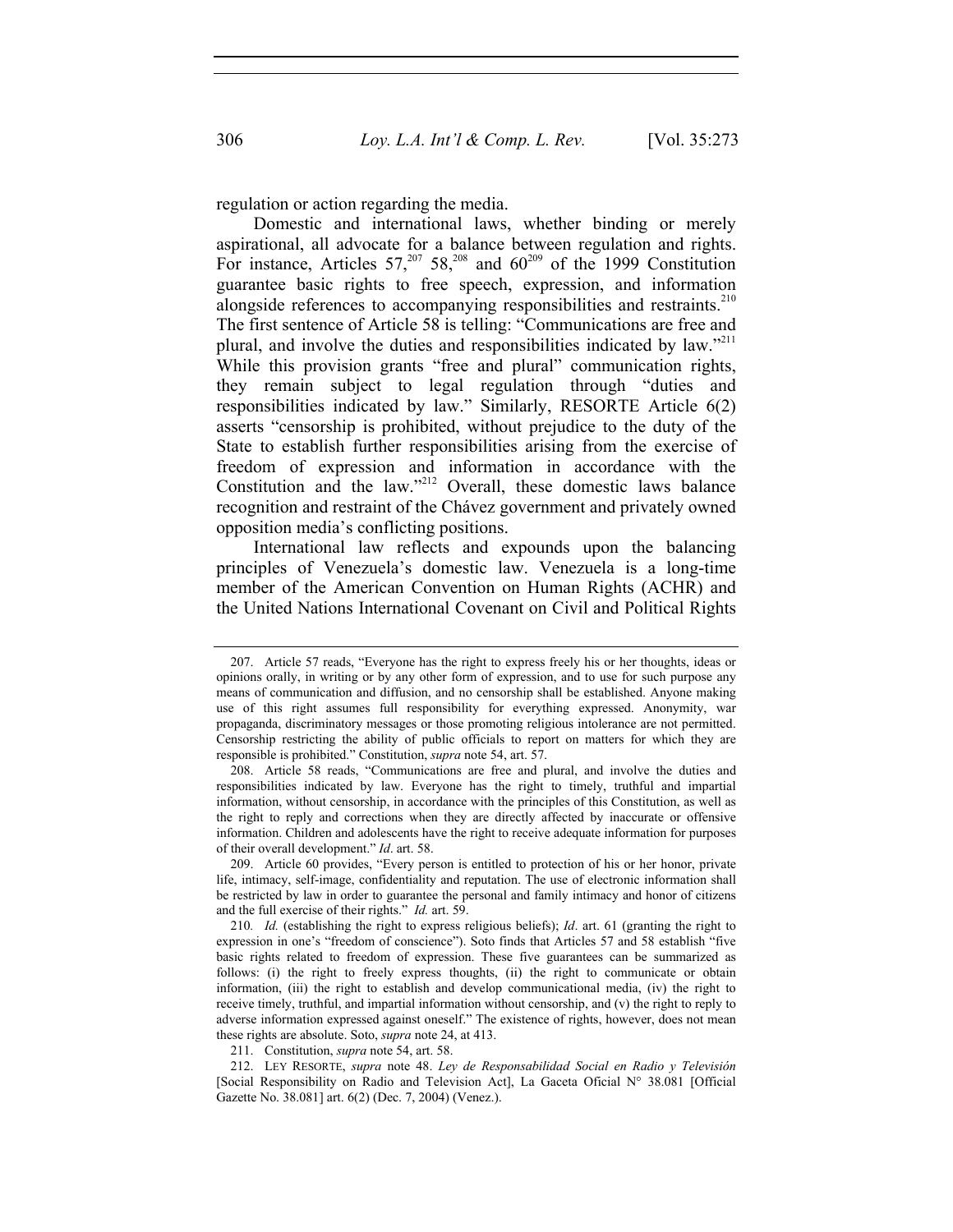(ICCPR), both of which call for balance.<sup>213</sup> The 1999 Constitution confers preeminent legal status upon such "conventions relating human rights."214 As an example, the ACHR expressly establishes the "right to freedom of thought and expression."215 This right is balanced alongside other integral concerns. While the right "shall not be subject to prior censorship, [the exercise of the right] shall be subject to subsequent imposition of liability, which shall be expressly established by law to the extent necessary to ensure" adherence to enumerated categories.<sup>216</sup> These categories include "the protection of national security"<sup>217</sup> and the "moral protection of childhood and adolescence,"<sup>218</sup> the chief objectives utilized in the Chávez government's argument for the use of regulations. $^{219}$ 

Likewise, the ICCPR upholds every person's "right to freedom of expression."<sup>220</sup> This right is qualified, however, by "special duties and responsibilities."221 The ICCPR identifies the preservation of national security as one permissible justification for legal regulations.<sup>222</sup> On the whole, the nuanced approach of both Conventions, like other

219*. See supra* Part II.

 <sup>213.</sup> Venezuela became a signatory to the American Convention on Human Rights in November 1969. *See generally* Comisión Interamericana de Derechos Humanos, Organización de los Estados Americanos [Inter-American Commission on Human Rights, Organization of American States], Informe Annual de la Comisión Interamericana de Derechoes Humanos 1977 [Annual Report of the Inter-American Commission on Human Rights 1977] (1978), *available at* http://www.cidh.org/annualrep/77sp/sec.1.htm [hereinafter American Convention on Human Rights]. Venezuela signed the International Covenant on Civil and Political Rights in June 1969 and ratified it in May 1978. *See* U.N. International Covenant on Civil and Political Rights, Dec. 19, 1966, 999 U.N.T.S. 171, *available at* http://www.hrweb.org/legal/cpr.html (last visited Nov. 30, 2010).

<sup>214</sup>**.** "The treaties, pacts and conventions relating human rights which have been executed and ratified by Venezuela have a constitutional rank, and prevail over internal legislation, insofar as they contain provisions concerning the enjoyment and exercise of such rights that are more favorable than those established by this Constitution amid the laws of the Republic, and shall be immediately and directly applied by the courts and other organs of the Public Power." Constitution, *supra* note 54, art. 23

 <sup>215. &</sup>quot;Everyone has the right to freedom of thought and expression. This right includes freedom to seek, receive, and impart information and ideas of all kinds, regardless of frontiers, either orally, in writing, in print, in the form of art, or through any other medium of one's choice." American Convention on Human Rights, *supra* note 213, art. 13(1).

 <sup>216.</sup> *Id.* art. 13(2).

 <sup>217.</sup> *Id.* art. 13(2)(b) ("the protection of national security, public order, or public health or morals").

 <sup>218.</sup> *Id.* art. 13(4) ("[P]ublic entertainments may be subject by law to prior censorship for the sole purpose of regulating access to them for the moral protection of childhood and adolescence."). *See also* Soto, *supra* note 24, at 414 (discussing this provision of the Convention).

 <sup>220. &</sup>quot;Everyone shall have the right to freedom of expression; this right shall include freedom to seek, receive and impart information and ideas of all kinds, regardless of frontiers, either orally, in writing or in print, in the form of art, or through any other media of his choice." International Covenant on Civil and Political Rights, *supra* note 213, art. 19, ¶ 2.

 <sup>221.</sup> *Id.* art. 19, ¶ 3.

<sup>222.</sup> *Id.* art. 19,  $\int$  2-3 ("For the protection of national security or of public order (order public), or of public health or morals.").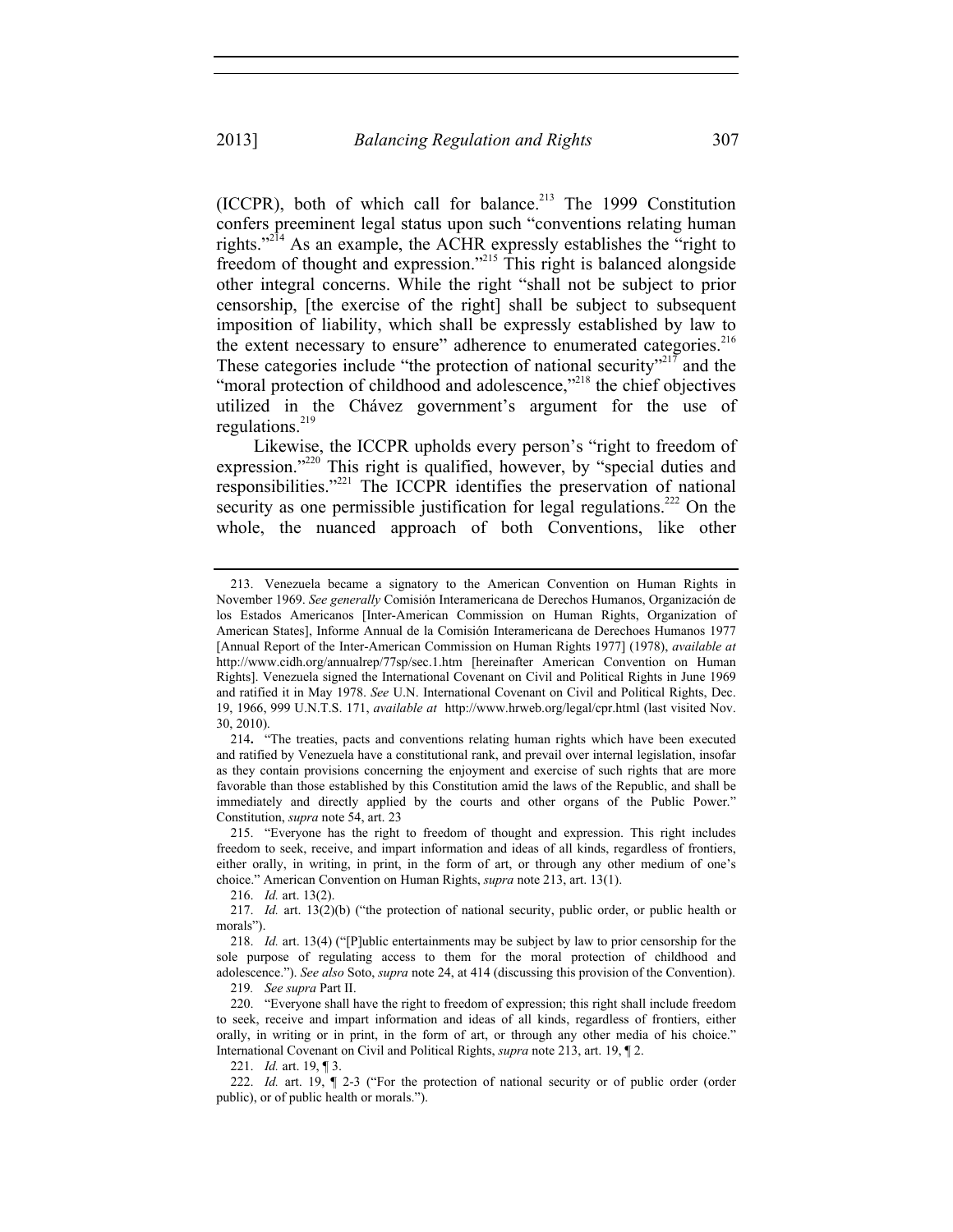international law, recognizes both rights and reasonable regulation. Moreover, the opposition media's desire to protect rights should be balanced with the Chávez government's desire to establish regulations, as Venezuelan and international law support both positions.

Looking forward, balancing the conflicting positions in the media war will best uphold political pluralism and advance the public interest if each side operates reasonably.<sup>223</sup> Moderation in both reporting and regulating will encourage and aid in balancing.<sup>224</sup> Journalists<sup>225</sup> and Venezuelans alike<sup>226</sup> desire impartiality and de-politicization in the news.227 The government, opposition, and media should work towards a more active and informed society that is distanced from political polarization.228 These necessary governmental regulations should be carefully crafted so as to not arbitrarily or excessively threaten rights.<sup>229</sup> The Chávez administration,<sup>230</sup> opposition members,<sup>231</sup> and other

 229. "[U]nder international norms on freedom of expression, broadcasting regulations must be precisely defined in order to avoid overbroad or arbitrary interpretation by officials that constrain free expression and the public's access to information and opinion." *Id.* at 64–65. Human Rights Watch maintains that phrases like "integral education of the children" may be overbroad and could infringe upon freedom of speech. *Id.*

 230. More than 60 television stations and 250 grassroots radio and print operations have been established since Chávez came to power in 1999. Tamara Pearson, *The People Legislate: Grassroots Media Movement Creates Its Own Law*, VENEZUELANALYSIS (June 24, 2010), http://venezuelanalysis.com/analysis/6297. *See also* WILPERT, *supra* note 30, at 187 (Community outlets "have been sprouting up throughout the country in recent years, are acting as a catalyst, spreading the word about what changes are still needed and also educating people in the poor neighborhoods about what changes are being made and how they can get involved.").

231*. See* Carolina García Aparicio, *MUD Presenta Propuestas Para Proyecto de Ley de Medios Comunitarios*, EL NACIONAL (Aug. 10, 2011),

http://www.el-nacional.com/www/site/p\_contenido.php?q=nodo/227911/Nación/MUD-presentapropuestas-para-contrucción-de-proyecto-de-Ley-de-medios-comuntarios (Venez.) (draft law for community media from opposition coalition).

<sup>223</sup>*. See supra* Part IV(A) (advocating for political pluralism rather than the exclusion of one side in the media war).

 <sup>224.</sup> Although some politicization is likely to remain a major factor in the media war, increased neutrality in both reporting and regulating will benefit the debate. Additionally, regulations should restrain government sources, not only privately owned opposition sources.

 <sup>225.</sup> Most journalists, who would be most effective free of politic influence, "are caught in the crossfire between media owners and the government." CANNON, *supra* note 29, at 130.

 <sup>226. &</sup>quot;Venezuelans would welcome some sort of non-political controls on all sectors of the media industry to ensure greater impartiality and balance in reporting." *Venezuela's Media War, supra* note 21. "The public [has] come to understand only too well the dangers of distortion." *Id.*

 <sup>227.</sup> Potential solutions that could enhance the agenda setting, watchdog, and gatekeeper functions of press include public access laws, more resources and enforcement, and better journalism training. Waisbord, *supra* note 145, at 383.

 <sup>228.</sup> In considering the media's rights and responsibilities, it may be helpful to consider the "long-held position that the national media . . . bore a public obligation to serve the national good and to work in cooperation with the government to improve social conditions." PRESS REFERENCE, *supra* note 13, at 7. "Venezuela's media, including state TV, needs tough controls to ensure diversity, balance and access, enforced at arms' length from political powers." Klein, *supra* note 39. This may require "a broader effort to 'democratize the media' so that it reflects viewpoints that were largely excluded from the commercial media in the past." HUMAN RIGHTS WATCH, *supra* note 57, at 64.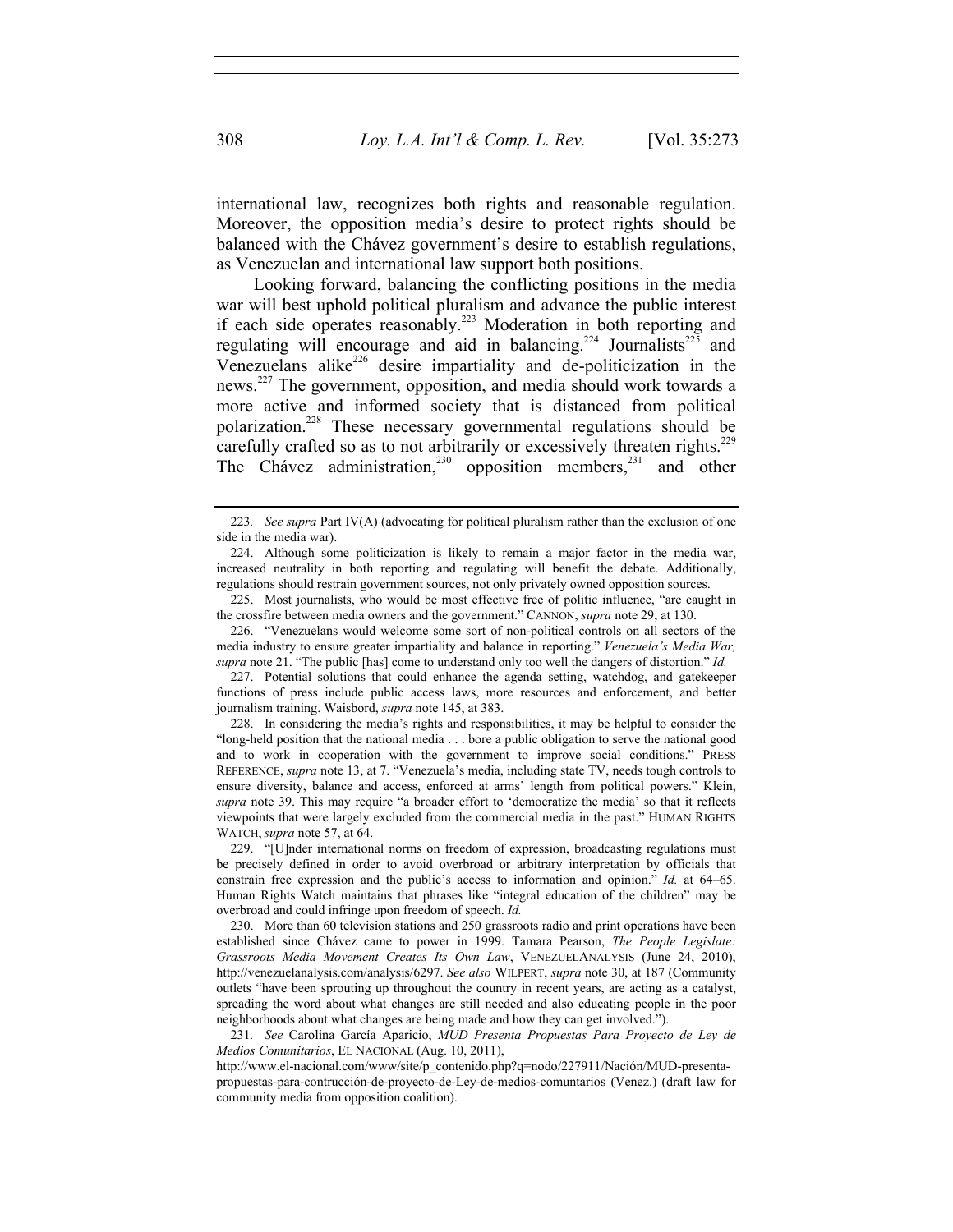Venezuelans<sup>232</sup> have already envisioned and implemented some community-based media reforms well-suited to the balancing framework. Further implementation of people-controlled grassroots and community-based media would be ideal.<sup>233</sup>

The balancing framework is especially useful when applied to the expansion of novel media forms. In fact, the nature of the Internet may necessitate balancing while providing a unique outlet for popular participation.<sup>234</sup> The use of social media networks by the Venezuelan people, government, and opposition exploded in recent years.<sup>235</sup> The individual-driven nature of the Internet makes it an ideal outlet for pursuing the goals of the people, as it allows for an equal opportunity to broadcast and express ideas. Additionally, increased peer-to-peer communication is essential to the new socialism.<sup>236</sup> The balancing analysis can be used as the government creates new regulations.<sup>237</sup> In connection with the expansion of news on the Internet, the impending likelihood of globalization encourages better development of a strong Venezuela-based media.<sup>238</sup>

In conclusion, the Venezuelan media war should be analyzed according to a balancing analysis. Shared domestic and international

236*. See* WILPERT, *supra* note 30, at 224.

 237. A newly amended version of RESORTE adds Internet media regulation to television and radio controls*. See* International Media Dep't. – MINCI, *Reform of the Social Responsibility in Media Law: 4 Questions & 4 Answers*, VENEZUELANALYSIS (Jan. 5, 2011), http://venezuelanalysis.com/analysis/5914. *See also* B.B.C. Mundo, *El Mapa de la Censura en Internet y la Guerra de los Pagos*, B.B.C. MUNDO (Feb. 17, 2011), http://www.bbc.co.uk/mundo/noticias/2011/02/110217\_1421\_breves\_tecnologia\_opennet\_interne t apple google dc.shtml (showing that no Internet censorship is currently taking place in Venezuela).

 238. Except for Grupo Cisneros, so far "globalization of the media appears to have bypassed Venezuela altogether." While corporations including Sony and HBO have Caracas officers, they are largely separate from local media. Besides Cisneros, there is little to no foreign investment in Venezuela's media. Mayobre, *supra* note 26, at 182–83.

 <sup>232.</sup> For example, a group of people recently proposed a new legal framework for regulating grassroots media, encompassing aspects, which include licensing, sustainability, and organizing. *See* Pearson, *supra* note 230. Participants cited the need for media "that doesn't see news and information as something that is bought and sold," along with observing that "[t]hose who control the media, control culture."

<sup>233</sup>*. See* WILPERT, *supra* note 30, at 24.

<sup>234</sup>*. See* Aliana Gonzalez, *Power in the Hands of Citizen Participation*, EL UNIVERSAL (May 16, 2011), *available at* http://www.eluniversal.com/2011/05/16/power-in-the-hands-of-citizenparticipation.shtml (discussing rapidly changing communication and the people's increased control over journalism).

<sup>235</sup>*. See* Hugo Chávez Frias on Twitter, http://twitter.com/#!/Chávezcandanga (last visited Nov. 22, 2011); Reardon, Perez & Duque, *supra* note 32 ("I think as Venezuelans have learned to be more discerning, to inform ourselves by taking on the role of investigator through social media networks such as twitter and facebook so as to keep ourselves informed in light of the serious lack of information regarding the different difficulties our country is facing."); Rafael Rodriguez, *Venezuelans Followed Opposition Debate Through Social Networks*, EL UNIVERSAL (Nov. 16, 2011), *available at* http://www.eluniversal.com/nacional-y-politica/111116/venezuelansfollowed-opposition-debate-through-social-networks (noting Venezuelan's high usage of social networking, including during opposition political debates).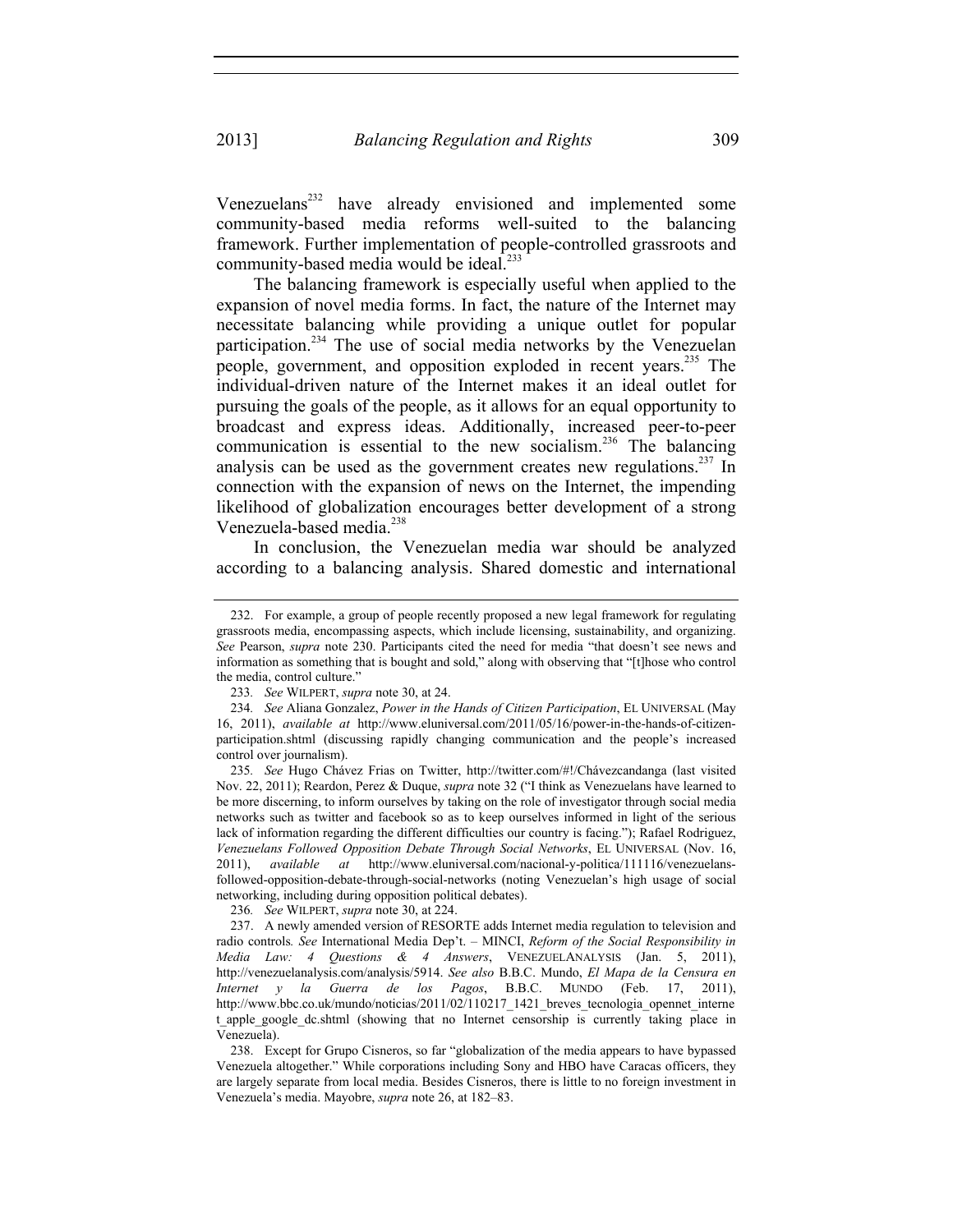law principles commit to a balance between rights and regulation. Reasonable regulations consistent with Venezuela's legal framework should be accomplished without eliminating citizens' freedoms of expression and information. In addition, proponents of each position in the media war should strive to act reasonably. The combination of a balanced approach to the media war and attempts to improve the quality of public debate will prioritize the Venezuelan people, promote political pluralism, and allow both positions to "win" the media war.

#### *C. Balance and the Violent Photograph Ban*

Finally, this part applies the balance approach to the violent photo ban in order to exemplify this approach's superiority. Freedom to publish images subject to reasonable regulation promotes the most favorable results for the government, privately owned opposition media, and the Venezuelan people. Rather than simply focusing on whether this particular ban was reasonable, however, it must be considered in the greater political and social context.

Accounting for each position's argument, the violent photograph ban could be classified as either a reasonable regulation or a threat to rights. The government maintained the position that the ban was a necessary regulation to uphold the dual objectives of protecting children and preserving national security.<sup>239</sup> On one hand, allowing the privately owned opposition media to gratuitously publish gruesome images could harm children and national security. On the other hand, privately owned opposition media and international organizations portrayed the ban as a threat to rights.<sup>240</sup> Allowing the Venezuelan government free rein to regulate which photographs are published by the media could lead to unjustifiable censorship and the infringement of freedoms of expression and information. Each side presents realistic concerns about the other. Allowing either side to prevail by concluding that one position has a superior ban-related argument could lead to problematic and unsatisfactory outcomes for society.<sup>241</sup> By giving credence to each position, while prioritizing the public good, a balancing analysis is the best approach to the ban.

The violent photo ban should be considered in the greater political

<sup>239</sup>*. See supra* Part II (discussing these two stated government objectives). The government could make basic arguments alleging the ban's reasonableness. Even in its original form, the ban was only for the next 30 days. It was further restricted as a punitive measure for the two papers which had published the photo. The ban only targeted gruesome photos like the one originally published.

<sup>240</sup>*. See supra* Part III (discussing other actions against the press and potential threats to freedom of expression and information). The opposition could argue that banning photographs for the next 30 days essentially restricted publishing until the September 26 elections. In addition, the ban could force self-censorship by the media.

<sup>241</sup>*. See* Part IV(a) (proposing that favoring one side to the exclusion of the other would damage political pluralism and therefore the public good).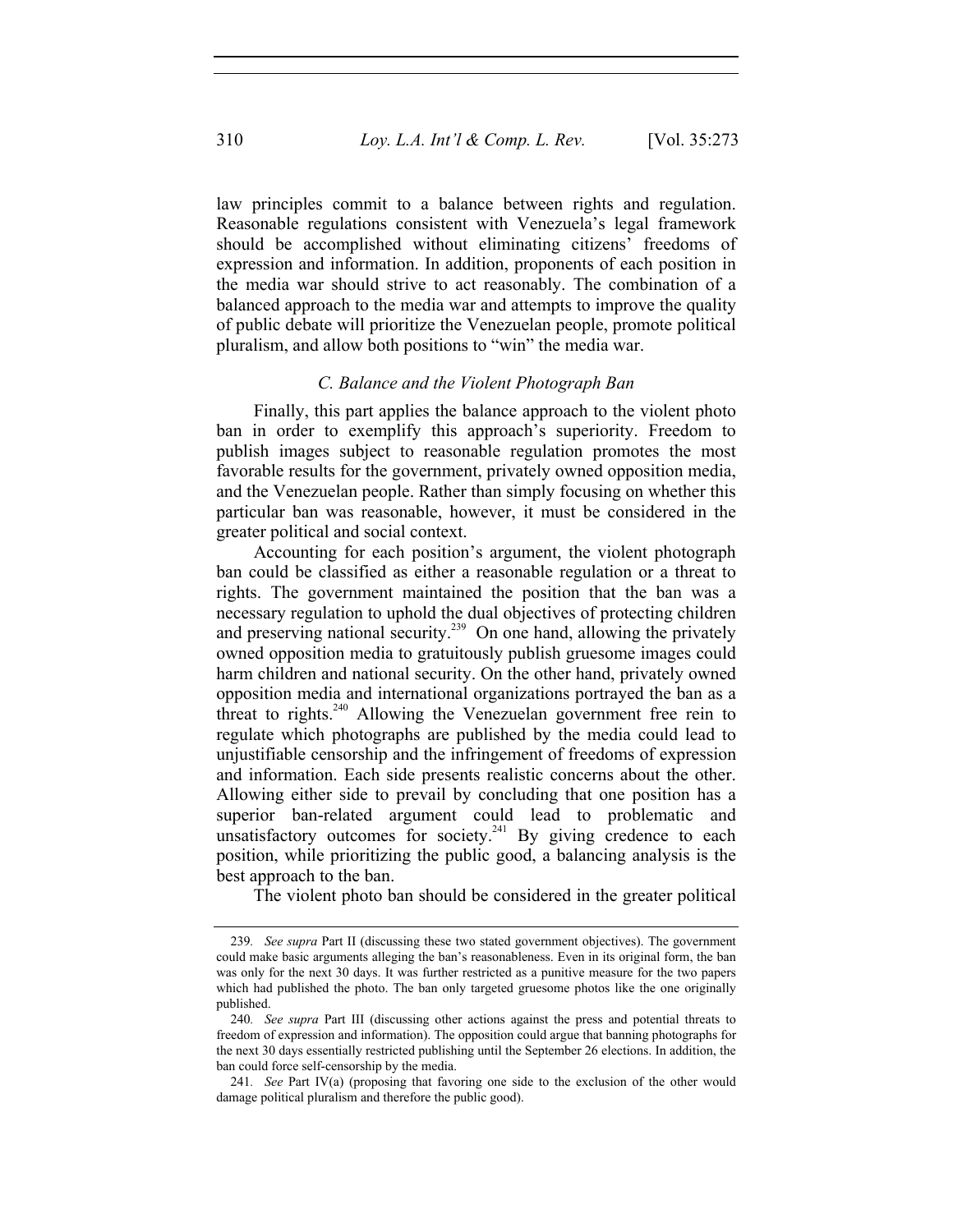context. Both the publishing of the photo and the court decision coincided with upcoming legislative elections, which took place on September 26, 2010, about a month after the ban was declared.<sup>242</sup> The elections were a threat to Chávez' immediate power over the National Assembly, as well as an early indicator of the 2012 presidential election.<sup> $243$ </sup> They were also an opportunity for the political opposition to gain greater political power and momentum.244 While the government claimed that the photograph published in *El Nacional* and *Tal Cual* was an effort to gain voters before the election,  $245$  the opposition and international critics claimed that the resulting ban was an effort to silence the media and shield itself before the election.<sup>246</sup> Both claims against the opposing side involved underlying political motivation.<sup>247</sup> The opposition argued that it was simply educating the citizenry about the reality of violence in the nation, while the government argued that it was protecting children and preserving national security.<sup>248</sup> Both stated rationales were supported by factors other than political motivation. Nevertheless, the political context is a relevant factor in assessing the ban.

Even while considering the politicized nature of the debate over the photo ban, important underlying social issues are easily overlooked. A balanced analysis accounts for factors such as medium<sup>249</sup> and emotional impact, $250$  including the particularly visceral impact of the photograph and the newspapers in which it was published. Nevertheless, the focus extends beyond the photograph itself. The photograph ban, albeit indicative of a greater war between the government and privately owned opposition media, is most meaningful in the context of the social and economic situation in Venezuela.<sup>251</sup>

246*. See supra* notes 16–20 and accompanying text.

248*. Id*.

 249. On symbolic speech, *see* James M. McGoldrick, Jr., *Symbolic Speech: A Message from Mind to Mind*, 61 OKLA. L. REV. 1 (2008). *See also* ELLNER, *supra* note 33, at 129. Photographs may be especially significant for the opposition, as they provide a clear and unified message that the opposition struggles with rhetorically. *Id.* at 131.

250*. See* Clay Calvert & Mirelis Torres, *Staring Death in the Face During Times of War: When Ethics, Law, and Self-Censorship in the News Media Hide the Morbidity of Authenticity*, 25 NOTRE DAME J.L. ETHICS & PUB. POL'Y 87 (2011) (focusing upon wartime need for images and suggests using internet to post questionable images. "Photos are trickier than words, because their content is in large measure emotional, visceral, and because you can't edit their content."); Clay Calvert, *Voyeur War? The First Amendment, Privacy and Images from the War on Terrorism*, 15 FORDHAM INTELL. PROP. MEDIA & ENT. L. J. 147 (2004).

251*. See supra* notes 120–136 and accompanying text.

 <sup>242.</sup> Romero, *supra* note 170.

<sup>243</sup>*. Id.*

<sup>244</sup>*. Id.* Examples of significant legislative control include the ability to block legislation and choose Supreme Court officials.

<sup>245</sup>*. See Venezuela Ban on Violent Images Fuels Censorship Row, supra* note 16 and accompanying text.

 <sup>247.</sup> *See* Molinski, *supra* note 2.